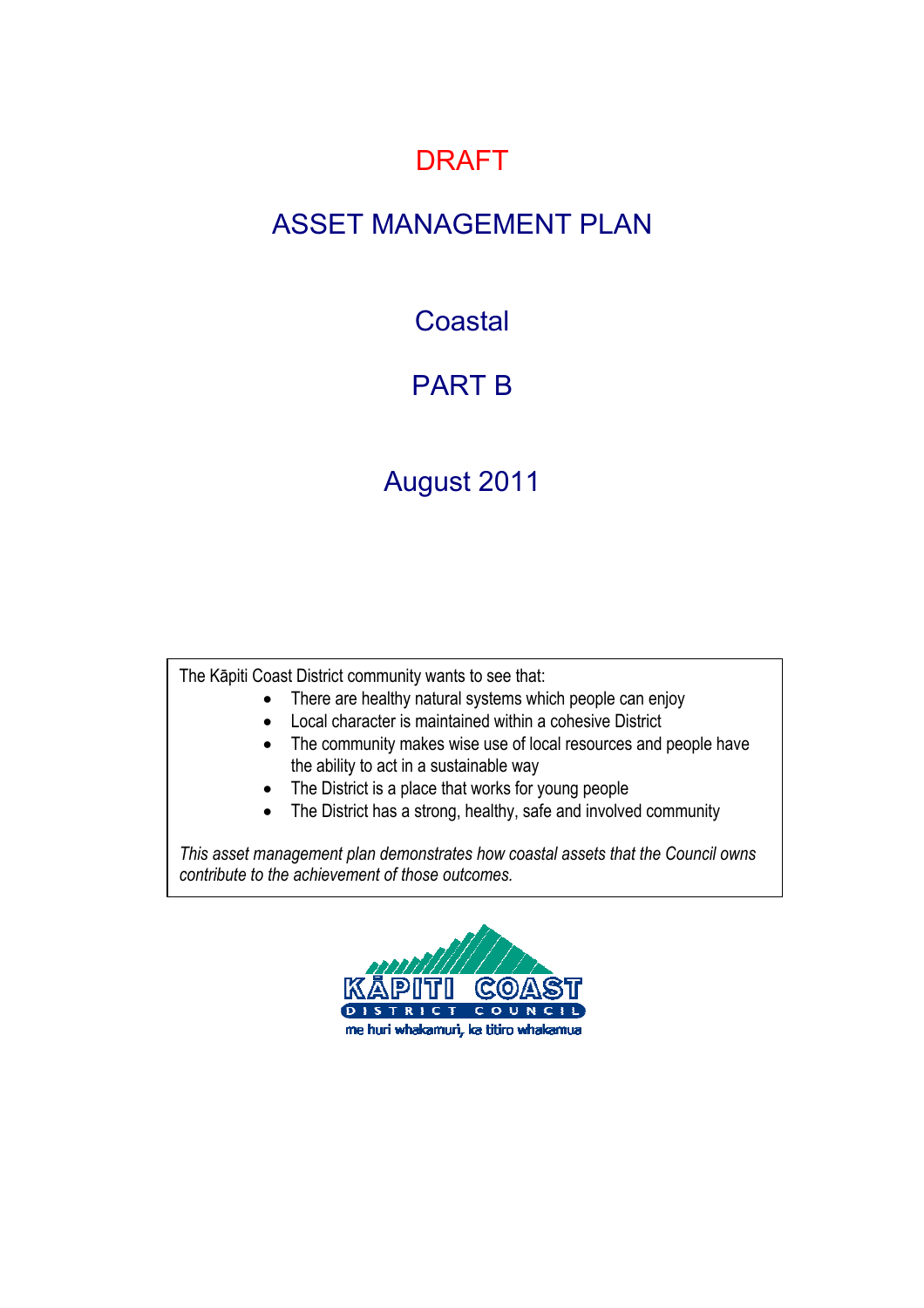# **Table of Contents**

## **Table of Contents**

| 1.0 |  |
|-----|--|
| 1.1 |  |
| 1.2 |  |
| 1.3 |  |
| 1.4 |  |
|     |  |
|     |  |
| 2.0 |  |
|     |  |
| 2.2 |  |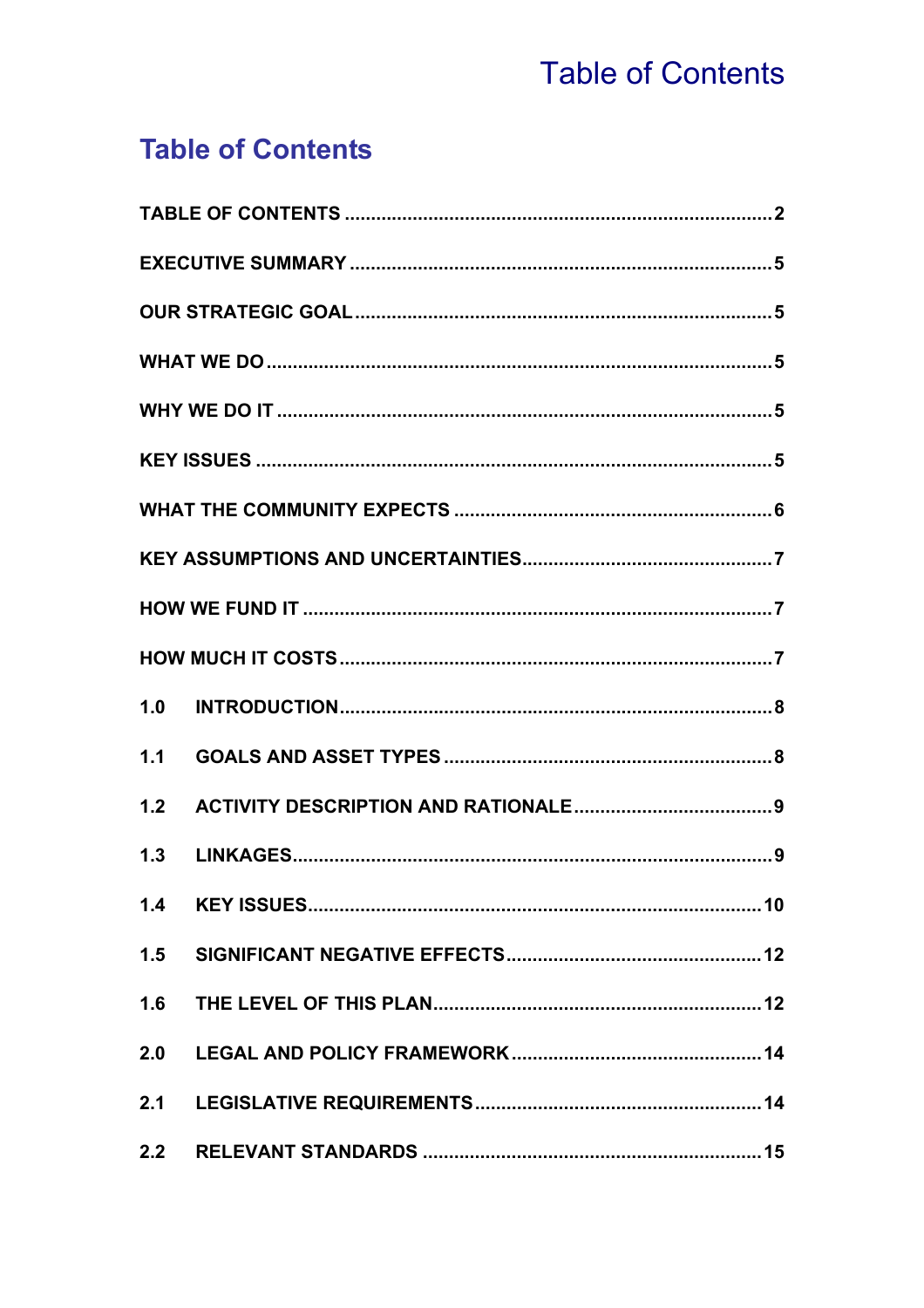# **Table of Contents**

| 2.3 |  |
|-----|--|
| 3.0 |  |
| 3.1 |  |
| 3.2 |  |
| 3.3 |  |
| 3.4 |  |
| 3.5 |  |
| 3.6 |  |
| 4.0 |  |
| 4.1 |  |
| 5.0 |  |
| 5.1 |  |
| 5.2 |  |
| 6.0 |  |
|     |  |
|     |  |
|     |  |
|     |  |
|     |  |
|     |  |
|     |  |
|     |  |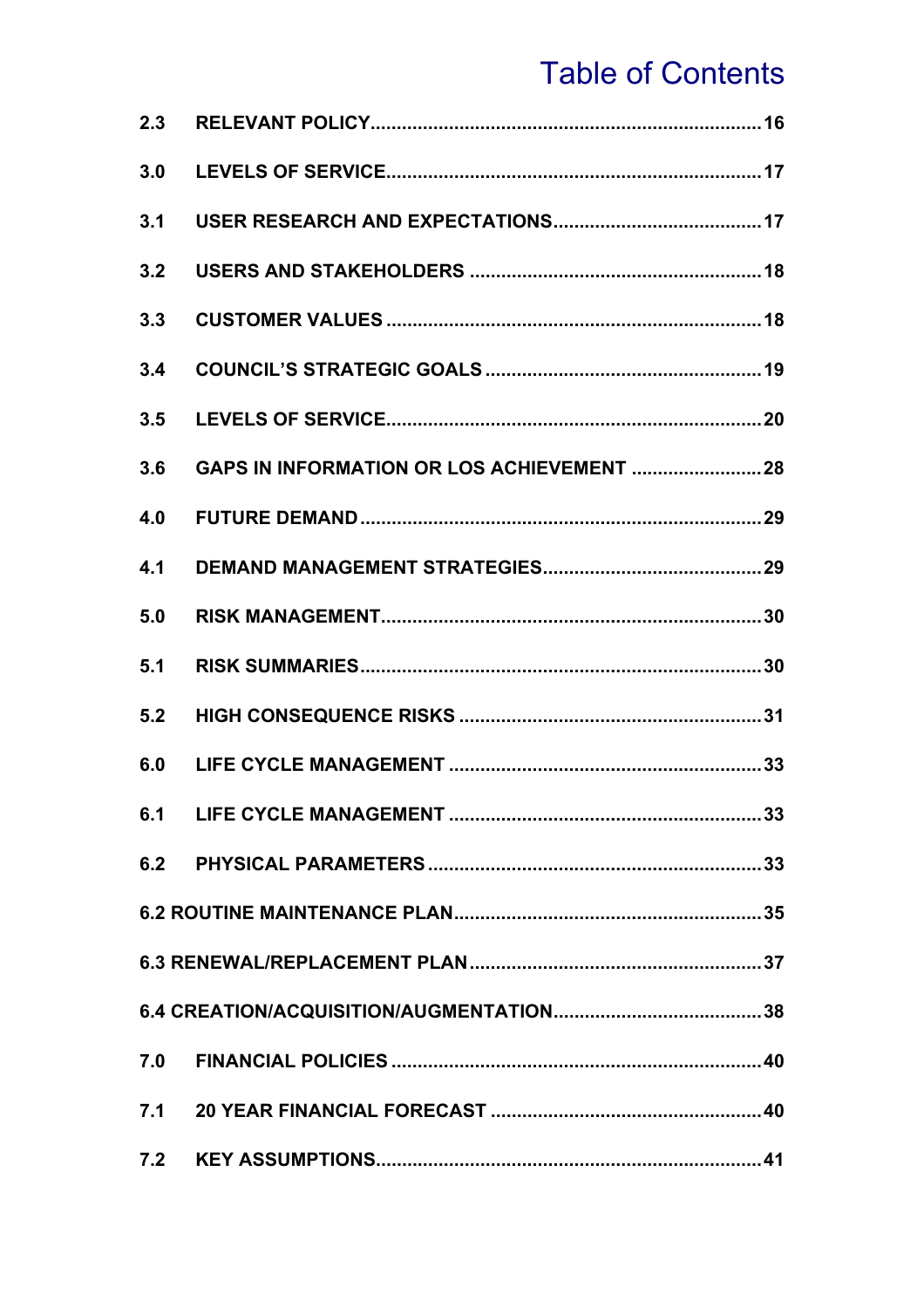# Table of Contents

| 7.3 |                                                   |  |
|-----|---------------------------------------------------|--|
| 7.4 |                                                   |  |
| 7.5 |                                                   |  |
| 8.0 |                                                   |  |
| 8.1 |                                                   |  |
| 8.3 | ASSET MANAGEMENT INFORMATION SYSTEMS 46           |  |
| 8.4 | ORGANISATIONAL/COMMERCIAL STRATEGIES  47          |  |
| 9.0 |                                                   |  |
| 9.1 |                                                   |  |
| 9.2 | IMPROVEMENT PROGRAMME MONITORING  49              |  |
|     |                                                   |  |
|     | APPENDIX A - MAPS OF COASTAL PROTECTION ASSETS 52 |  |
|     |                                                   |  |
|     |                                                   |  |
|     |                                                   |  |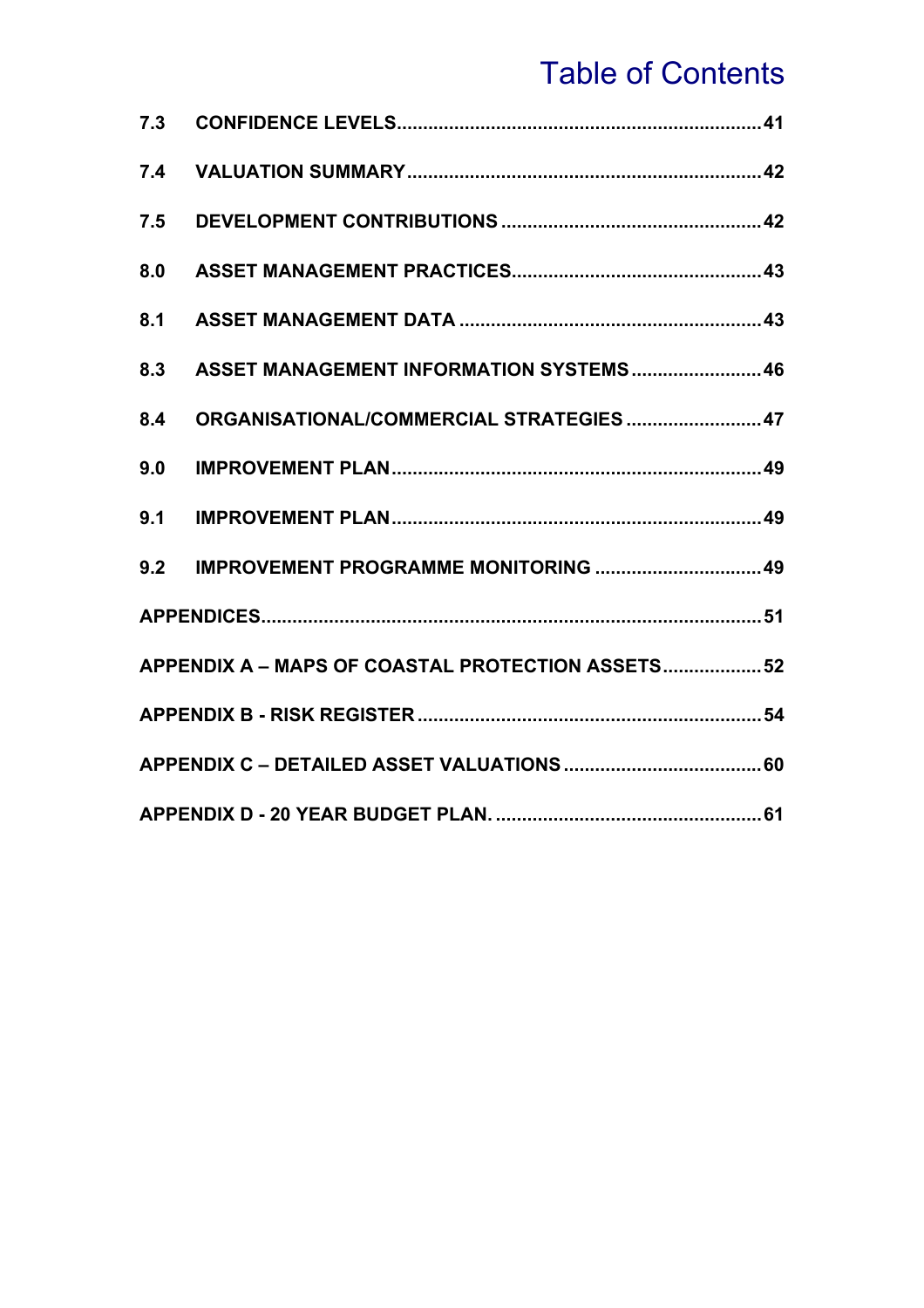## Executive summary

## **EXECUTIVE SUMMARY**

### **Our strategic goal**

To protect public assets where feasible and enhance the ecological and amenity values of the coast.

### **What we do**

Coastal activities make a key contribution to the Kāpiti Coast District's identity and the Coast is an important feature of our community.

*The Council has confirmed it will only carry out capital works on the coast to protect Council owned assets.* 

Assets are managed by the Coastal asset team with Kāpiti Coast District Council's operations team carrying out maintenance works. Most capital works are carried out by external companies selected via a competitive process.

### **Why we do it**

- Community expectation
- Source of pleasure and pride
- ▶ Health and wellbeing (provision of exercise space, water quality monitoring)
- **D** Urban biodiversity
- **Hazard management**
- **Legislative requirement**
- **Protection of Council assets**

## **Key issues**

For the period covered by this AMP, the following key issues relating to this activity have been identified:

**Raumati Community Seawall.** In the late 1970s, the Council coordinated the construction of the seawall at Raumati which was funded by the property owners with the aid of a subsidy from the National Water and Soil Conservation Authority. A condition of the subsidy was that the Council maintained the seawall. Since then, the Council has maintained the seawall as well as undertaking significant capital works in the form of rock toe protection funded initially by the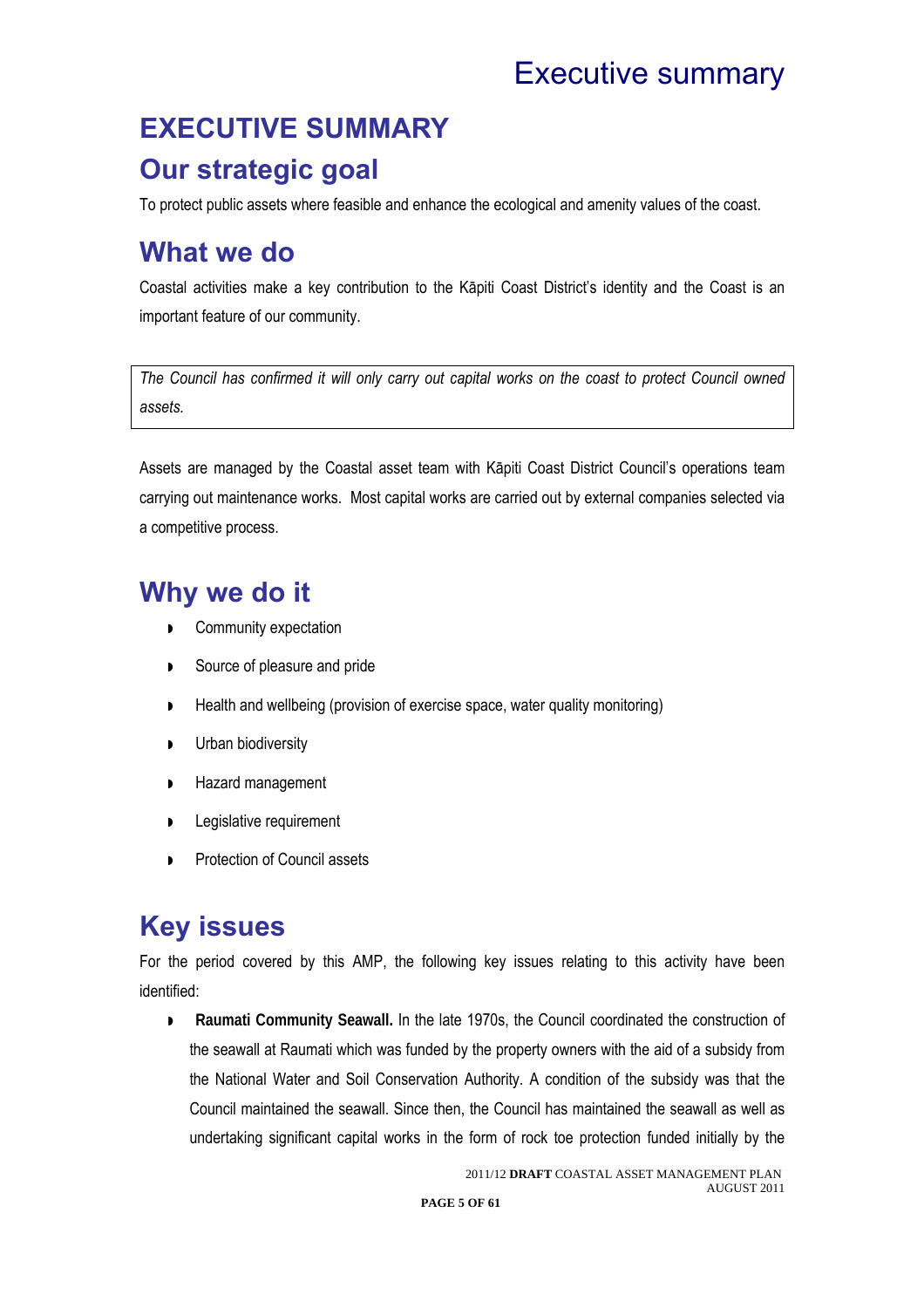## Executive summary

property owners but latterly by the Council. The northern section of wall that does not have rock toe protection is in imminent danger of falling down although it is not yet at the end of its design life. The Council has made an in principle decision *not* to protect private property along the coast.

- **Coastal Hazard Lines.** Building setback lines are being reviewed as part of the District Plan Review based on an extensive assessment of coastal erosion hazard over the least four years.
- **Encroachment.** The Council's reserves have been encroached upon by adjacent landowners in a number of places along the Coast.

A number of wider issues are identified in Part A of this Plan (Chapter 3) which have implications for Stormwater and Costal management;

- Growth management;
- Setting expectations;
- **Improving community resilience;**
- Climate change:
	- sea level rise;
	- managed retreat;
	- increased flood risk.

### **What the community expects**

In conjunction with the Coastal Management strategy, released in 2006, this asset management plan provides the framework through which the Council intends to meet customer levels of service and deliver strategic coastal protection outcomes.

The goals identified in this coastal protection asset management plan can be summarised as follows:

- **to manage the coastal protection systems prudently;**
- **to manage erosion hazard risk;**
- **to ensure that works on the coastal protection asset are effective and efficient and consider the** environment;
- **to provide a system with a level of reliability that meets the customer and regulatory needs;**
- **to continue to minimise risks to coastal ecosystems;**
- **to ensure the impacts of coastal development are fully considered and managed.**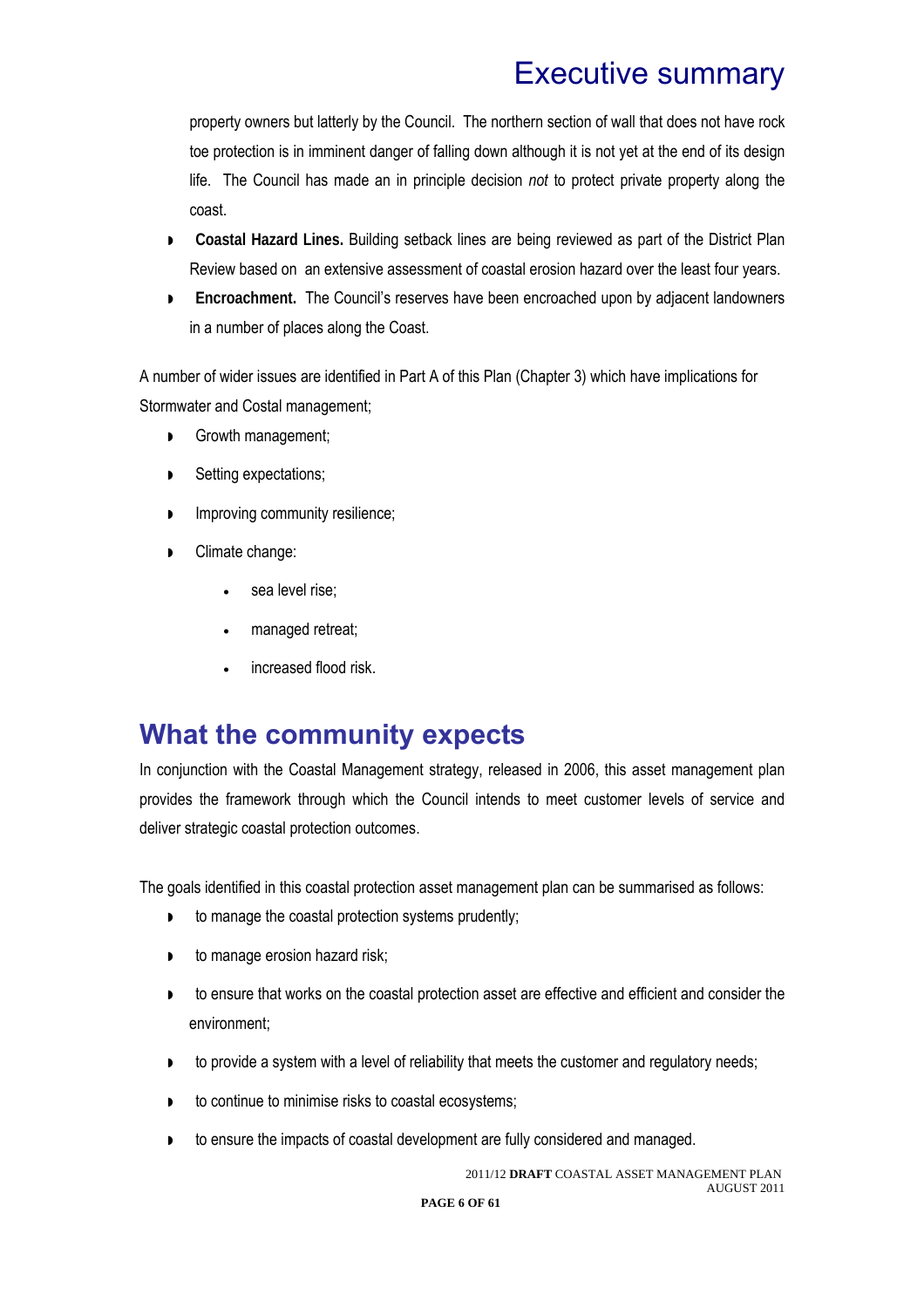### Executive summary

### **Key assumptions and uncertainties**

The main assumption is that the Council will plan and design for climate change and sea level rise projections as per the Ministry for Environment guidelines. The greatest uncertainty (and therefore risk) for Coastal activities is the scale and frequency of sustained severe weather events causing significant erosion and failure of existing protection structures.

### **How we fund it**

Coastal asset management is currently funded through the activity fixed charge per property. Operating costs are funded through Rates contributions and capital costs are funded from development contributions and loans. Depreciation is funded through activity fixed charges.

### **How much it costs**

|               | 06/07<br>Actual | 07/08<br>Actual | 08/09<br>Actual | 09/10<br>Actual | 10/11<br>Actual | <b>Bud</b><br>11/12 |
|---------------|-----------------|-----------------|-----------------|-----------------|-----------------|---------------------|
| Operating     | 212             | 166             | 152             | 159             | 227             | 213                 |
| Capital       | 540             | 341             | 515             | 364             | 1,174           | 1,730               |
| <b>Direct</b> |                 |                 |                 |                 |                 |                     |
| Overheads     | 45              | 45              | 45              | 70              | 0               | 95                  |
| Total         | 797             | 552             | 712             | 593             | 1,401           | 2,038               |

|           | <b>Bud</b><br>12/13 | <b>Bud</b><br>13/14 | <b>Bud</b><br>14/15 | <b>Bud</b><br>15/16 | <b>Bud</b><br>16/17 | <b>Bud</b><br>17/18 | <b>Bud</b><br>18/19 | <b>Bud</b><br>19/20 | <b>Bud</b><br>20/21 | <b>Bud</b><br>21/22 |
|-----------|---------------------|---------------------|---------------------|---------------------|---------------------|---------------------|---------------------|---------------------|---------------------|---------------------|
| Operating | 247                 | 247                 | 247                 | 277                 | 277                 | 277                 | 307                 | 307                 | 307                 | 337                 |
| Capital   | 695                 | 1,650               | ,650                | ,195                | 730                 | 590                 | 690                 | 640                 | 640                 | 640                 |
| Direct    |                     |                     |                     |                     |                     |                     |                     |                     |                     |                     |
| Overheads | 96                  | 96                  | 96                  | 96                  | 124                 | 124                 | 124                 | 124                 | 124                 | 124                 |
| Total     | 1,037               | 1,993               | 1.993               | 1,568               | 131                 | 991                 | .121                | ,071                | 1,071               | 1.101               |

|               | <b>Bud</b><br>22/23 | <b>Bud</b><br>23/24 | <b>Bud</b><br>24/25 | <b>Bud</b><br>25/26 | <b>Bud</b><br>26/27 | <b>Bud</b><br>27/28 | <b>Bud</b><br>28/29 | Bud <sup>1</sup><br>29/30 | <b>Bud</b><br>30/31 | <b>Bud</b><br>31/32 |
|---------------|---------------------|---------------------|---------------------|---------------------|---------------------|---------------------|---------------------|---------------------------|---------------------|---------------------|
| Operating     | 337                 | 337                 | 367                 | 367                 | 367                 | 397                 | 397                 | 397                       | 427                 | 427                 |
| Capital       | 177                 | 227                 | 142                 | 142                 | 62                  | 12                  | 12                  | 12                        | 12                  | 12                  |
| <b>Direct</b> |                     |                     |                     |                     |                     |                     |                     |                           |                     |                     |
| Overheads     | 124                 | 124                 | 124                 | 124                 | 124                 | 124                 | 124                 | 124                       | 124                 | 124                 |
| Total         | 638                 | 688                 | 633                 | 633                 | 553                 | 533                 | 533                 | 533                       | 563                 | 563                 |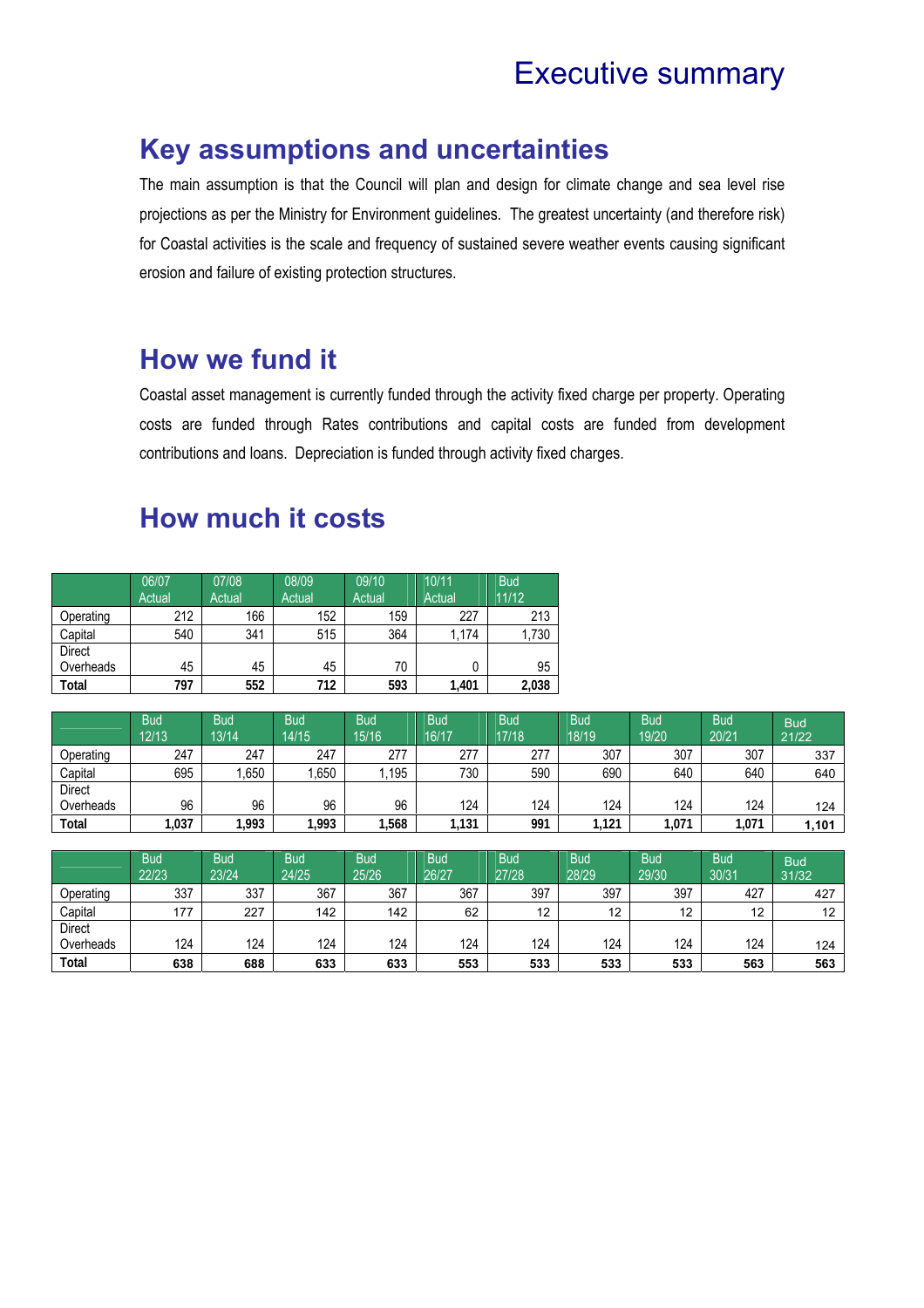## **1.0 INTRODUCTION**

### **1.1 Goals and asset types**

Our goal is to protect public assets where feasible and enhance the ecological and amenity values of the coast.

Asset types covered by this asset management plan (AMP) are:

- **D** seawalls;
- **P** rock revetments:
- dune renourishment associated with Council owned infrastructure;
- **D** coastal planting:
- **beach access ways (managed by Leisure and Open Spaces);**
- **Standage (managed by Leisure and Open Spaces).**

The following activities are also associated with the management of this asset group:

- **D** education (managed by Strategy and Partnerships);
- **D** compliance and enforcement (managed by Regulatory Management);
- **n** monitoring (managed by Infrastructure Services Laboratory).

Assets dealt with in this plan are defined as physical components of a facility which have value, enable services to be provided and have an economic life greater than 12 months. The assets and activity area covered by this management plan are as follows:

- ▶ 4.8km of wooden seawall protecting both public and private property
- 2.7km of riprap as additional protection for the seawall and properties
- 27 kms of dune systems north of Marine Parade

The following assets are not included in this plan:

- stormwater outlets onto beaches (included in the Stormwater Asset Management Plan);
- **boat ramps/launching access (included in the Parks & Open Spaces Asset Management Plan);**
- **F** formed access ways and signs at beaches for the public (included in Parks & Open Spaces Asset Management Plan).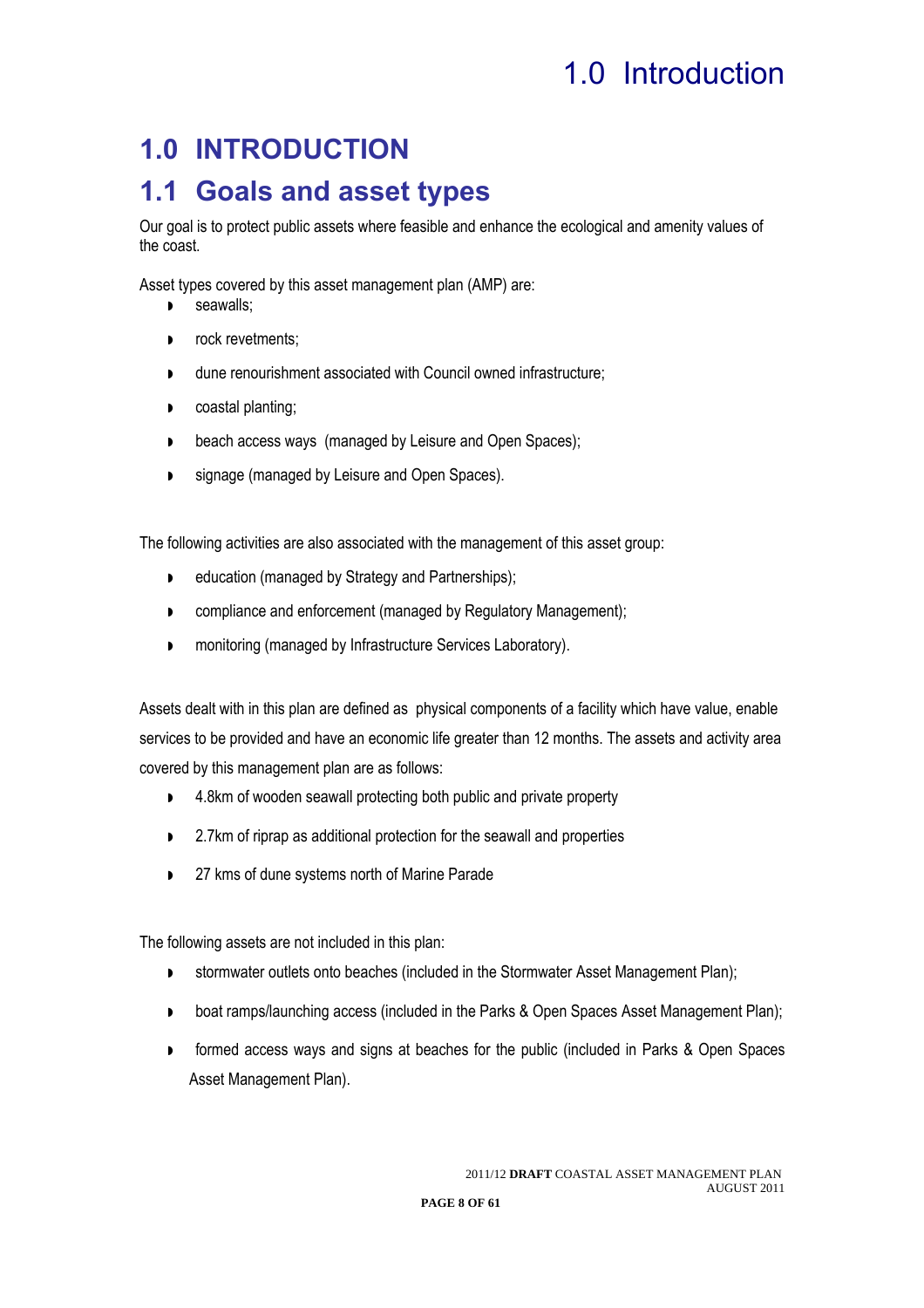### **1.2 Activity description and rationale**

The Kāpiti Coast District Council manages those coastal assets that protect other Council assets. Although the Council currently maintains existing community owned seawalls, the decision as to how to respond when these community owned seawalls fail and are due for replacement is a debate yet to be had.

*The Council has confirmed it will only carry out capital works on the coast to protect Council owned assets.* 

In making that decision, the Council also agreed, in the face of increasing risks and rising community costs, to begin a process of community discussion about managed retreat – an orderly approach to withdrawing from coastal and flood hazard areas over time. This approach will unfold over many decades.

The Council has not reached any conclusion as to what is the appropriate approach but considers the discussion and debate should be extensive and prolonged, giving the community ample time to build up knowledge and consider options.

Given the low-lying nature of the Kāpiti Coast, it considers leadership is needed to bring this issue to the fore for community discussion. In doing so, it recognises that it could be years before a clear community view is formed. It also recognises that managed retreat does not just affect immediate issues of coastal and storm water assets but has the potential to affect virtually every aspect of community life.

Dune restoration is undertaken through Capital works projects to implement soft engineering approaches where appropriate or to introduce a combination of soft and hard engineering solutions.

Other Council activities (Parks and Open Spaces) also undertake dune restoration projects throughout the district. These include full dune restoration and planting of smaller areas through community groups.

### **1.3 Linkages**

Asset Management Plans constitute core planning documents for Kāpiti Coast District Council. They are the key link between the Council's Long Term Plan and the delivery of most services to the community. Consequently they are a key vehicle for achieving the Community Outcomes and Leadership Statement aspirations of the LTP. The Coastal AMP demonstrates how the service delivered supports the achievement of the Community Outcomes and provides draft financial forecasts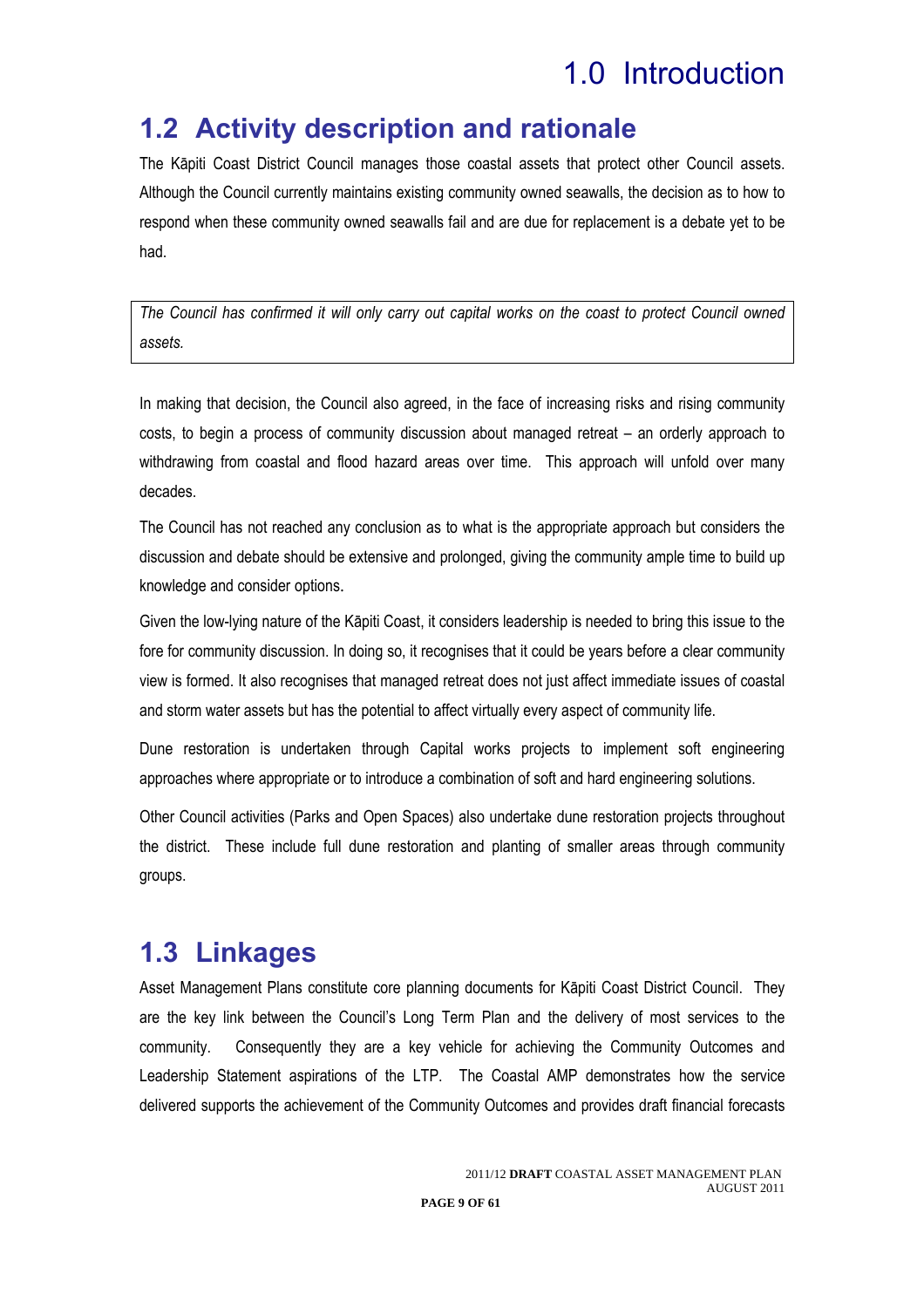and activity information which feeds into the LTP. These relationships are explained in detail in Part A and are summarised in the diagram below.



## **1.4 Key issues**

### **1.4.1 Implications for activity management of wider issues**

Part A, Chapter 3 , of these AMPs discusses the issues the Council has identified as key for the District over the life of the Plans. Several have particular relevance for Coastal assets.

### *Improving community resilience*

- **D** Coastal assets can contribute to building community resilience through supporting closer community ties through a wide range of shared activities on the beach;
- **Coastal assets can delay and reduce the effects of natural events to give the community time** to develop options for a response to climate change effects.

### *Climate change*

*Adaptation* 

 Sea level rise will degrade the level of service the existing assets can offer. The option of continually raising revetments and walls means that the beach will completely disappear even at low tide.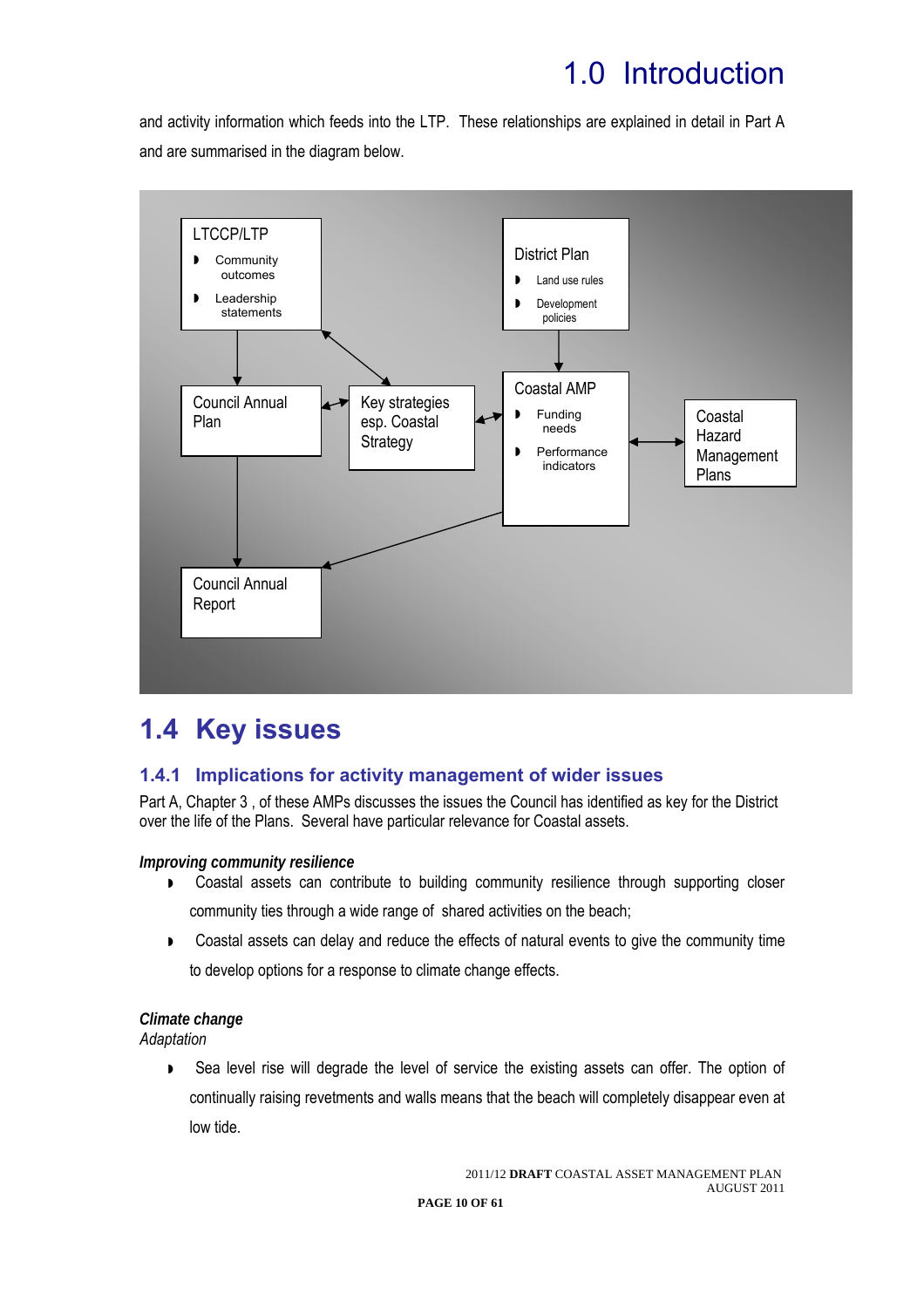- Managed retreat is an area that the community and the Council need to consider. The long term concept of abandoning property will be a difficult decision for the community.
- **The increasing effects of climate change on Kāpiti's coastline have major implications for the** Coastal and Stormwater team's activities and assets. Dune nourishment and maintenance will become increasingly critical in slowing coastal erosion and mitigating storm impacts.
- **The Stormwater and Coastal Assets team will work closely with the Parks and Open Spaces** team to plan for these eventualities.
- **DED** Climate change impacts on biodiversity may mean that more effort will be needed in weed and pest animal control.

#### *Growth management*

 Residential intensification and development will have implications for Coastal development. Depending on where new growth occurs, it may have planning implications for appropriate areas for development. This is currently being considered through the District Plan Review.

#### **1.4.2 Specific issues for coastal asset management**

#### *Raumati Community Seawall*

The Council undertakes coastal protection for legislative and other reasons. As owner of some roading assets vulnerable to erosion, the Council undertakes coastal protection works including beach renourishment to prevent damage to assets. On other vulnerable sections of the coast, private properties front onto the beach. Only some of these properties are protected by Council maintained seawalls while the rest are either unprotected or partially protected by shorter private seawalls.

In the late 1970s, the Council coordinated the construction of the seawall at Raumati which was funded by the property owners with the aid of a subsidy from the National Water and Soil Conservation Authority. A condition of the subsidy was that the Council maintained the seawall. Since then, the Council has maintained the seawall as well as undertaking significant capital works in the form of rock toe protection funded initially by the property owners but latterly by the Council. The northern section of wall that does not have rock toe protection is in imminent danger of falling down although it is not yet at the end of its design life. A budget of \$1 M is planned to be spent over two years in 2013 / 14 to hold the existing wall up with rock in order to ensure the wall lasts for its full expected life. It is likely this work will require resource consent from the regional council. It should be noted that sections of the Raumati wall have been upgraded to a higher standard to protect public assets most noticeably along the Esplanade in Raumati South.

It should be further noted that the existing Raumati sea wall is located within a parcel of land referred to as either Old Coach Road or Old Coach Route. The ownership of this land is unclear as its legal status was never ratified when the highway was shifted inland. This ownership issue creates a problem when owners behind the community wall wish to construct or upgrade private secondary walls.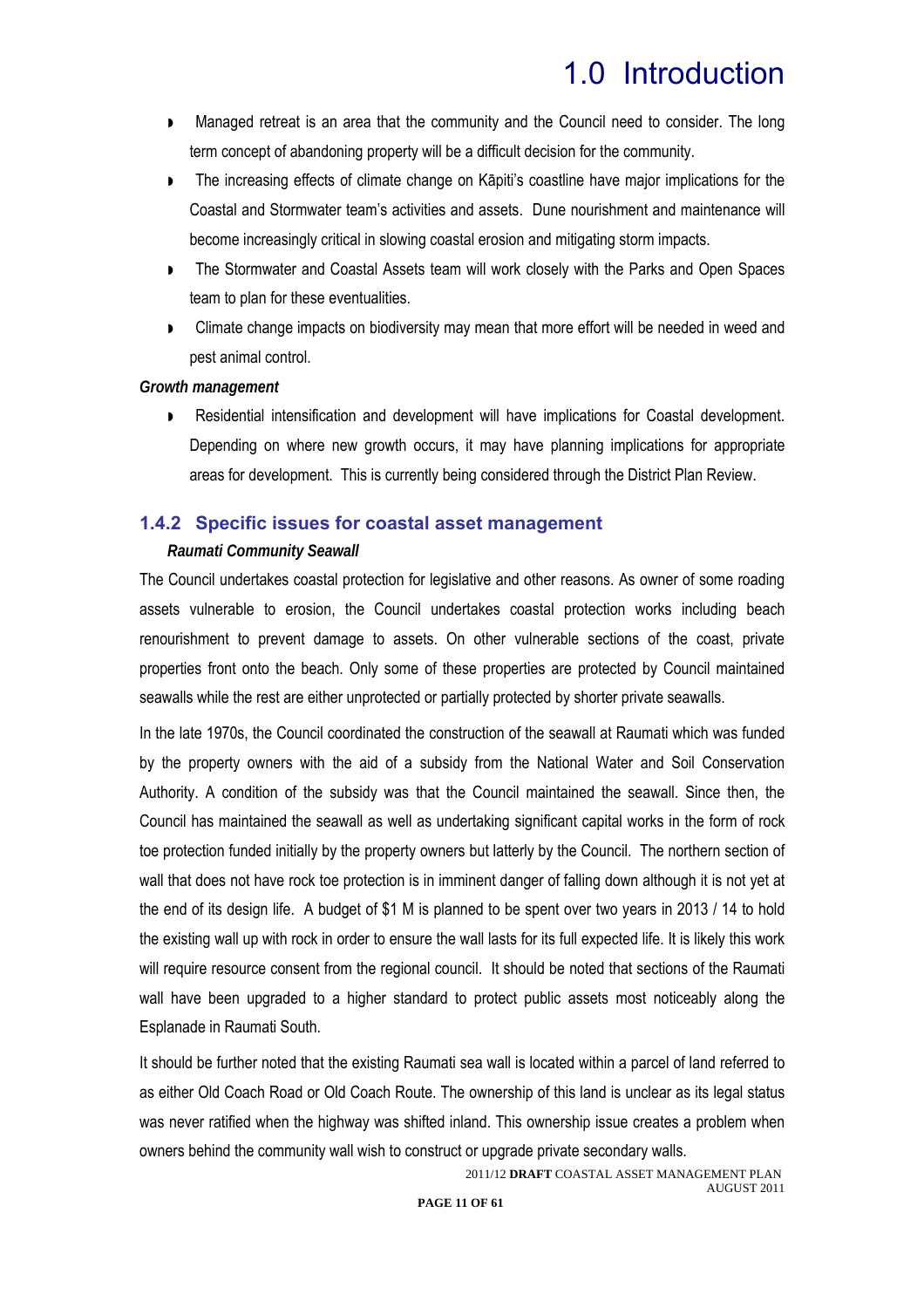Given the prospect of climate change effects, the Council will have to plan in the longer term for the eventual failure of all of its current revetments and therefore consider the relocation of the coastal roads.

### *Coastal Hazard Lines*

Over the last four years the Kāpiti Coast District Council has reviewed the extent of coastal erosion hazard within the District. This hazard assessment will form the substantive basis for the review of the coastal building setback lines to be completed through the District Plan Review.

The Council is using the National Coastal Policy Statement, (Gazetted November 2010), as input into its completion of Coastal Hazard and Edge Effects Assessment for incorporation into the District Plan review.

### *Encroachment*

There are instances along the coast where the Council's reserves have been encroached upon by adjacent landowners which may impede the Council's management of the reserve. The Coastal team will work closely with the Leisure and Open Space team to resolve these issues as and when the need arises.

### **1.5 Significant negative effects**

Potential negative effects of the Council's ownership and management of activities are:

- **End effects from Coastal protection assets**
- **Example 3** Erosion of dune systems effecting private property

### **1.6 The level of this plan**

The appropriate level of sophistication of planning for asset groups is determined based on consideration of certain factors which impinge on their management as follows:

| Criteria        | <b>Assessment</b> |                                                                   |
|-----------------|-------------------|-------------------------------------------------------------------|
| <b>District</b> | Intermediate      | A comparison of factors including urban area, town populations    |
| population size |                   | and total population showed that Coastal asset management         |
|                 |                   | practice in Kāpiti Coast should be at the Intermediate level.     |
| District wide   | Intermediate      | Analysis of District-wide risks relevant to all asset groups      |
| risks           |                   | confirmed that asset management practice should be at             |
|                 |                   | Intermediate level.                                               |
| Average annual  | Intermediate      | The budget allocation to Coastal is an important activity for the |
| costs           |                   | Council and presents higher risks if asset management practice    |
|                 |                   | is not at an appropriate level                                    |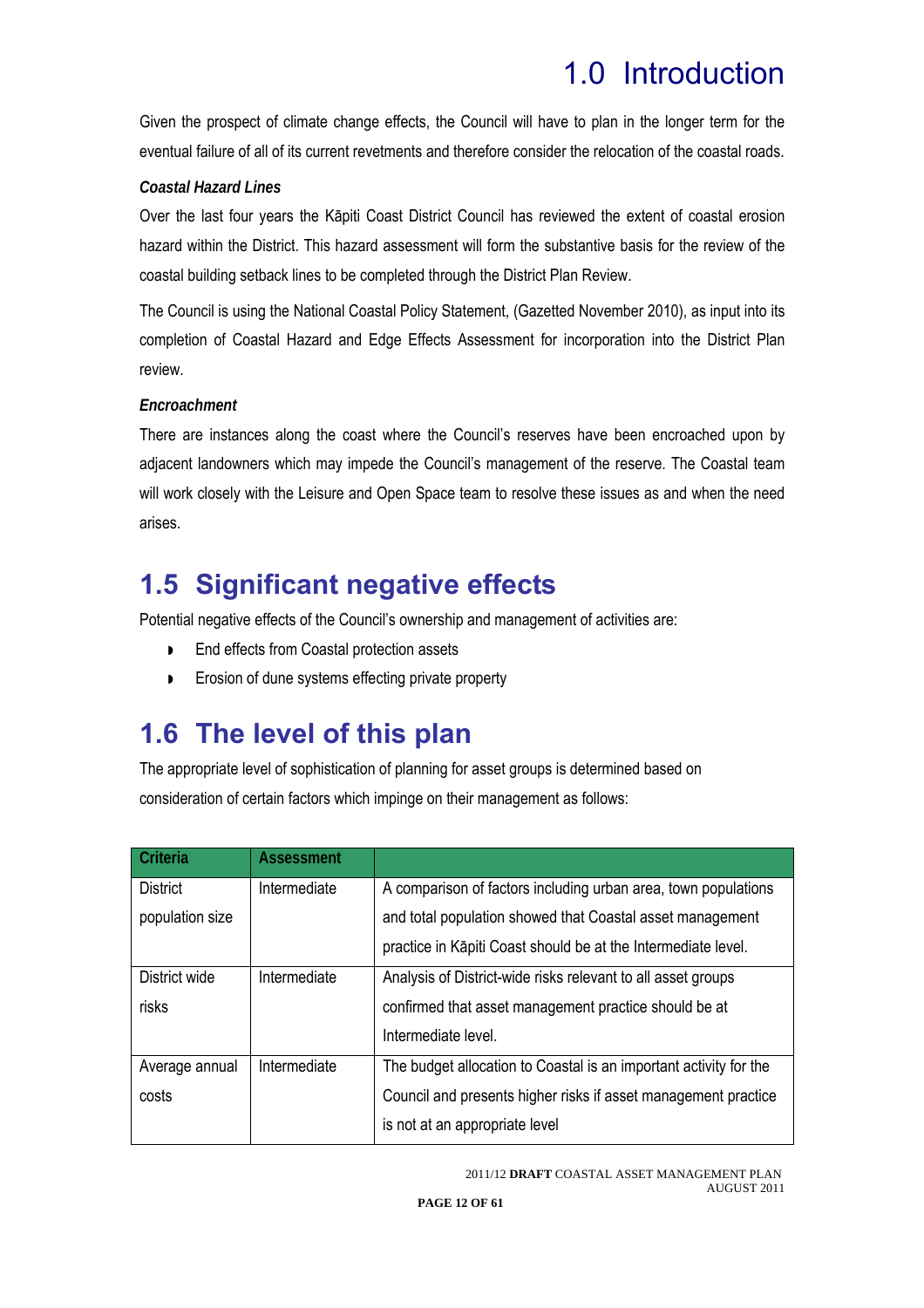| Legislative     | Intermediate | Kāpiti Coast District Council has to meet minimum legislative   |
|-----------------|--------------|-----------------------------------------------------------------|
| requirements    |              | requirements or exceed them when appropriate and cost           |
|                 |              | effective. The asset management response to these               |
|                 |              | requirements is compliance based mainly on the regional plan,   |
|                 |              | Climate change is a major driver.                               |
| Size, condition | <b>Basic</b> | Coastal assets are in poor condition.                           |
| and complexity  |              |                                                                 |
| of assets in    |              |                                                                 |
| group           |              |                                                                 |
| <b>Risks</b>    | <b>Basic</b> | Storm damage assessment has risk management built in so         |
| associated with |              | potential risks are documented.                                 |
| failures        |              |                                                                 |
| Organisational  | Intermediate | Succession planning issues are recognised and mitigated to the  |
| skills and      |              | extent possible given a small pool of potential recruits to     |
| resources       |              | specialist positions. Planning systems are being implemented    |
|                 |              | across the asset group and being incorporated into the asset    |
|                 |              | management process.                                             |
| Customer        | Intermediate | Coastal management is an important issue for the Council with a |
| expectations    |              | large capital works programme funded and a good commitment      |
|                 |              | to managing and resolving issues. There is a high level of      |
|                 |              | community engagement                                            |
| Sustainability  | Intermediate | Sustainability is a core value of the Council with an           |
| considerations  |              | organisational culture of sustainability embedded into Council  |
|                 |              | planning, practice and operations. Potential impacts of climate |
|                 |              | change and sea level rise require a long term management        |
|                 |              | approach.                                                       |

These considerations, coupled with the acknowledgement that sea level rise and increased storm intensity are likely to eliminate most of the Council's existing coastal assets over the next 30 to 100 years, suggest that the asset management practice of coastal asset management at Kāpiti Coast District Council should be at the Intermediate level. For reasons discussed in Part A, Chapter 10, this AMP has been prepared at the Basic level. Asset management practices will improve over the next three years to allow the preparation of an AMP at Intermediate level at the next AMP review.

**PAGE 13 OF 61**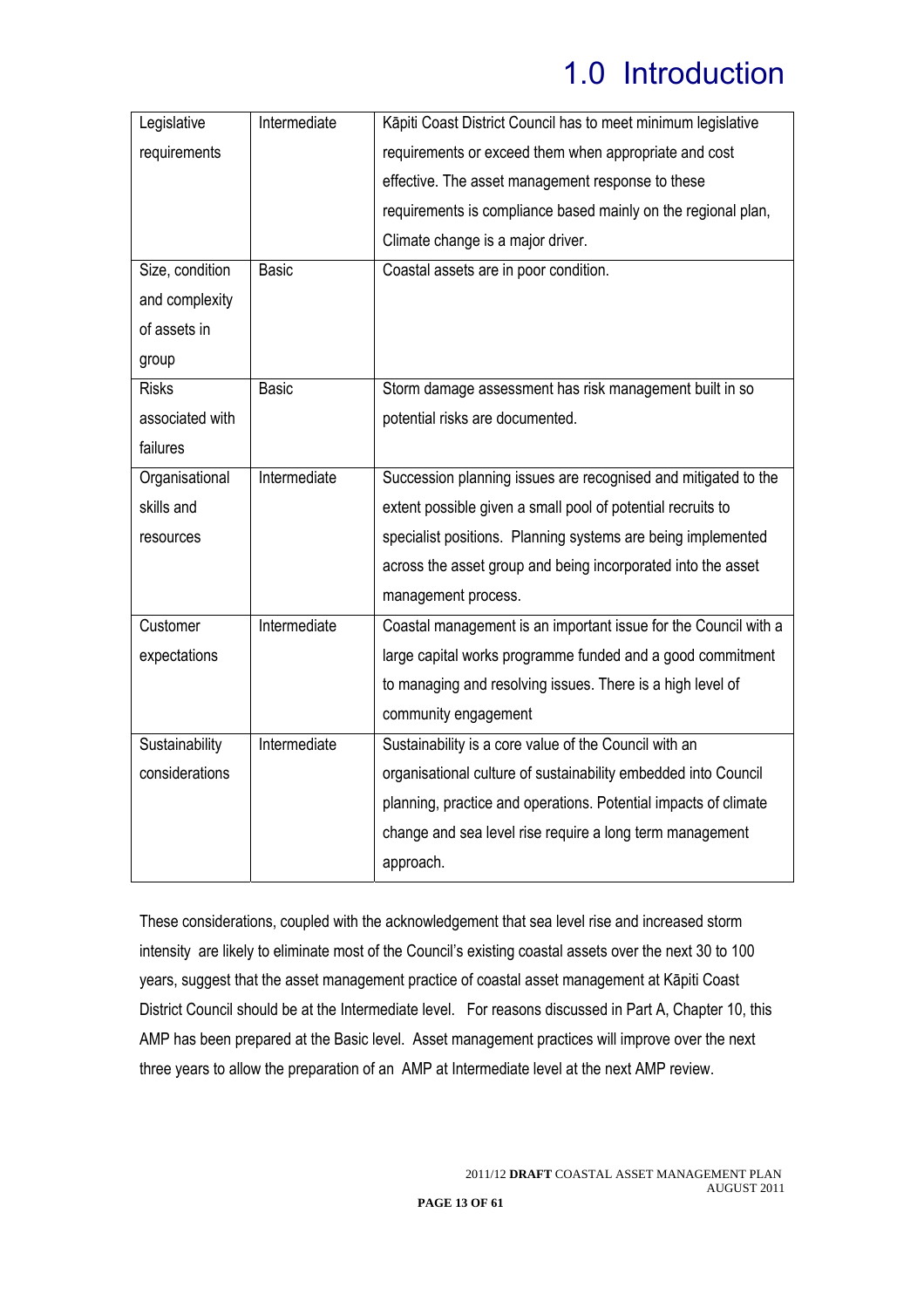## 2.0 Legal and policy framework

# **2.0 LEGAL AND POLICY FRAMEWORK 2.1 Legislative requirements**

The preparation and implementation of this AM Plan and its long term financial forecasts helps Kāpiti Coast District Council comply with legislative requirements. Key legislation applying to leisure infrastructure is summarised below:

**Local Government Act 2002 Consultation** Coastal Strategy Asset Management Plans

**Resource Management Act 1991** – The Act requires councils to manage the use, development and protection of natural and physical resources in a way, or at a rate, which enables people and communities to provide for their social, economic and cultural well-being and for their health and safety while:

- Sustaining the potential of natural and physical resources to meet the reasonable foreseeable needs of future generation.
- Avoiding, remedying or mitigating any adverse effects of activities on the environment.
- Safeguarding the life-supporting capacity of air, water, soil and ecosystems.
- In managing the use, development, and protection of natural and physical resources, recognise and provide the following matters of national importance:
- the preservation of the natural character of the coastline environment (including the coastal marine areas), wetlands, and lakes and rivers and their margins, and the protection of them from inappropriate subdivision, use and development;
- the protection of outstanding natural features and landscapes from inappropriate subdivision, use and development;
- **I** the protection of areas of significant indigenous vegetation and significant habitats of indigenous fauna;
- The maintenance and enhancement of public access to and along coastal marine area, lakes and rivers;
- **The relationship of Maori and their culture and traditions with their ancestral lands, water sites,** wāhi tapu and other taonga.
- **D** Comply with the District Plan.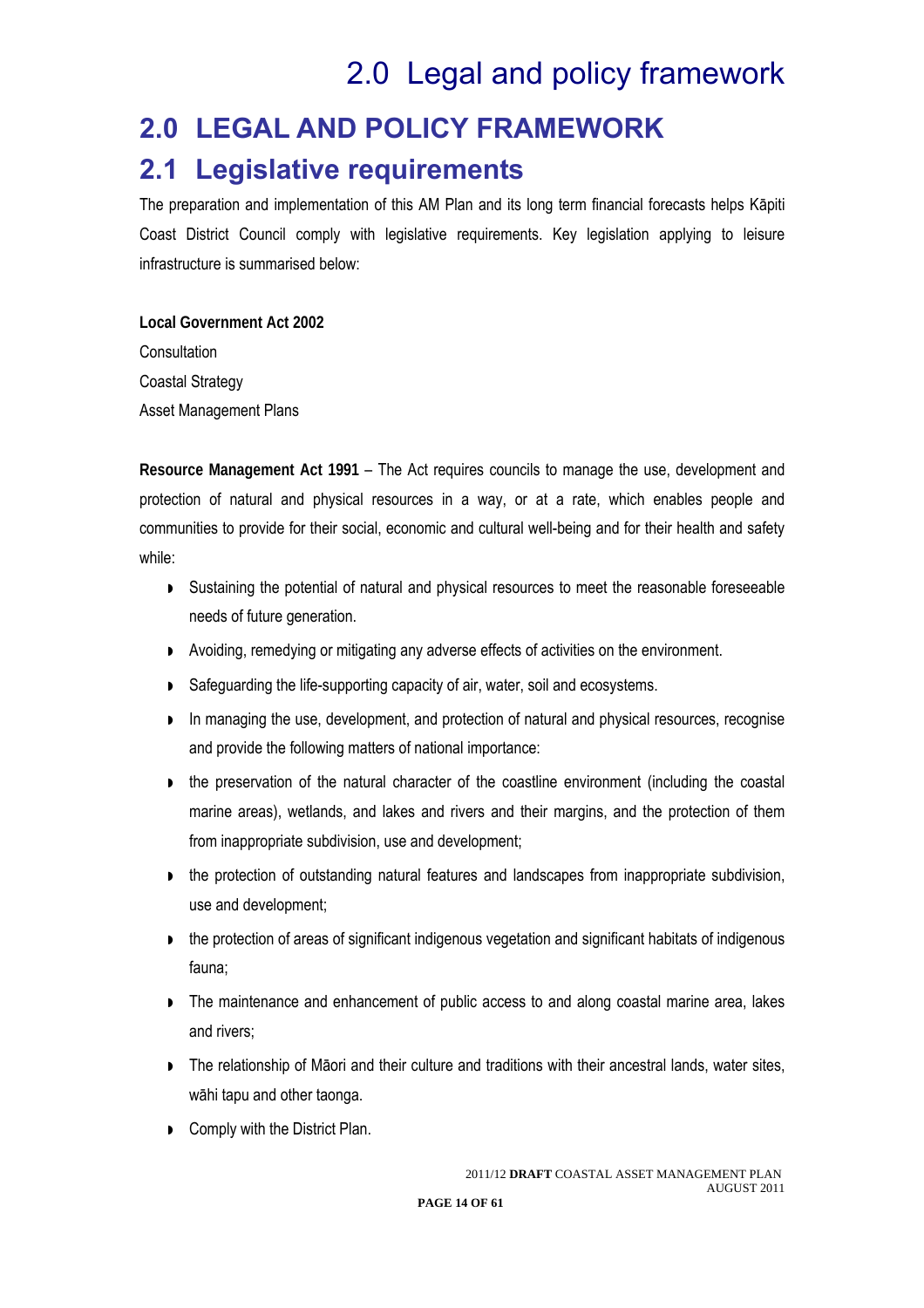# 2.0 Legal and policy framework

- Administer reserve contributions, comply with procedures for appeals against contributions levied, and justify the degree of contribution extracted.
- **Take into account the Treaty of Waitangi in exercising functions and powers under the Act** relating to the use, development, and protection of natural and physical resources.

Other relevant Acts and standards are:

- **National Coastal Policy Statement**
- **Regional Coastal Policy Statement**
- **Greater Wellington Coastal Regional Plan**
- Building Act 2004
- **Health and Safety in Employment Act 1992**
- **Fencing Act 1987**
- **Bylaws**
- **D** Local Government Official Information and Meetings Act
- **Common Law**
- **Public Works Act**

## **2.2 Relevant standards**

Maintenance and operational standards for the delivery of Coastal asset management services are specified in maintenance contracts and service level agreements (SLAs). In addition, there are a number of other documents that guide the maintenance, management and provision of services and assets. These are set out in the following table:

| <b>Standard/Specification.</b>  | <b>Content/Purpose.</b>                                          |
|---------------------------------|------------------------------------------------------------------|
| NZS 3910:2003 - Conditions      | Provides standard form of general conditions of contract written |
| of Contract for building and    | in plain English for incorporation into construction contract    |
| Civil engineering construction  | documents.                                                       |
| NZS 3915:2005                   | Provides standard form of general conditions of contract written |
| Conditions of Contract for      | in plain English for incorporation into construction contract    |
| building and civil engineering  | documents in situations where the client (prinicipal)            |
| construction (where no person   | administers the contract directly.                               |
| is appointed to act as engineer |                                                                  |
| to the contract)                |                                                                  |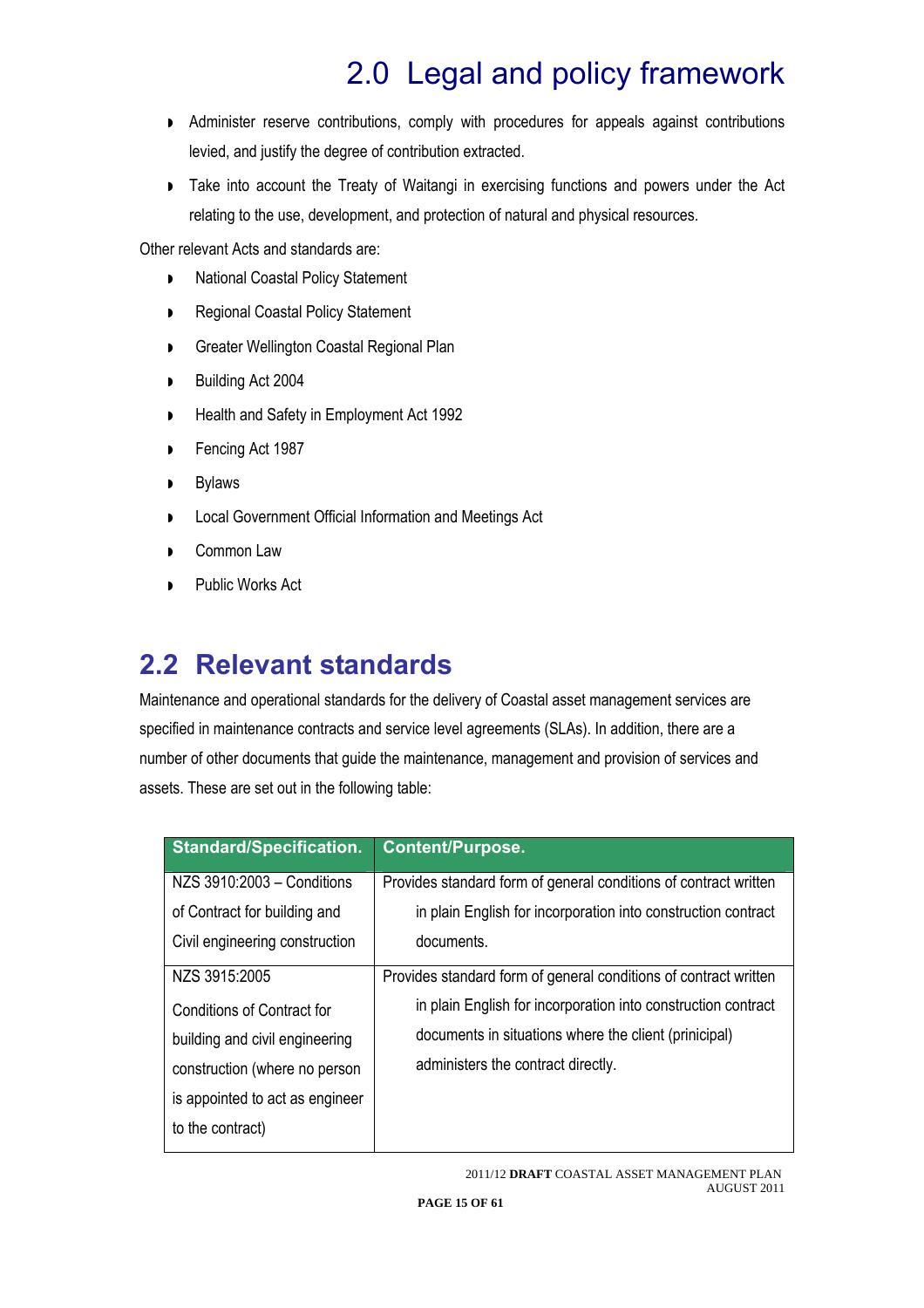# 2.0 Legal and policy framework

| AS/SNZ 4360:2000 Risk                                               | Guidelines for assessing risks and developing risk<br>$\mathbf{r}$                   |
|---------------------------------------------------------------------|--------------------------------------------------------------------------------------|
| Management for Local                                                | management strategies.                                                               |
| Government                                                          |                                                                                      |
| SNZ HB 9213:2003                                                    | This Guide is to assist local authorities in the process of                          |
| <b>Guide to Local Government</b><br><b>Service Delivery Options</b> | selecting, reviewing and implementing appropriate<br>methods of delivering services. |

## **2.3 Relevant Policy**

Council's "Positive Ageing on the Kapiti Coast Strategy" sets out the requirement to provide public places and living environments that promotes safety and security. Given the significance of the coastal environment to the community having reasonable access is important.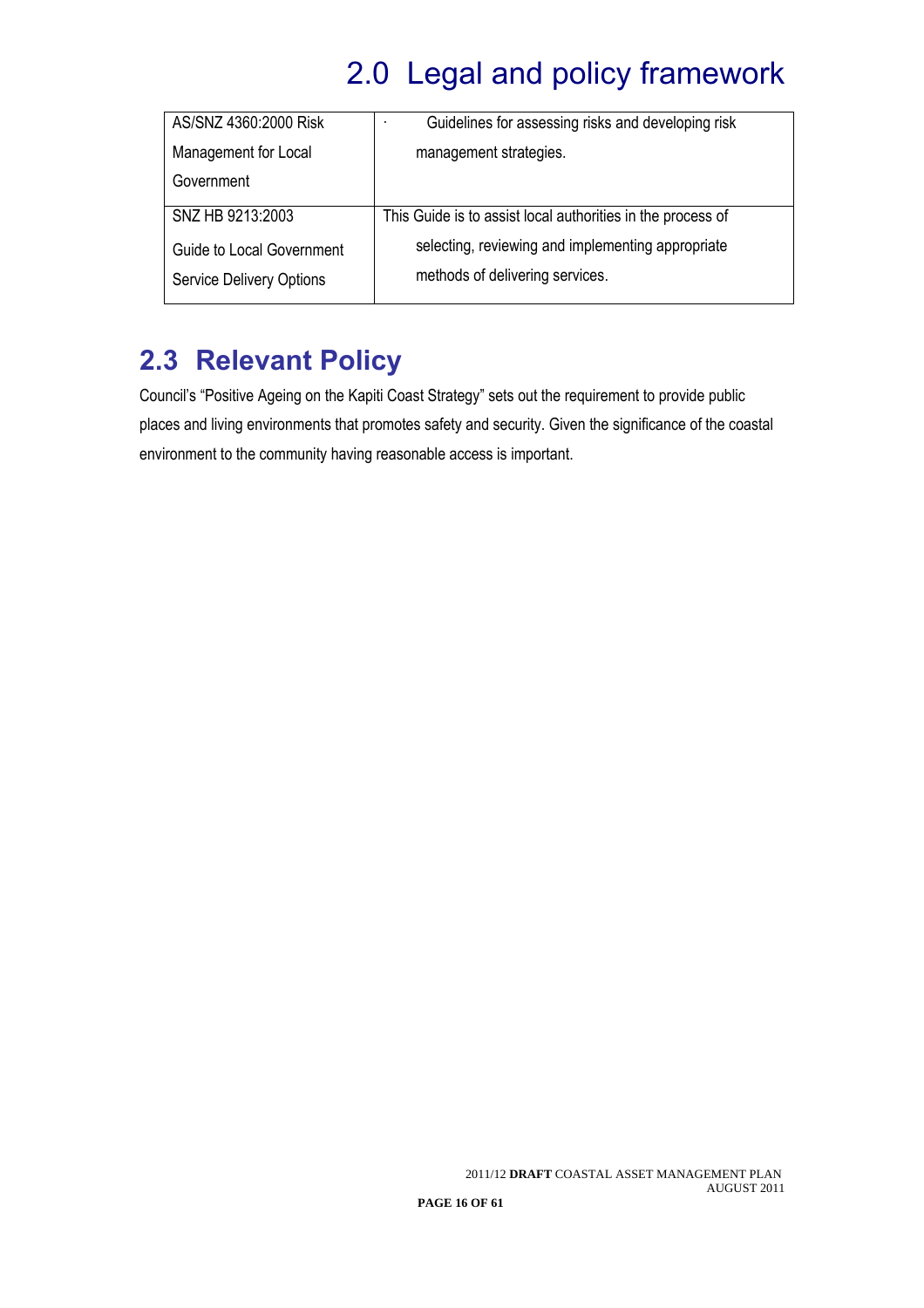## **3.0 LEVELS OF SERVICE**

### **3.1 User research and expectations**

Two sources of feedback on the Council's Stormwater and Coastal activities contributed to our understanding of what residents and ratepayers expect and how satisfied they are with levels of service received:

- **D** Coastal Management Strategy consultation;
- **LTCCP** consultations over the last decade.

The Coastal Management Strategy has a leadership focus on developing a long-term plan for the coast which deals not only with hazard management, but also with access, recreation, natural environment, built environment and protecting local community values in a comprehensive and co-ordinated way. The Strategy includes a focus on good communication and community participation in design processes. The Strategy reflects a direct response to the following detailed community outcomes:

- "The coast in its entirety is recognised:
	- o as a complex system that is affected by actions along its length
	- o as being central to the local culture and lifestyle
	- o as a place that is valued for its natural and wild feel
	- o as being the marine edge, the front dunes and dune wetlands,
- and that this is supported by:
	- o retaining the wild natural character and the health of the coastal ecosystems as a first priority in any decision
	- o retaining dune lands and wetlands in subdivision design and development
	- o achieving improved design of coastal walls with a focus on 'natural design'
	- o avoiding any further new greenfields subdivision on the front dunes and associated wetlands."

Repeat consultation on the Coastal Management Strategy has been undertaken several times since its release. This consultation allows a report back and update to the community and also incorporation of any changes in focus of the communities.

Consultation on the 2012 – 2022 Long Term Plan will guide the Council in balancing the level of service provision against the community's willingness and ability to pay. Should the community not be willing or able to pay for the levels of service it wants, a communication exercise to adjust expectations to a more realistic level will be needed.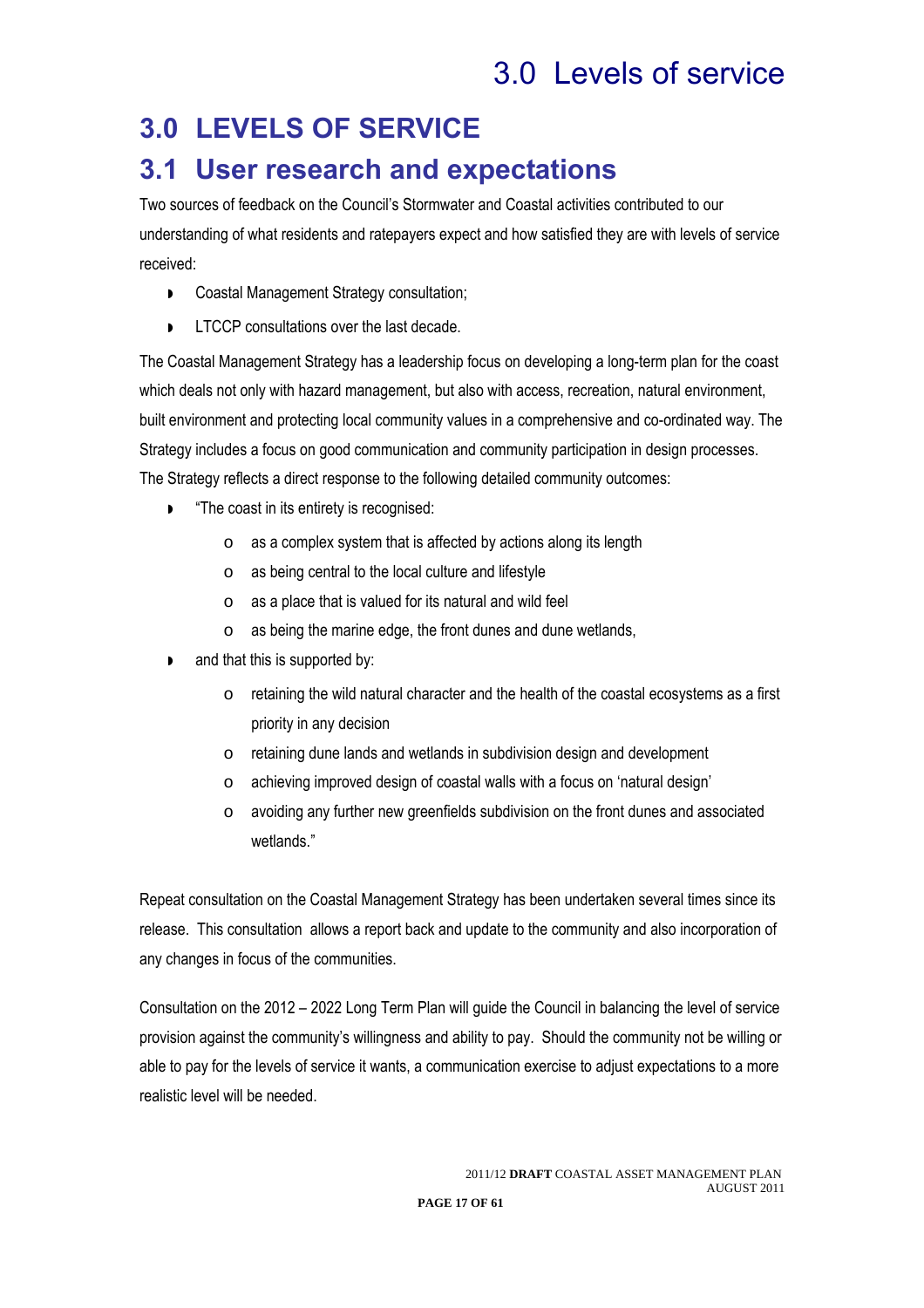## **3.2 Users and stakeholders**

In order to determine expectations of our services, the following groups within the general population have been identified as having a particular interest in Stormwater and Coastal activities.

#### **Users**

| <b>Group</b>          | <b>Expectation/need</b>                                                                                                      |
|-----------------------|------------------------------------------------------------------------------------------------------------------------------|
| Members of the public | Safety                                                                                                                       |
|                       | Amenity<br>Þ                                                                                                                 |
| Ecological groups     | Sufficiently widespread distribution of ecological<br>▶<br>reserves to support and enhance local biodiversity                |
|                       | Blue and green corridors to facilitate safe movement of<br>D<br>flora and fauna and preserve the connections between<br>them |
|                       | Pleasant leisure time space                                                                                                  |

### **Stakeholders**

| <b>Group</b>                                  | <b>Expectation/need</b>                                                                                                                                 |
|-----------------------------------------------|---------------------------------------------------------------------------------------------------------------------------------------------------------|
| Ratepayers and residents                      | Sense of identity and pride in the District and their<br>$\blacksquare$<br>particular area within it                                                    |
|                                               | Value for money<br>$\blacksquare$                                                                                                                       |
|                                               | Contribution to achievement of agreed Community<br>Outcomes                                                                                             |
| <b>Greater Wellington Regional</b><br>Council | Contribution to regional initiatives such as support for<br>$\blacksquare$<br>biodiversity, pest control, flood protection, Key Natural<br>Environments |
| Dune care groups                              | Support and Technical advice<br>D                                                                                                                       |
|                                               | Resource Consent advocacy<br>D                                                                                                                          |
| lwi                                           | Consultation and contribution<br>D                                                                                                                      |
| Department of Conservation                    | Contribution to national initiatives such as support for<br>biodiversity, pest control                                                                  |

### **3.3 Customer values**

Analysis of the information we have on the expectations of the users of Stormwater and Coastal services suggest the following are the key aspects they value:

| ■ Accessibility - the coast is accessible to | ■ Amenity - the coast makes an aesthetic |
|----------------------------------------------|------------------------------------------|
| all and accommodates a number of             | and recreational contribution to         |
| uses                                         | residents' lives                         |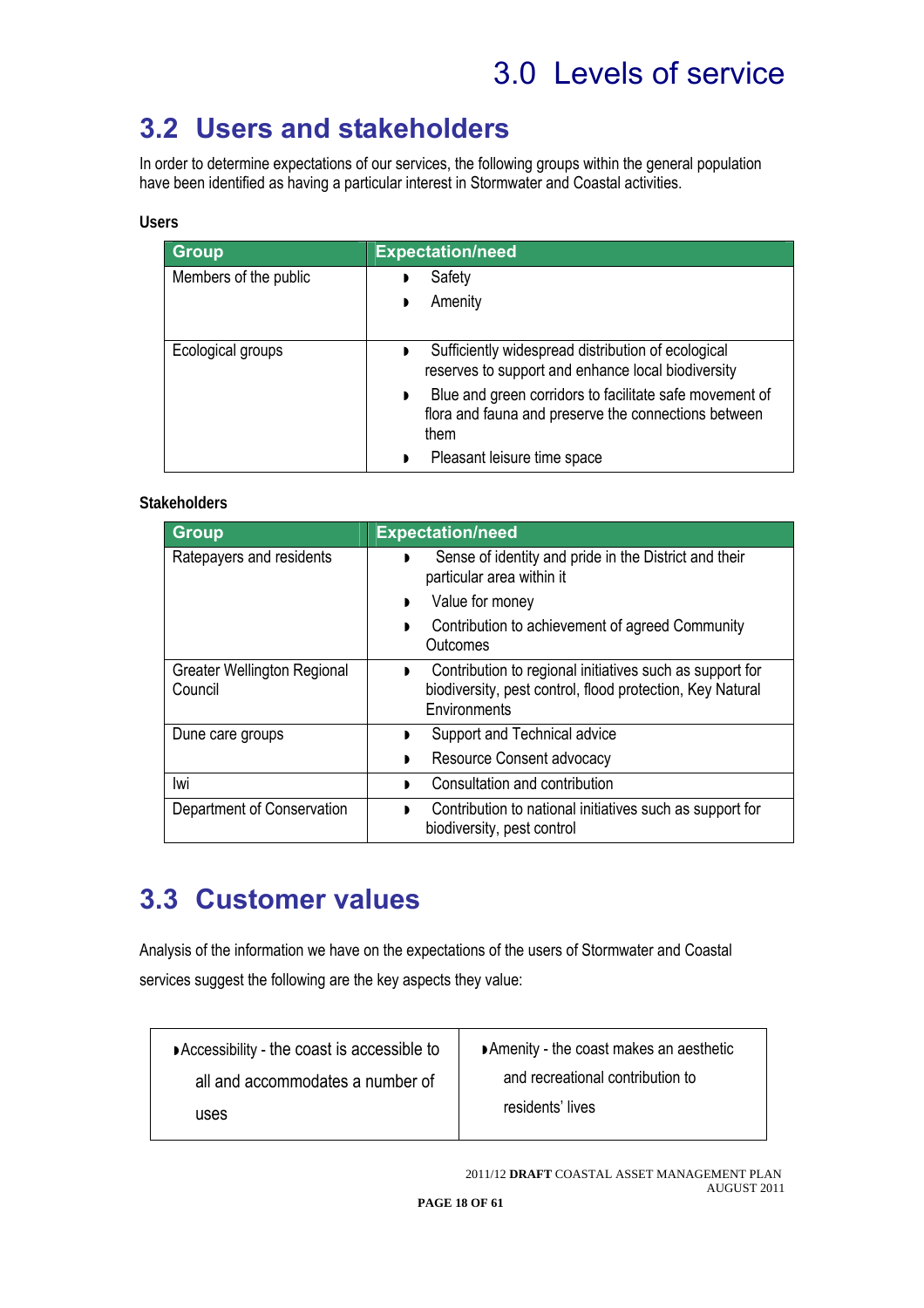| Safety - Risks from hazards are well<br>managed                                                  | ■ Whole of Community - non-users also<br>benefit including from the coasts<br>contribution to the economy of the<br>district                                  |
|--------------------------------------------------------------------------------------------------|---------------------------------------------------------------------------------------------------------------------------------------------------------------|
| ▶ Quality - the wild natural character and<br>the health of the coastal ecosystem is<br>retained | ■ Kaitaikitanga/Community stewardship -<br>decisions about the coast are made by<br>the community with the needs of present<br>and future generations in mind |

## **3.4 Council's strategic goals**

The levels of service developed need to take into account the strategic goals of the Council as determined and reconfirmed through LTCCP consultations over the past decade.

### **Community Outcomes**

The activity supports the following Community Outcomes through this AMP:

- 1. There are healthy natural systems which people can enjoy
- 2. Local character is maintained within a cohesive District
- 3. The community makes wise use of local resources and people have the ability to act in a sustainable way
- 4. The District is a place that works for young people
- 5. The District has a strong, healthy, safe and involved community

### **Leadership Statement**

The Council's Leadership Statement, published in the 2009 – 2019 LTCCP, addresses 16 issues on which the Council considers it needs to adopt a leadership role in the community. Particularly relevant for this activity when considering levels of service are: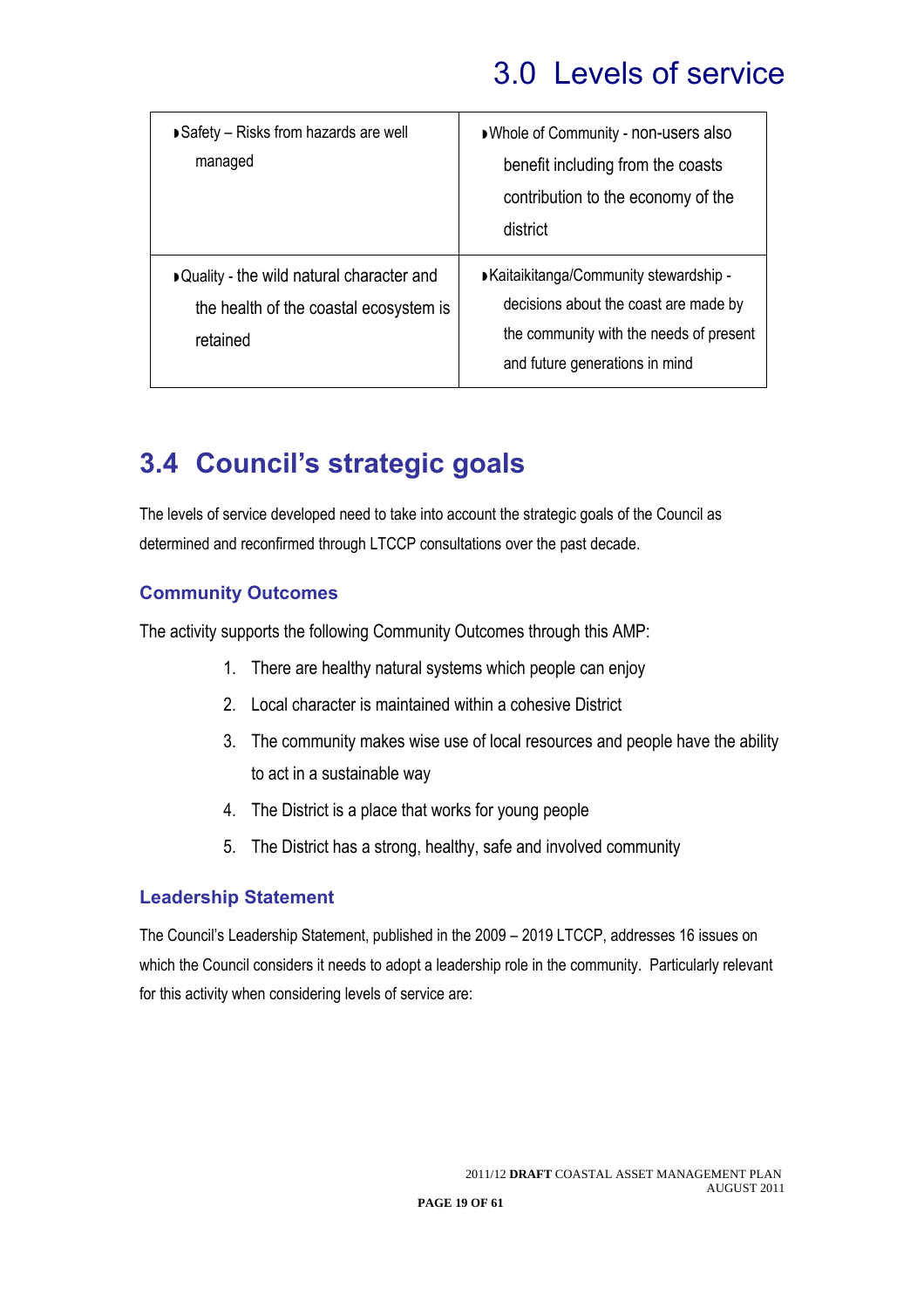| <b>Leadership Statement</b> | <b>Relevance</b>                                               |
|-----------------------------|----------------------------------------------------------------|
| Managed retreat             | Given the eventual impacts of climate change, the Council      |
|                             | will only be able to maintain erosion protection for a limited |
|                             | period of time. There are likely to be certain areas that will |
|                             | succumb to a retreating shoreline.                             |
| The importance of place     | The Coastal environment is an integral part of the District's  |
|                             | identity and of almost every one in our community's life.      |

### **3.5 Levels of service**

Combining the expectations and requirements of legislation, industry standards, users, stakeholders, and the Council, the following Levels of Service have been developed.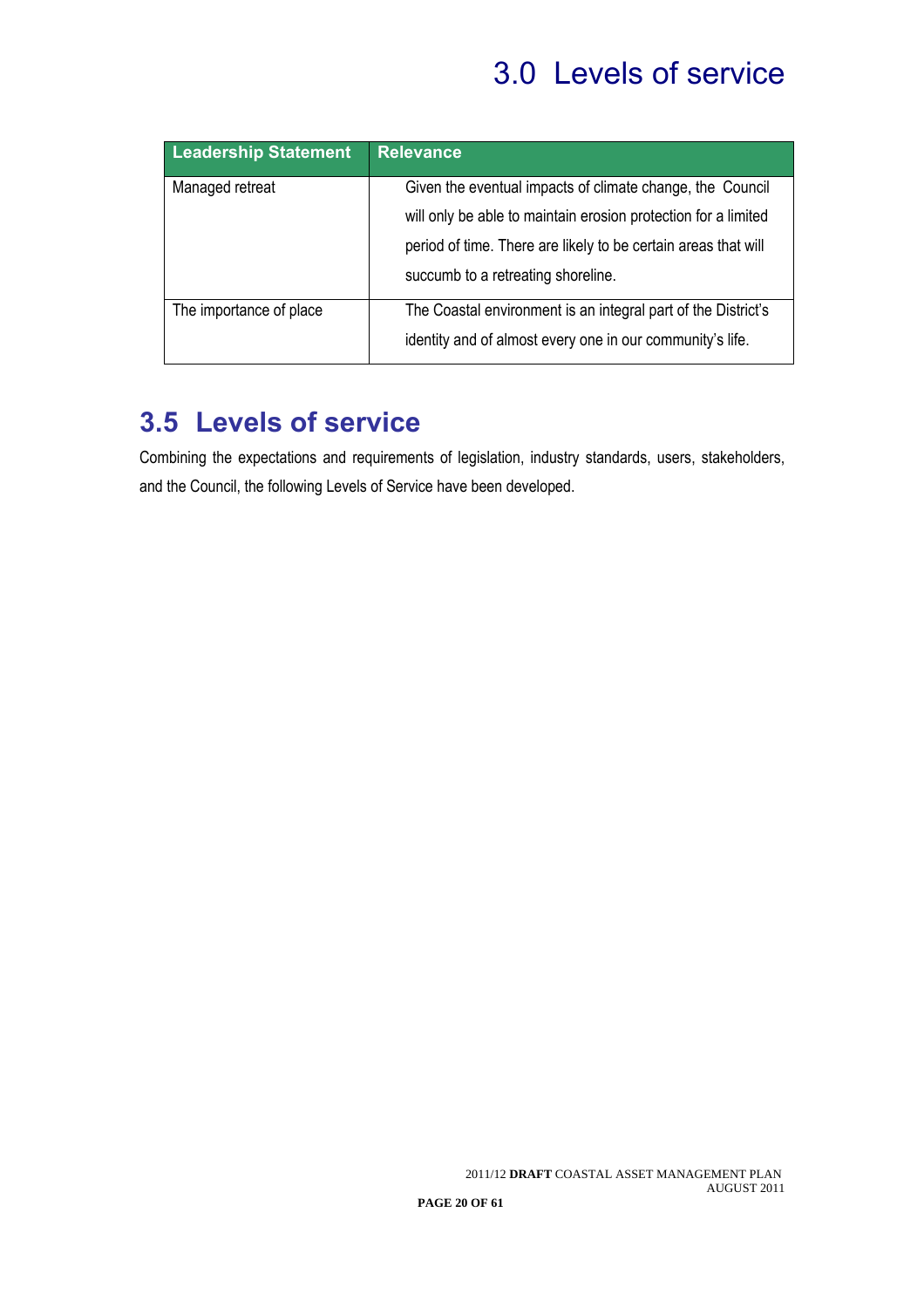| <b>Communit</b><br>y<br><b>Outcome</b><br>(LTP) | <b>Activity</b><br><b>Rationale</b><br>and<br><b>Strategic</b><br><b>Objective</b><br>(AMP)                                   | <b>Customer</b><br><b>Value (AMP)</b>                                                                 |                                                                                                                                                                                                                       |                                                                                                                                                                                                                                                                      | <b>Customer Levels of Service (LoS) in AMP</b>                                                                                                                                                            | <b>Performance</b><br><b>Measure</b><br><b>Procedure</b>                                                                                               | <b>Technical</b><br><b>Levels of</b><br><b>Service in</b><br>operational<br>plans,<br>contracts,<br><b>SLAs</b> |
|-------------------------------------------------|-------------------------------------------------------------------------------------------------------------------------------|-------------------------------------------------------------------------------------------------------|-----------------------------------------------------------------------------------------------------------------------------------------------------------------------------------------------------------------------|----------------------------------------------------------------------------------------------------------------------------------------------------------------------------------------------------------------------------------------------------------------------|-----------------------------------------------------------------------------------------------------------------------------------------------------------------------------------------------------------|--------------------------------------------------------------------------------------------------------------------------------------------------------|-----------------------------------------------------------------------------------------------------------------|
|                                                 |                                                                                                                               |                                                                                                       | <b>LoS</b>                                                                                                                                                                                                            | <b>Current</b><br>measure                                                                                                                                                                                                                                            | <b>Proposed measure</b>                                                                                                                                                                                   |                                                                                                                                                        | <b>LoS</b>                                                                                                      |
|                                                 |                                                                                                                               |                                                                                                       | <b>Primary LoS</b>                                                                                                                                                                                                    |                                                                                                                                                                                                                                                                      |                                                                                                                                                                                                           |                                                                                                                                                        |                                                                                                                 |
| 1.<br>4.<br>5.<br>7.                            | To protect<br>public<br>assets<br>where<br>feasible and<br>enhance the<br>ecological<br>and amenity<br>values of<br>the coast | Accessibility - the<br>coast is accessible<br>all<br>and<br>to<br>accommodates<br>a<br>number of uses | Suitable<br>1 <sub>1</sub><br>access to the<br>beach is<br>provided for<br>people with a<br>wide range of<br>physical<br>abilities<br>Access points<br>2.<br>to the beach<br>are maintained<br>in usable<br>condition | • All beaches<br>are patrolled<br>according to<br>the conditions<br>(tides, season<br>and beach<br>useage) of the<br>beach control<br>contract<br>• The coast<br>and seawalls<br>are inspected<br>11 times per<br>year and<br>repairs<br>effected where<br>necessary | There is at least one<br>$\bullet$<br>access per settlement<br>which allows the mobility<br>impaired to get on to the<br>beach<br>85% of residents agree<br>that access to the beach<br>meets their needs | • Feedback from<br><b>Disability</b><br>Reference Group<br>• Management<br><b>Records (Service</b><br><b>Request System)</b><br>• Customer<br>Surveys. |                                                                                                                 |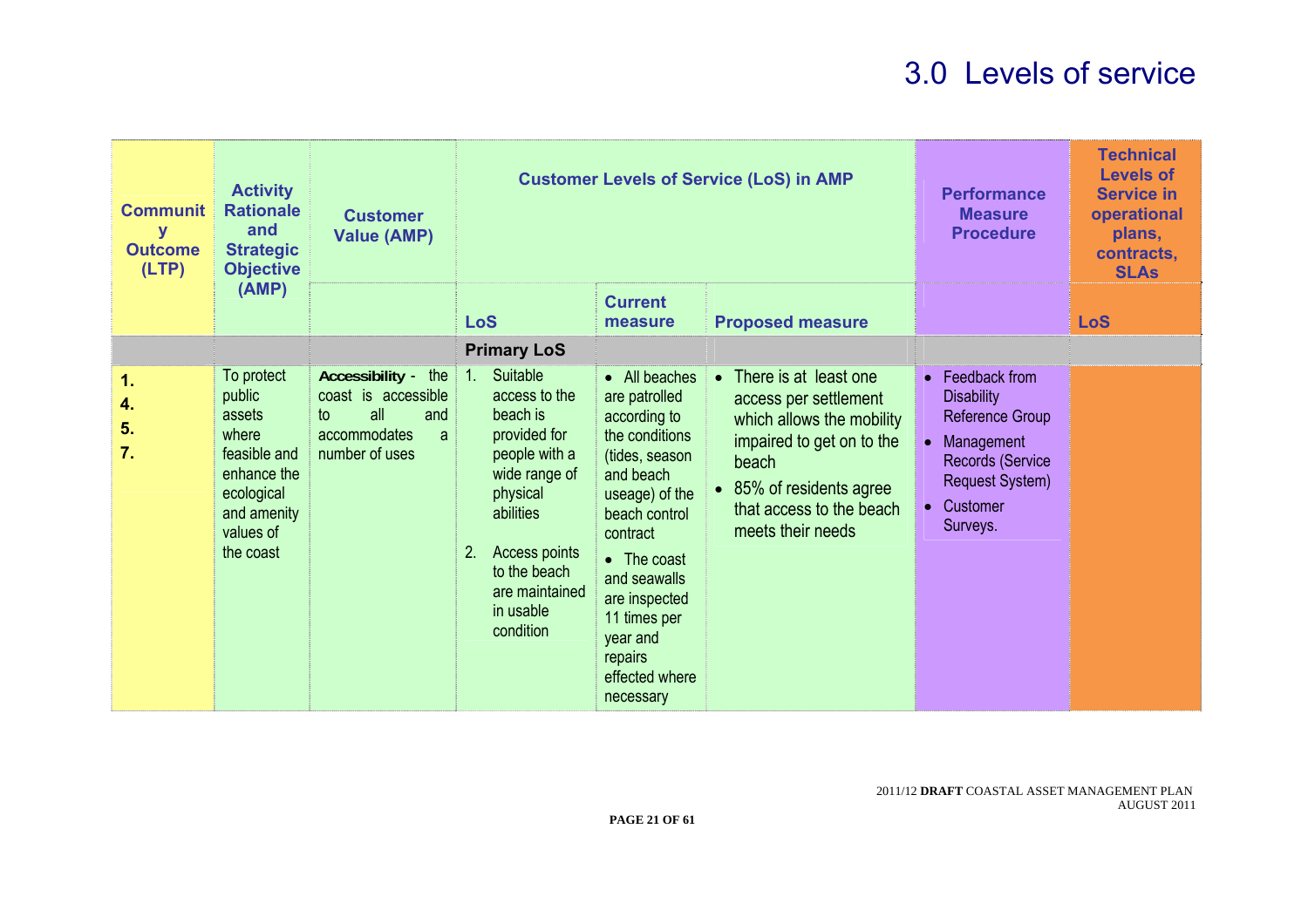| <b>Communit</b><br>y<br><b>Outcome</b><br>(LTP) | <b>Activity</b><br><b>Rationale</b><br>and<br><b>Strategic</b><br><b>Objective</b> | <b>Customer</b><br><b>Value (AMP)</b>                                                                |                                                                           | <b>Customer Levels of Service (LoS) in AMP</b>                                                                                                                                                                      |                                                                                                                                                                                  | <b>Performance</b><br><b>Measure</b><br><b>Procedure</b> | <b>Technical</b><br><b>Levels of</b><br><b>Service in</b><br>operational<br>plans,<br>contracts,<br><b>SLAs</b> |            |
|-------------------------------------------------|------------------------------------------------------------------------------------|------------------------------------------------------------------------------------------------------|---------------------------------------------------------------------------|---------------------------------------------------------------------------------------------------------------------------------------------------------------------------------------------------------------------|----------------------------------------------------------------------------------------------------------------------------------------------------------------------------------|----------------------------------------------------------|-----------------------------------------------------------------------------------------------------------------|------------|
|                                                 | (AMP)                                                                              |                                                                                                      | <b>LoS</b>                                                                | <b>Current</b><br>measure                                                                                                                                                                                           | <b>Proposed measure</b>                                                                                                                                                          |                                                          |                                                                                                                 | <b>LoS</b> |
| 1.<br>2.<br>4.<br>7.                            |                                                                                    | Quality - the wild<br>natural character<br>and the health of the<br>coastal ecosystem is<br>retained | 3.<br>Damaged<br>ecosystems<br>are restored<br>to a more<br>natural state | • Possible<br>causes of<br>pollution of<br>beaches and<br>recreational<br>waterways are<br>investigated in<br>conjunction<br>with other<br>agencies and<br>where<br>possible<br>remedial<br>works are<br>initiated. | • Survey and monitoring<br>show improvement in<br>ecosystem health over<br>time<br>Where built structures<br>are necessary, impact on<br>the natural environmental<br>is minimal | $\bullet$                                                | • Customer Surveys<br>• Water quality test<br>results<br><b>Biodiversity audits</b>                             | $\bullet$  |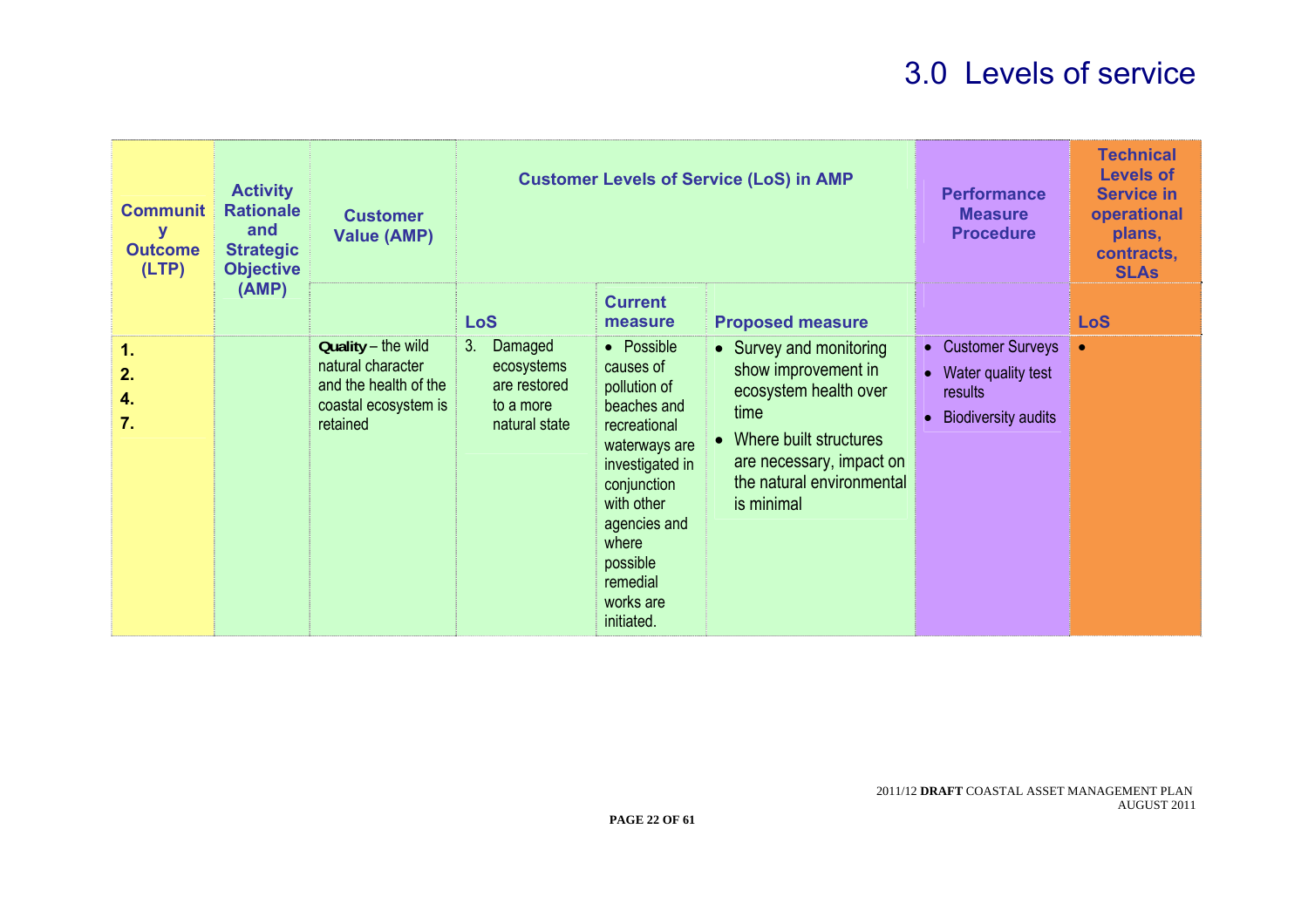| <b>Communit</b><br>y<br><b>Outcome</b><br>(LTP) | <b>Activity</b><br><b>Rationale</b><br>and<br><b>Strategic</b><br><b>Objective</b> | <b>Customer</b><br><b>Value (AMP)</b>              |                                                                    | <b>Customer Levels of Service (LoS) in AMP</b>                                                                                                                                                                                                                                                                                                                                                            | <b>Performance</b><br><b>Measure</b><br><b>Procedure</b>                                                                                                                  | <b>Technical</b><br><b>Levels of</b><br><b>Service in</b><br>operational<br>plans,<br>contracts,<br><b>SLAs</b> |            |
|-------------------------------------------------|------------------------------------------------------------------------------------|----------------------------------------------------|--------------------------------------------------------------------|-----------------------------------------------------------------------------------------------------------------------------------------------------------------------------------------------------------------------------------------------------------------------------------------------------------------------------------------------------------------------------------------------------------|---------------------------------------------------------------------------------------------------------------------------------------------------------------------------|-----------------------------------------------------------------------------------------------------------------|------------|
|                                                 | (AMP)                                                                              |                                                    | <b>LoS</b>                                                         | <b>Current</b><br>measure                                                                                                                                                                                                                                                                                                                                                                                 | <b>Proposed measure</b>                                                                                                                                                   |                                                                                                                 | <b>LoS</b> |
| 1.<br>4.<br>7.                                  |                                                                                    | Safety - risks from<br>hazards are well<br>managed | 4. People are<br>made aware of<br>serious<br>hazards on<br>beaches | • All dunes<br>eroded to an<br>unstable "cliff-<br>like" condition<br>are signposted<br>as hazardous<br>within 48<br>hours of<br>inspection<br>• All beaches<br>and rivers that<br>re identified as<br>hazardous to<br>public health<br>during testing<br>(from<br>November 1 to<br>March 31 and<br>montlhly for<br>the remainder<br>of the year)<br>are publicised<br>and<br>signposted<br>PAGE 23 OF 01 | • Hazards are clearly<br>signposted within 24 hours<br>of notification to the Council<br>• No serious harm accidents<br>caused by condition of<br>coastal assets per year | • Management<br><b>Records (Service</b><br><b>Request System)</b><br>• Asset<br>management<br>records           | $\bullet$  |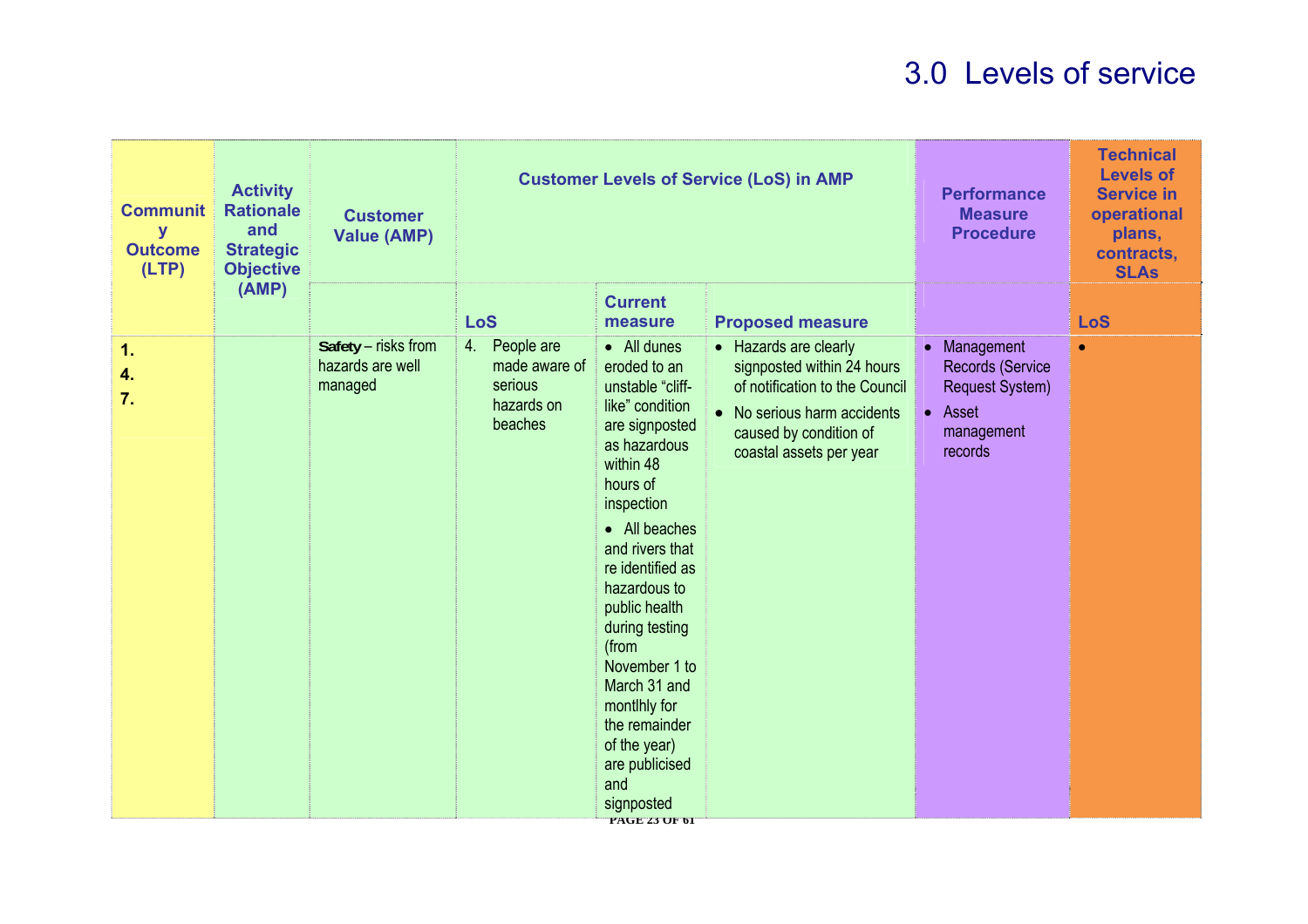| <b>Communit</b><br>y<br><b>Outcome</b><br>(LTP) | <b>Activity</b><br><b>Rationale</b><br>and<br><b>Strategic</b><br><b>Objective</b> | <b>Customer</b><br><b>Value (AMP)</b>                                                                                                                                      |                                                                                                                                                                                   | <b>Customer Levels of Service (LoS) in AMP</b>                                                                                                | <b>Performance</b><br><b>Measure</b><br><b>Procedure</b>                             | <b>Technical</b><br><b>Levels of</b><br><b>Service in</b><br>operational<br>plans,<br>contracts,<br><b>SLAs</b> |            |
|-------------------------------------------------|------------------------------------------------------------------------------------|----------------------------------------------------------------------------------------------------------------------------------------------------------------------------|-----------------------------------------------------------------------------------------------------------------------------------------------------------------------------------|-----------------------------------------------------------------------------------------------------------------------------------------------|--------------------------------------------------------------------------------------|-----------------------------------------------------------------------------------------------------------------|------------|
|                                                 | (AMP)                                                                              |                                                                                                                                                                            | <b>LoS</b>                                                                                                                                                                        | <b>Current</b><br>measure                                                                                                                     | <b>Proposed measure</b>                                                              |                                                                                                                 | <b>LoS</b> |
| 1.<br>2.<br>4.<br>5.<br>7.                      |                                                                                    | Amenity value-the<br>coastal area makes<br>an aesthetic and<br>recreational<br>contribution to<br>residents lives                                                          | <b>The</b><br>5 <sub>1</sub><br>coastal/beach<br>area is<br>available for a<br>wide range of<br>activities                                                                        | • All beaches<br>are patrolled<br>according to<br>the conditions<br>(tides, season<br>and beach<br>usage) of the<br>beach control<br>contract | • 85% or residents agree that<br>multiple uses don't spoil<br>enjoyment of the beach | • Customer Surveys                                                                                              |            |
| 1.<br>2.<br>4.<br>7.                            |                                                                                    | Kaitaikitanga/Com<br>munity<br>stewardship-<br>decisions about the<br>coast are made by<br>the community with<br>the needs of present<br>and future<br>generations in mind | 6.<br>Iwi and other<br>communities of<br>interest are<br>involved at<br>early stages of<br>development<br>of policy and<br>design and<br>consulted on<br>funding levels<br>in LTP | • Annual<br>survey                                                                                                                            | • Iwi and local groups agree<br>they are happy with their<br>level of involvement    | • Te Whakaminenga<br>o Kāpiti feedback<br>• Feedback from<br>care groups                                        |            |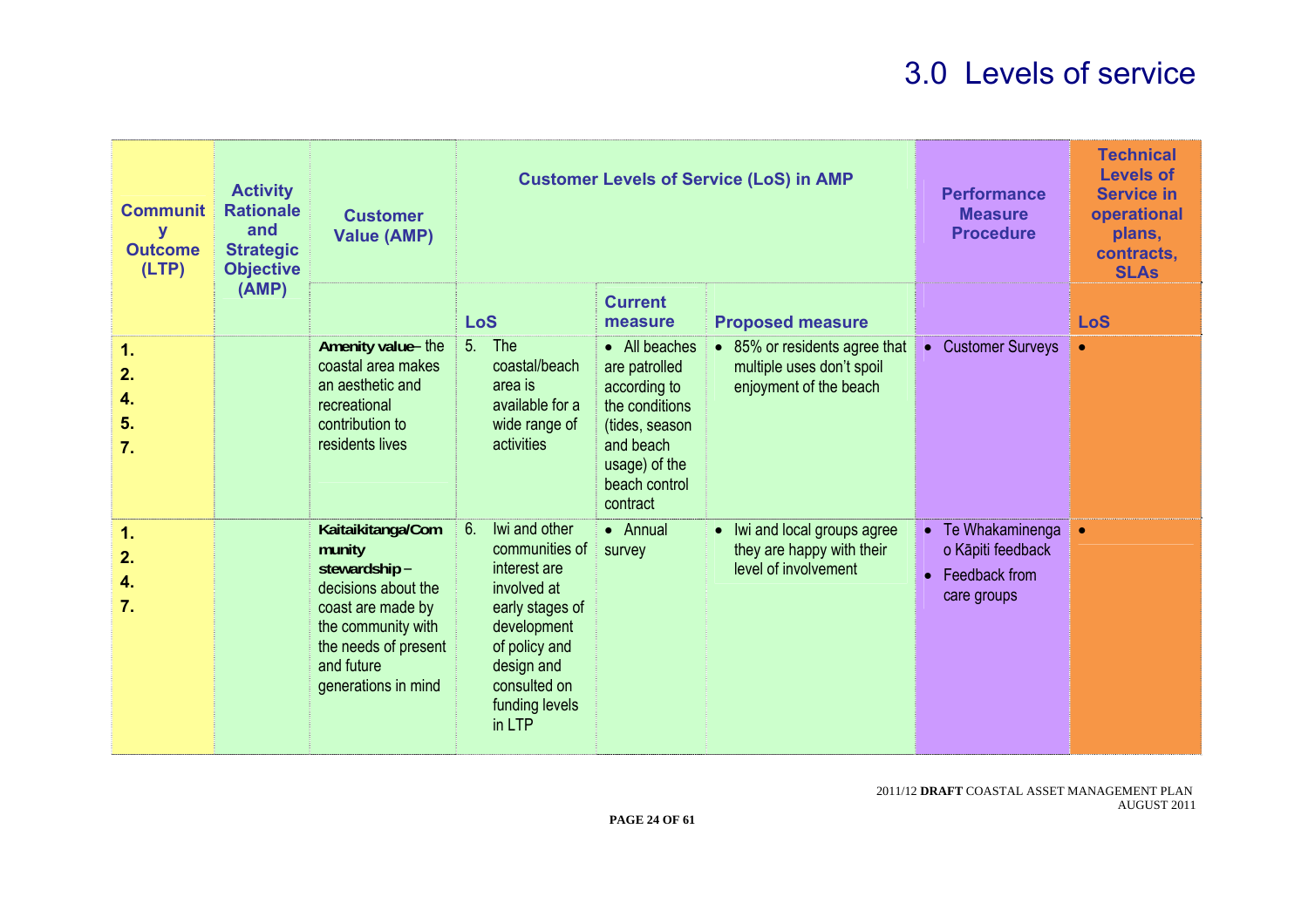| <b>Communit</b><br>у<br><b>Outcome</b><br>(LTP) | <b>Activity</b><br><b>Rationale</b><br>and<br><b>Strategic</b><br><b>Objective</b> | <b>Customer</b><br><b>Value (AMP)</b>                                                        |                                                                      | <b>Customer Levels of Service (LoS) in AMP</b>                                                                                                                                                                        | <b>Performance</b><br><b>Measure</b><br><b>Procedure</b>                                | <b>Technical</b><br><b>Levels of</b><br><b>Service in</b><br>operational<br>plans,<br>contracts,<br><b>SLAs</b> |           |
|-------------------------------------------------|------------------------------------------------------------------------------------|----------------------------------------------------------------------------------------------|----------------------------------------------------------------------|-----------------------------------------------------------------------------------------------------------------------------------------------------------------------------------------------------------------------|-----------------------------------------------------------------------------------------|-----------------------------------------------------------------------------------------------------------------|-----------|
|                                                 | (AMP)                                                                              |                                                                                              | <b>LoS</b>                                                           | <b>Current</b><br>measure                                                                                                                                                                                             |                                                                                         | <b>LoS</b>                                                                                                      |           |
|                                                 |                                                                                    |                                                                                              | <b>Secondary</b><br>$\bullet$<br><b>LoS</b>                          |                                                                                                                                                                                                                       |                                                                                         |                                                                                                                 |           |
| $\mathbf 1$ .<br>2.<br>4.<br>5.<br>7.           |                                                                                    | Accessibility - the<br>coast is accessible<br>to all and<br>accommodates a<br>number of uses | People can<br>identify where<br>access points<br>to the beach<br>are | • All beach<br>signage is<br>inspected and<br>reviewed<br>monthly to<br>determine<br>appropriatene<br>ss and where<br>necessary the<br>process to get<br>them repaired<br>is initiated<br>within five<br>working days | • 85% of users agree that<br>beach access signs are<br>visible and easily<br>recognised | • Customer Surveys                                                                                              | $\bullet$ |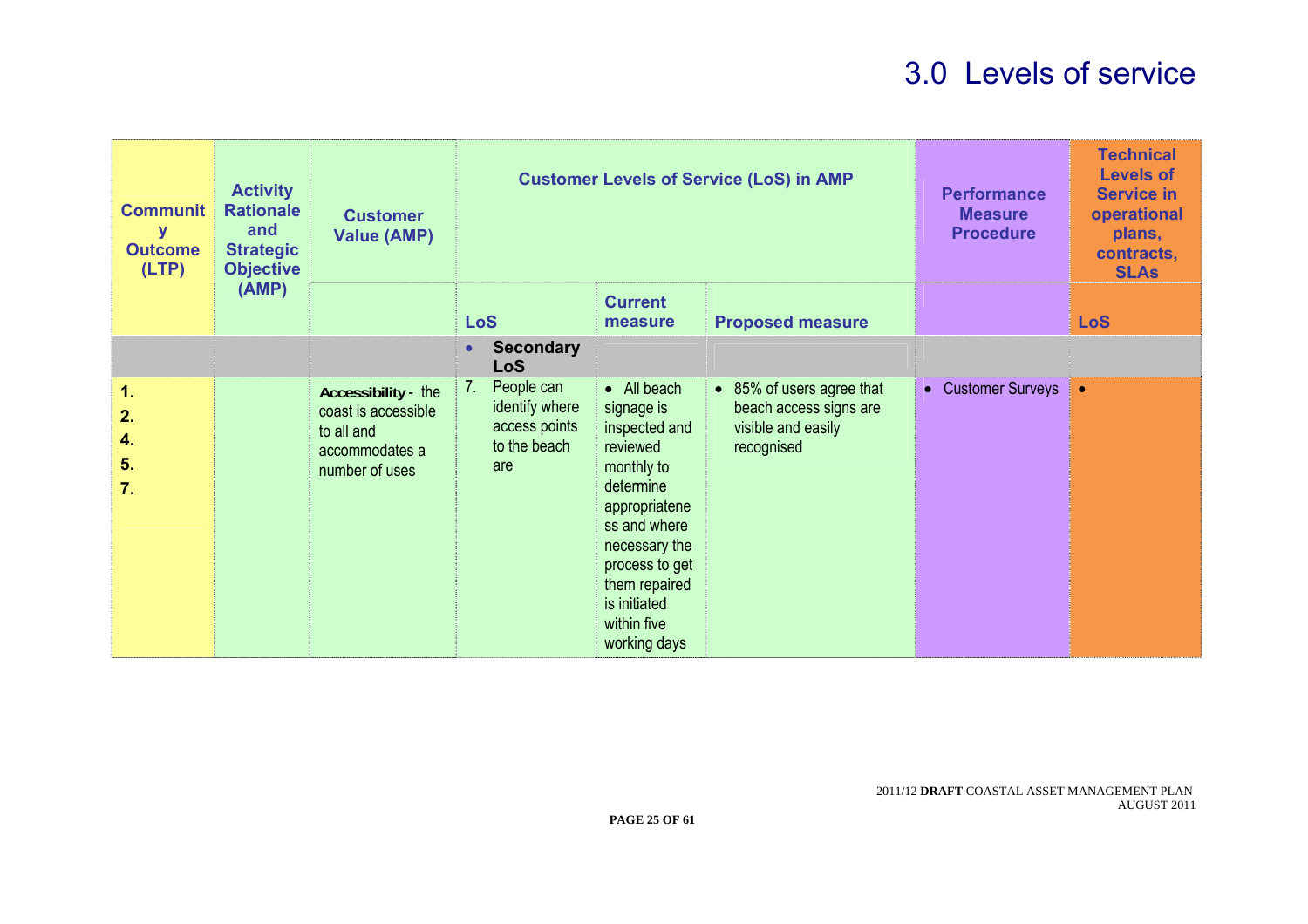| <b>Communit</b><br>y<br><b>Outcome</b><br>(LTP) | <b>Activity</b><br><b>Rationale</b><br>and<br><b>Strategic</b><br><b>Objective</b> | <b>Customer</b><br><b>Value (AMP)</b>                                                                                                            |                                                                                              | <b>Customer Levels of Service (LoS) in AMP</b>                                                                           | <b>Performance</b><br><b>Measure</b><br><b>Procedure</b>                                                                         | <b>Technical</b><br><b>Levels of</b><br><b>Service in</b><br>operational<br>plans,<br>contracts,<br><b>SLAs</b> |                |
|-------------------------------------------------|------------------------------------------------------------------------------------|--------------------------------------------------------------------------------------------------------------------------------------------------|----------------------------------------------------------------------------------------------|--------------------------------------------------------------------------------------------------------------------------|----------------------------------------------------------------------------------------------------------------------------------|-----------------------------------------------------------------------------------------------------------------|----------------|
|                                                 | (AMP)                                                                              |                                                                                                                                                  | <b>LoS</b>                                                                                   | <b>Current</b><br>measure                                                                                                | <b>Proposed measure</b>                                                                                                          |                                                                                                                 | <b>LoS</b>     |
| 1.<br>2.<br>4.<br>7.                            |                                                                                    | Quality - the wild<br>natural character<br>and the health of the<br>coastal ecosystem<br>is retained                                             | The existing<br>8.<br>natural<br>environment is<br>preserved and<br>maintained               | • All Council<br>coastal<br>protection<br>works include<br>an<br>assessment of<br>dune planting/<br>restoration<br>works | • 85% of users agree that<br>they experience the coast<br>and beaches as a natural<br>environment                                | • Customer Surveys                                                                                              | $\bullet$      |
| 1.<br>2.<br>7.                                  |                                                                                    | Whole of<br>community<br>Benefits - non-<br>users also benefit<br>including from the<br>coasts contribution<br>to the economy of<br>the district | 9 <sub>1</sub><br>The beach<br>provides a<br>source of<br>pleasure and<br>community<br>pride | $\bullet$ New<br><b>Measure</b>                                                                                          | • 85% of residents agree<br>or strongly agree that the<br>coastal environment are<br>a source of pleasure and<br>community pride | • Customer Surveys                                                                                              | $\blacksquare$ |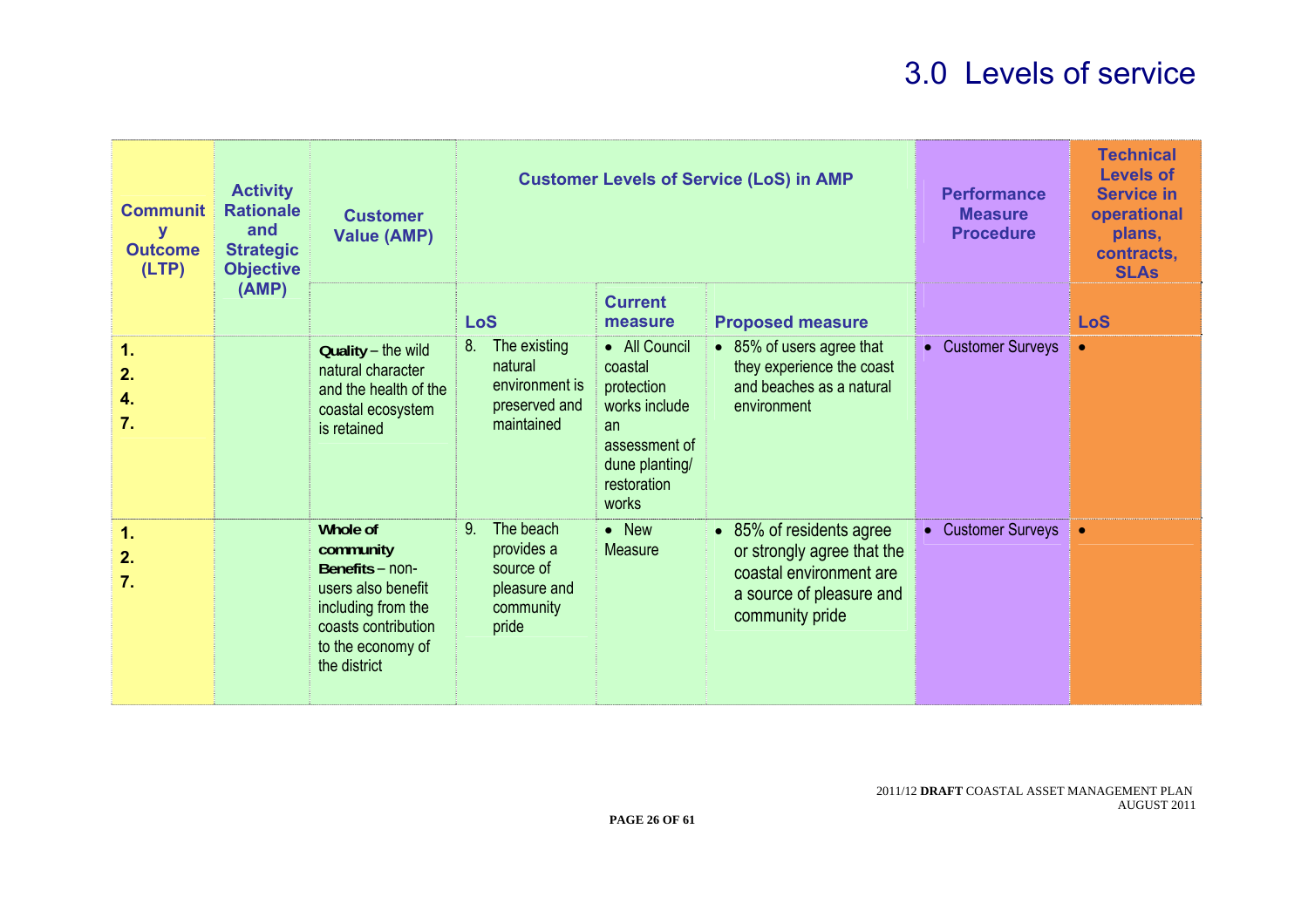| <b>Communit</b><br>У<br><b>Outcome</b><br>(LTP) | <b>Activity</b><br><b>Rationale</b><br>and<br><b>Strategic</b><br><b>Objective</b> | <b>Customer</b><br><b>Value (AMP)</b>              |                                                                                                   | <b>Customer Levels of Service (LoS) in AMP</b>                                                                             |                                                                                                                                         |                                                                   | <b>Technical</b><br><b>Levels of</b><br><b>Service in</b><br>operational<br>plans,<br>contracts,<br><b>SLAs</b> |
|-------------------------------------------------|------------------------------------------------------------------------------------|----------------------------------------------------|---------------------------------------------------------------------------------------------------|----------------------------------------------------------------------------------------------------------------------------|-----------------------------------------------------------------------------------------------------------------------------------------|-------------------------------------------------------------------|-----------------------------------------------------------------------------------------------------------------|
| (AMP)                                           |                                                                                    |                                                    | <b>LoS</b>                                                                                        | <b>Current</b><br>measure                                                                                                  | <b>Proposed measure</b>                                                                                                                 |                                                                   | <b>LoS</b>                                                                                                      |
| 1.                                              |                                                                                    | Safety - risks from<br>hazards are well<br>managed | 10. Where<br>appropriate<br>Council-owned<br>assets are<br>protected from<br>damage by the<br>sea | $\bullet$ The coast<br>and seawalls<br>are inspected<br>11 times per<br>year and<br>repairs<br>effected where<br>necessary | • Where protection is<br>considered necessary,<br>public assets protected<br>by seawalls suffer only<br>minor damage from sea<br>storms | • Management<br><b>Records (Service</b><br><b>Request System)</b> | $\bullet$                                                                                                       |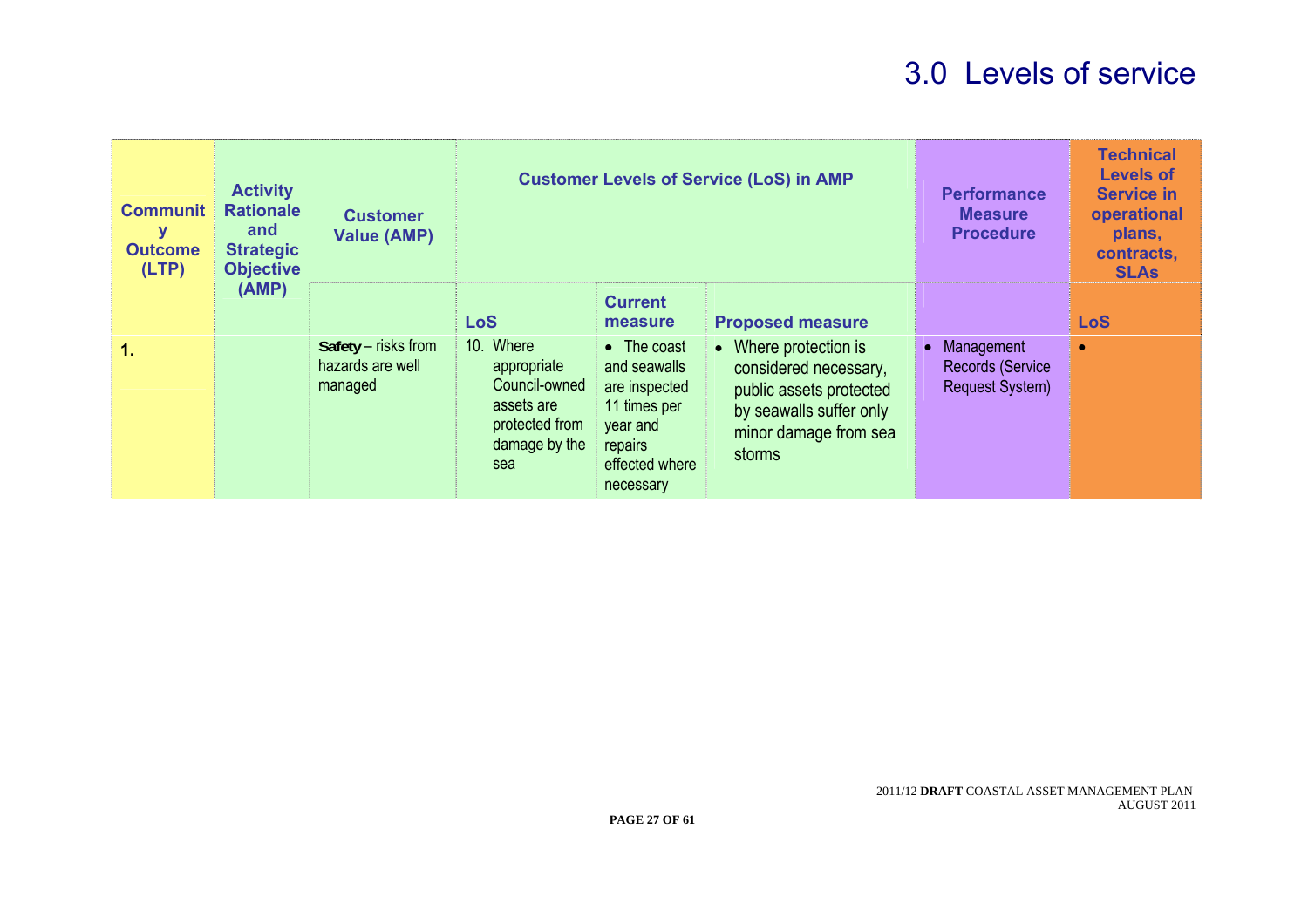### **3.6 Gaps in information or LoS achievement**

#### *Information gaps*

Presently the Council is in the process of updating its data to derive build lines for building and resource consents*.* The Council is in the process of a District Plan Review which will incorporate new information on 50 and 100 year coastal Hazard Lines. As part of this process more appropriate building line restrictions will be derived along with new planning policies and rules. To ensure these new requirements are fair and reasonable, Ministry for the Environment mid range projections for sea level rise have been used.

#### *LoS achievement*

Climate change, sea level rise and general adverse weather are a risk that the Council has no control over. Coastal assets are constantly put under pressure from these factors. The cost of maintaining and managing these assets long term may well be a cost that this community can no longer afford and will likely have to retreat from without any form of coastal protection. Even if the community were to find the means to pay for such protection, it may well prove impossible to design it.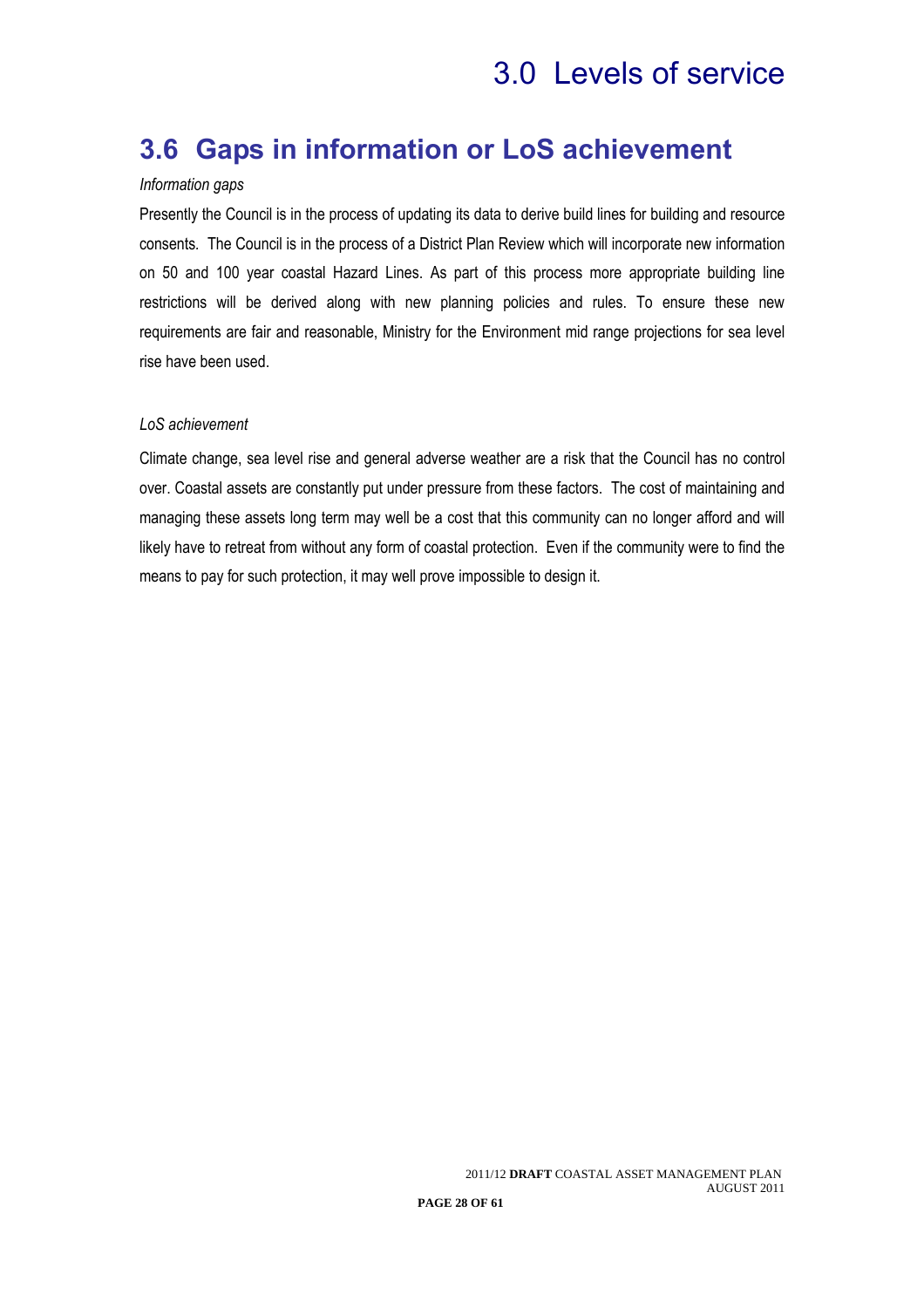## 4.0 Future demand

## **4.0 FUTURE DEMAND**

### **4.1 Demand management strategies**

Regardless of risk to coastal property due to climate change and sea level rise, the coast is still a highly desired area to live and demand for access and protective measures continues to be high. Increasing demand to live in Coastal areas means there will be greater demand for Coastal protection structures to be built.

Given the impacts of climate change it is envisaged that future urban development will be kept away from coastal areas. Existing developed areas adjacent to the coast will come under pressure from the natural environment and in some cases the community may need to withdraw.

Planning for climate change is vital for the resilience of the community. Managing future demand will be occur through policies and rules in the District Plan that set down a sustainable approach for development.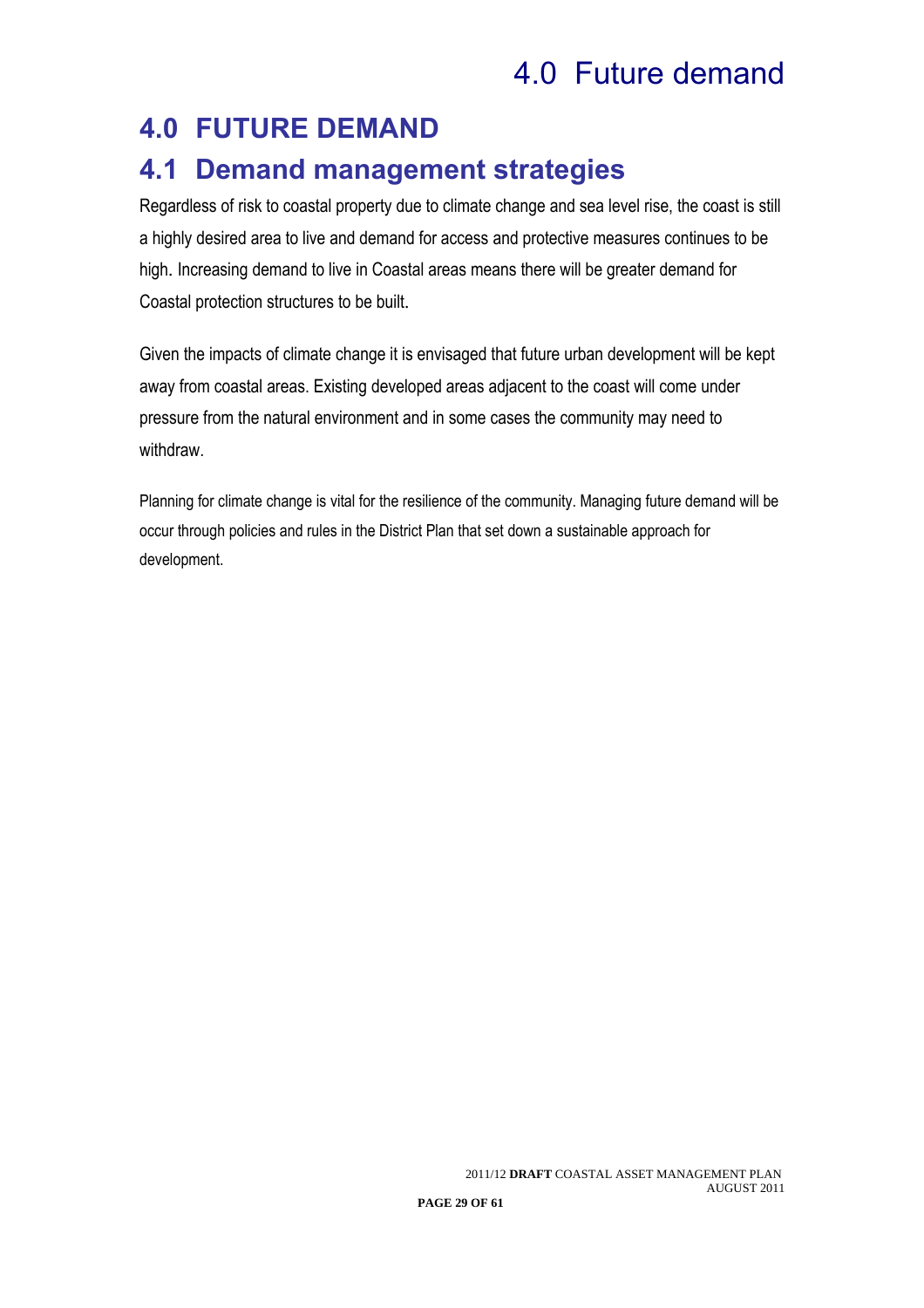# 5.0 Risk management

## **5.0 RISK MANAGEMENT**

### **5.1 Risk summaries**

Risks associated with the various asset classes in the activity have been identified and assessed as follows.

### **Coastal asset risk types**

| <b>Risk type</b>                                        | <b>Management practice</b>                                 |
|---------------------------------------------------------|------------------------------------------------------------|
| Injury or fatality resulting from type of work activity | Staff training                                             |
| carried out coupled with the nature of the              | Compliance with industry safety standards                  |
| environment and nature of equipment and                 | and procedures                                             |
| materials used                                          | Risk identification and<br>D                               |
|                                                         | mitigation/isolation/elimination procedure in              |
|                                                         | place                                                      |
| Information gaps resulting from poor data capture       | Informal checking systems<br>D                             |
| systems leading to failure to identify risks,           | Partial data capture (Bizeasset)                           |
| unnecessary/unexpected costs, accidents                 |                                                            |
| Environmental disaster or major event (storm,           | Civil Defence Emergency Management Plans<br>$\blacksquare$ |
| ecological disaster, earthquake/tsunami, major          |                                                            |
| fire)                                                   |                                                            |
| Multiple management agency responsibilities             | Maintain good communication lines<br>D                     |
| internally and externally – lack of clarity in          |                                                            |
| demarcation lines increases risk of issues not          |                                                            |
| being addressed as each assumes the other has it        |                                                            |
| under control.                                          |                                                            |
| Unrestricted and unsupervised access to assets          | Signage<br>D                                               |
| and land under management - control over                | Education                                                  |
| encroachment is minimal                                 | Fencing<br>D                                               |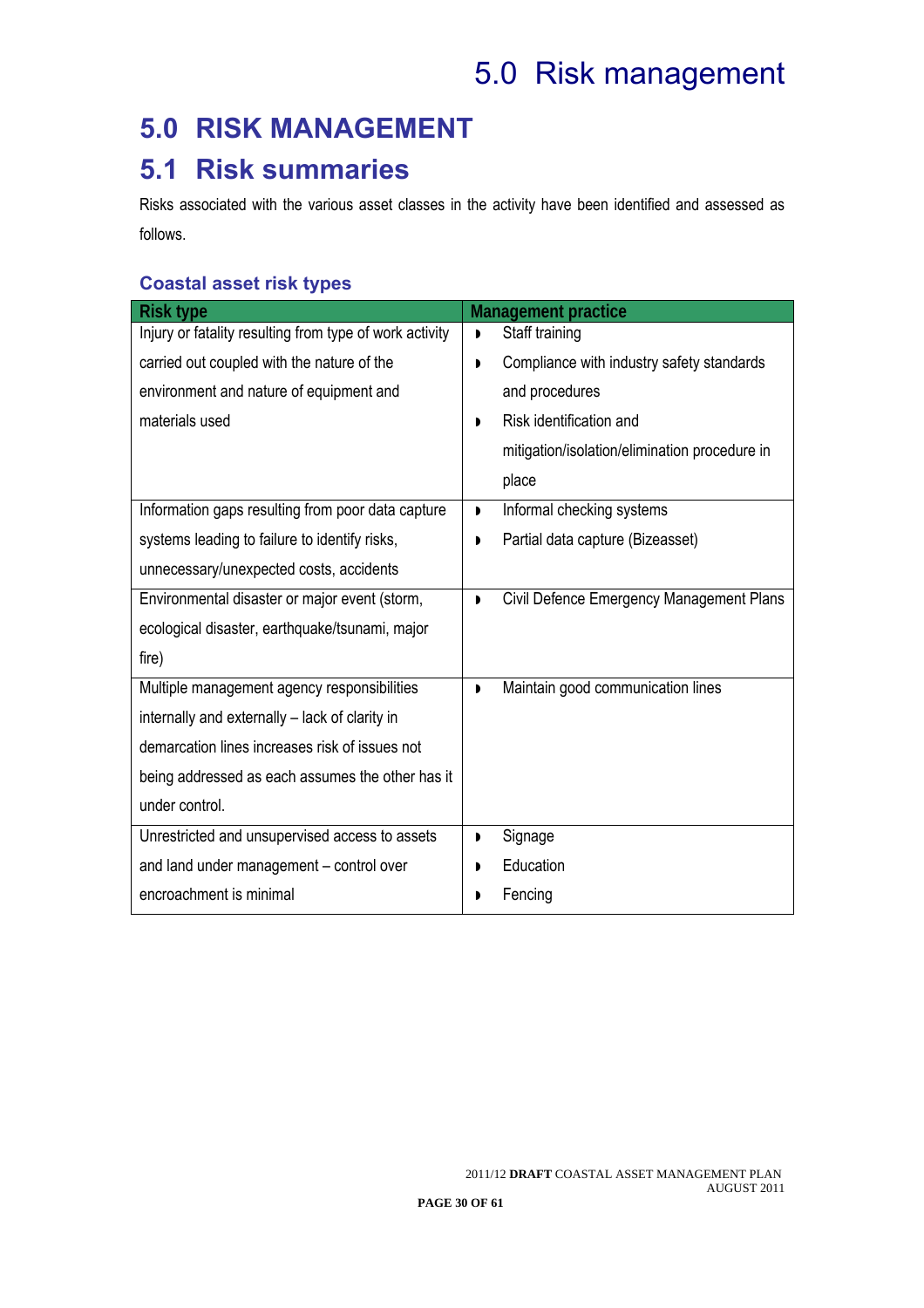## 5.0 Risk management

### **5.2 High consequence risks**

**Table : High consequence risks** 

| <b>Risk Descriptor</b>                               | <b>Risk Type</b>                                             | <b>Net</b><br><b>Risk</b> | <b>Action</b>                                                                                                               | <b>Responsibility</b>                       | <b>Monitoring / Reporting</b>                     | <b>Timeframes</b> |
|------------------------------------------------------|--------------------------------------------------------------|---------------------------|-----------------------------------------------------------------------------------------------------------------------------|---------------------------------------------|---------------------------------------------------|-------------------|
| Climate Change                                       | Environmental<br>Safety<br>Public Health                     | 20                        | <b>District Plan Requirements</b><br>Design Factor (MFE Guidelines)<br>Coastal Hazard Management<br><b>Coastal Strategy</b> | Asset Manager /<br><b>District Planners</b> | <b>Coastal Strategy Reviews</b>                   | Ongoing           |
| <b>Asset Condition</b>                               | Safety<br>Public Health<br>Reputation/<br>Image<br>Financial | 20                        | Monthly Inspections<br>Regular Maintenance                                                                                  | Asset manager                               | <b>Operational Reports</b><br>Service requests    | Ongoing           |
| Multiple<br>Management<br>Agency<br>Responsibilities | Reputation/<br>Image                                         | 15                        | <b>Resource Consents</b><br>Inter agency Liaison                                                                            | Asset Manager /<br>Open Space               | Long term Plan                                    | Ongoing           |
| <b>Water Quality</b>                                 | Safety<br>Public Health                                      | 20                        | Signage<br>Education<br>Monitoring                                                                                          | Asset Manager /<br>Regional Council         | <b>Water Quality Testing</b>                      | Ongoing           |
| Maintenance requirements (sea walls)                 | Reputation/<br>Image<br>Financial                            | 20                        | Monthly Inspections<br><b>Resource Consents</b>                                                                             | Asset manager                               | Operational Reports /<br><b>Resource Consents</b> | Ongoing           |
| Old Coach Route                                      | Reputation/<br>Image<br>Financial                            | 20                        | <b>Legal Requirements</b><br>Compliance enforcing building requirements                                                     | Council                                     | Inspections                                       | Ongoing           |

2011/12 **DRAFT** COASTAL ASSET MANAGEMENT PLAN AUGUST 2011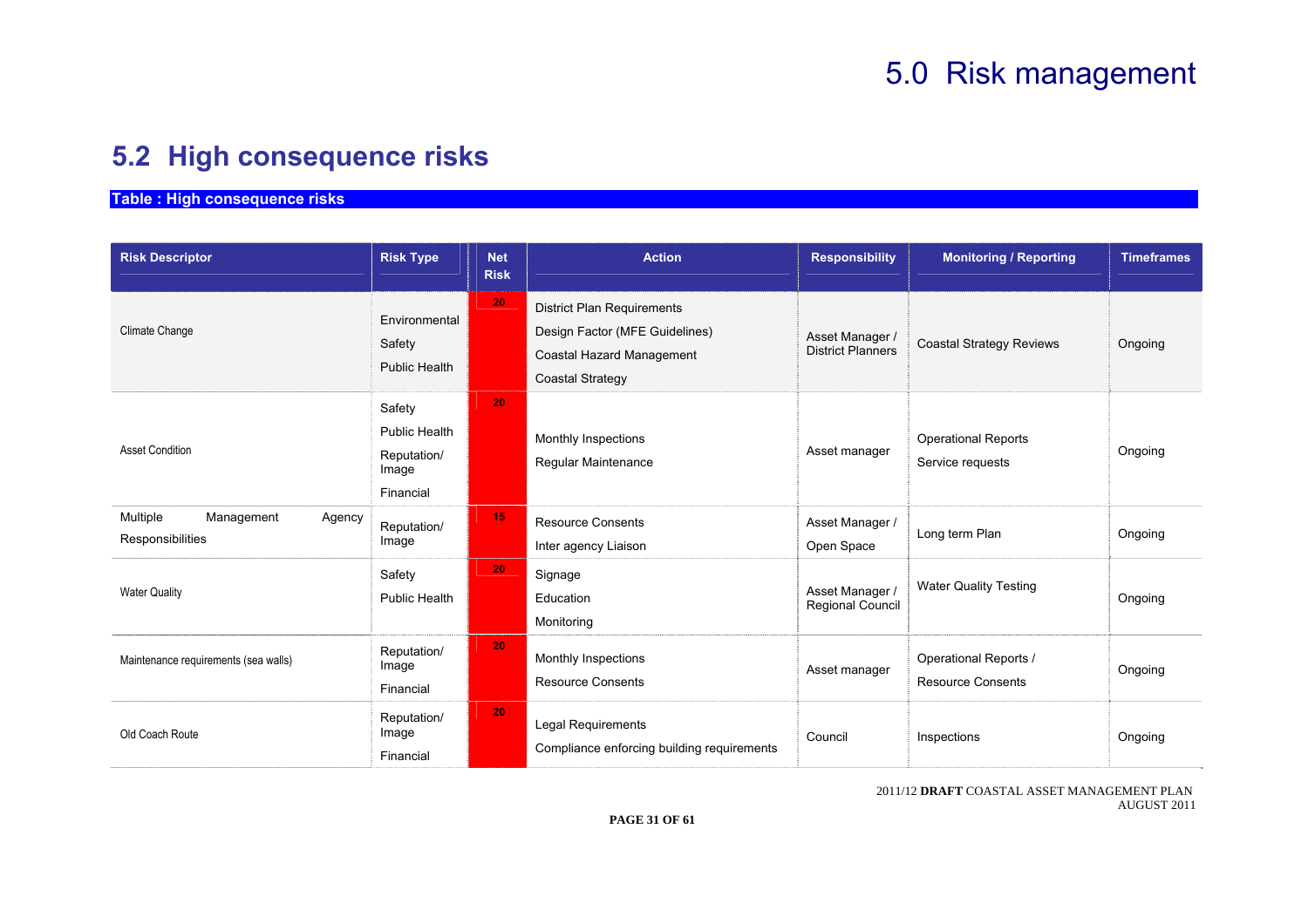# 5.0 Risk management

| <b>Risk Descriptor</b>   | <b>Risk Type</b>                                             | <b>Net</b><br><b>Risk</b> | <b>Action</b>                                                                           | <b>Responsibility</b>                       | <b>Monitoring / Reporting</b>        | <b>Timeframes</b> |
|--------------------------|--------------------------------------------------------------|---------------------------|-----------------------------------------------------------------------------------------|---------------------------------------------|--------------------------------------|-------------------|
| Encroachment             | Reputation/<br>Image<br>Financial                            | 15                        | Compliance<br>Consents<br>٠<br><b>Public Education</b><br>٠                             | Asset Manager /<br>Open Space               | Service requests                     | Ongoing           |
| <b>Hazard Management</b> | Safety<br>Public Health<br>Reputation/<br>Image<br>Financial | 16                        | <b>District Plan review</b><br>Monitoring<br>$\bullet$<br>Hazard Management Report<br>٠ | Asset Manager /<br><b>District Planners</b> | Coastal Strategy / Long Term<br>Plan | Ongoing           |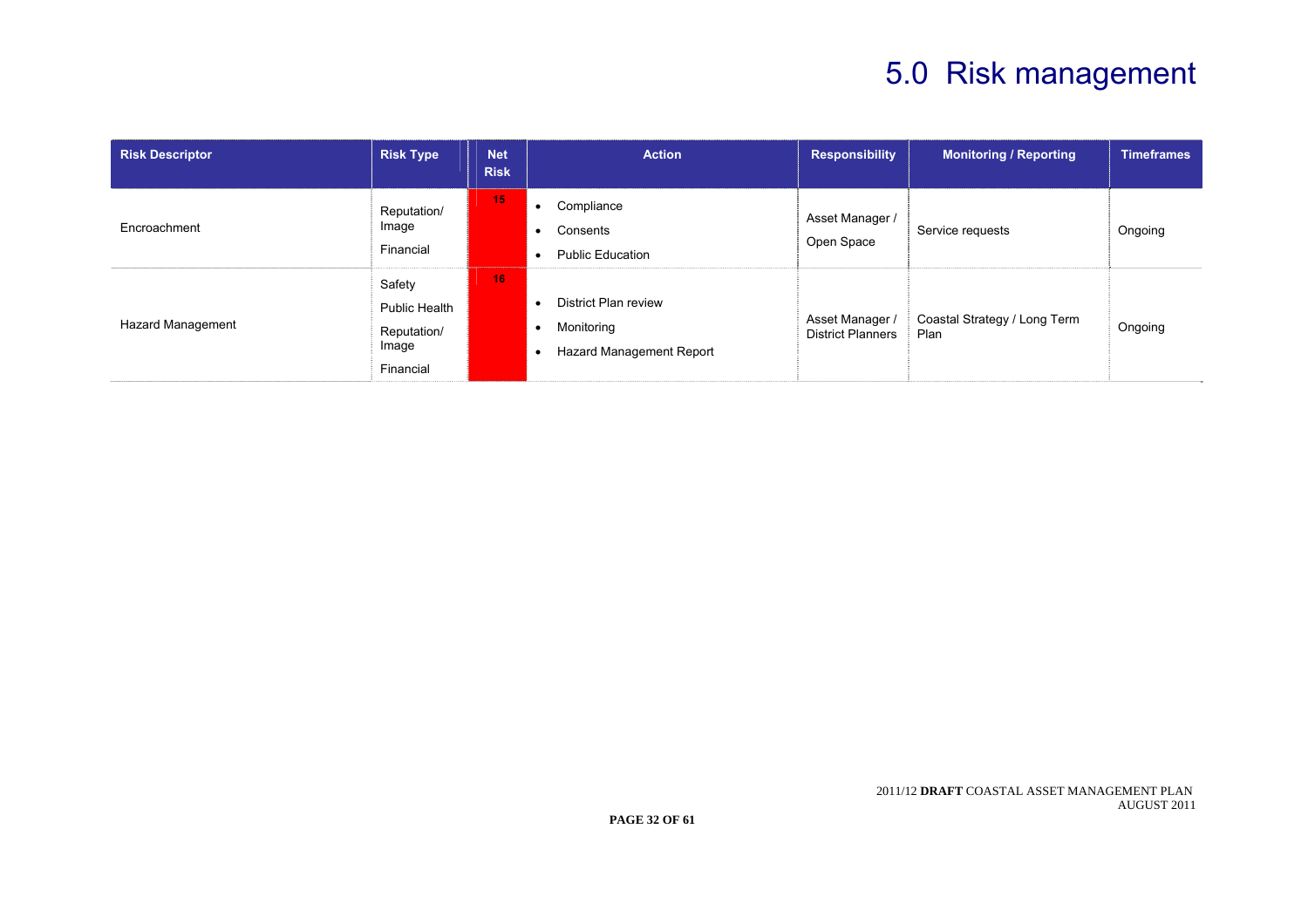## **6.0 LIFE CYCLE MANAGEMENT**

### **6.1 Life cycle management**

This section provides information on the existing assets, the planned maintenance and the renewal and upgrade programmes which will be set in place. The aim of these programmes is to provide service to the levels desired by the community.

### **6.2 Physical Parameters**

This section provides an overview of the Council's coastal protection assets. The majority of Coastal protection assets consist of rock revetments and timber seawalls, with or without the additional protection of a rock toe. The balance is made up of beach renourishment.

This plan covers all coastal protection assets owned and / or maintained by the Kāpiti Coast District Council. Assets dealt with in this plan are defined as physical components which have value, and have economic life greater than 12 months. The assets covered by this management plan therefore are as follows:

- Seawalls owned by the Council (as well as some community owned walls for which the Council has historically taken some responsibility) for protection of other infrastructure assets such as roads and stormwater systems. Seawalls which protect landward property both public and private, may be covered but this is not automatic. The term "seawalls" includes:
	- rock revetments:
	- primary seawalls (those on the seaward side of a two wall system);
	- secondary seawalls (those on the landward side of a two wall system);
	- line of rock toe protection in front of the primary wall.
- **Areas of beach renourishment undertaken directly by the Council;**
- Areas of dune restoration undertaken directly by the Council;
- Part assets belonging to these structures.

The assets are described in this Asset Management Plan using the method of recognising assets used in the Council's asset management system.

### **Asset Condition / Performance**

Asset condition is assessed on the basis of routine maintenance inspection (monthly) and inspections carried out after storms. A broad assessment of general condition and likely life expectancy of current assets is summarised below.

None of the existing seawalls is high enough to offer protection in extreme events, ie a 1 in 100 year event. The majority will offer protection from up to a 1 in 20 year event.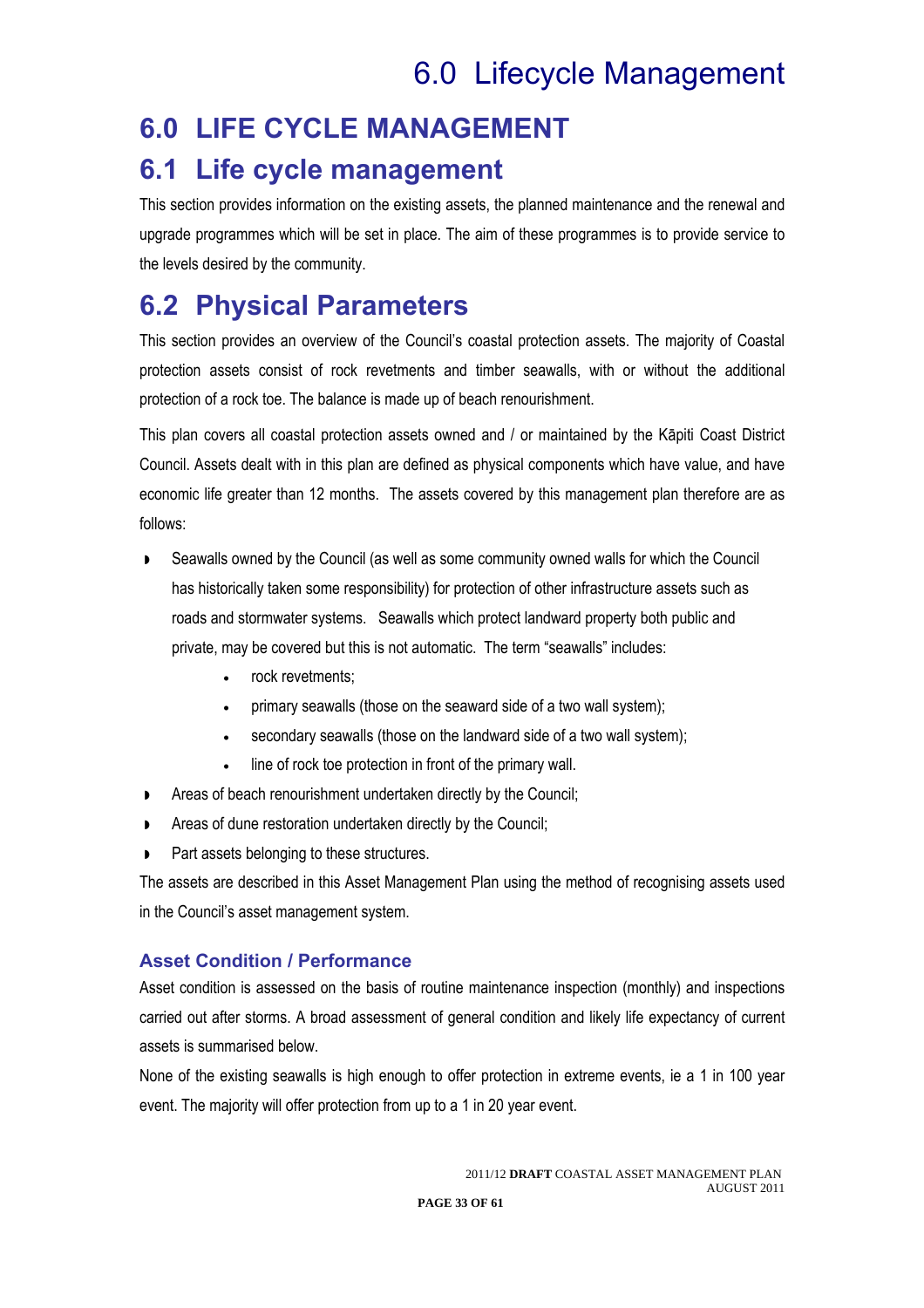### **Paraparaumu**

The length of wall is almost completely buried as a result of accretion in recent years.

### **North Raumati Beach Nourishment / Marine Parade Revetment**

After repeated renourishment attempts rock was placed at the toe of the slope in two stages in 2006 and 2007. The rock has protected the planting, however a report from Dr Roger Shand has indentified that there is a negative effect at the end of the wall as a result (known as an "end effect"). The Council has undertaken to manage this effect by establishing a stable slope and replace sand when trigger points are reached.

### **Raumati 'Main' Seawall (from Wharemauku Stream south to Queen Elizabeth Park)**

The bulk of the seawall/combined with riprap over the Raumati section of coast is in good condition with an anticipated life expectancy of up to 30 years, assuming normal wear and tear and regular maintenance regime.

Where the seawall is not protected by riprap (i.e. 1050 metres approximately), it generally appears to be in good condition. However, for a combined length of approximately 120 metres of this (chiefly but not exclusively across the Council carpark at Matatua Road), the condition is such that a life expectancy (given the normal recent weather patterns/erosion experienced) of between 5 and 10 years may be anticipated. Given the likely pressure to offer protection beyond this time frame, a two year budget has been provided in 2019 for the placement of rock in front of the unprotected section. This investment is designed only to align the life of this part of the wall with that of the parts in better condition. The height of this wall is expected to provide protection only in storm events of less severity than a 1 in 20 year event. A storm more severe than a 1 in 20 year event would be likely to damage the wall.

### **Raumati Localised Seawalls (from Wharemauku Stream north)**

These walls vary in condition from excellent with an anticipated 20 year future life assuming normal seasonal beach behaviour and storm events less severe than a 1 in 20 year event, to poor - probably less than 5 years for the southern half of Willow Grove seawall.

#### **Paekākāriki**

The majority of the seawall combined with riprap in Paekākāriki has recently been upgraded to a 100 year storm event level of service with an anticipated life expectancy of up to 30 years, assuming normal wear and tear and continuing regular maintenance. Erosion immediately north of the end of the seawall destroyed a section of the carpark in 2006 so a rock revetment was constructed in that location.

2011/12 **DRAFT** COASTAL ASSET MANAGEMENT PLAN AUGUST 2011 The remaining section of wall has been strengthened against undermining by use of concrete, cast insitu base panels at its toe. The beach level at the toe of this latter part of the system varies from high in places to well down the one metre deep panel in others. Continued erosion is likely to threaten the road.

**PAGE 34 OF 61**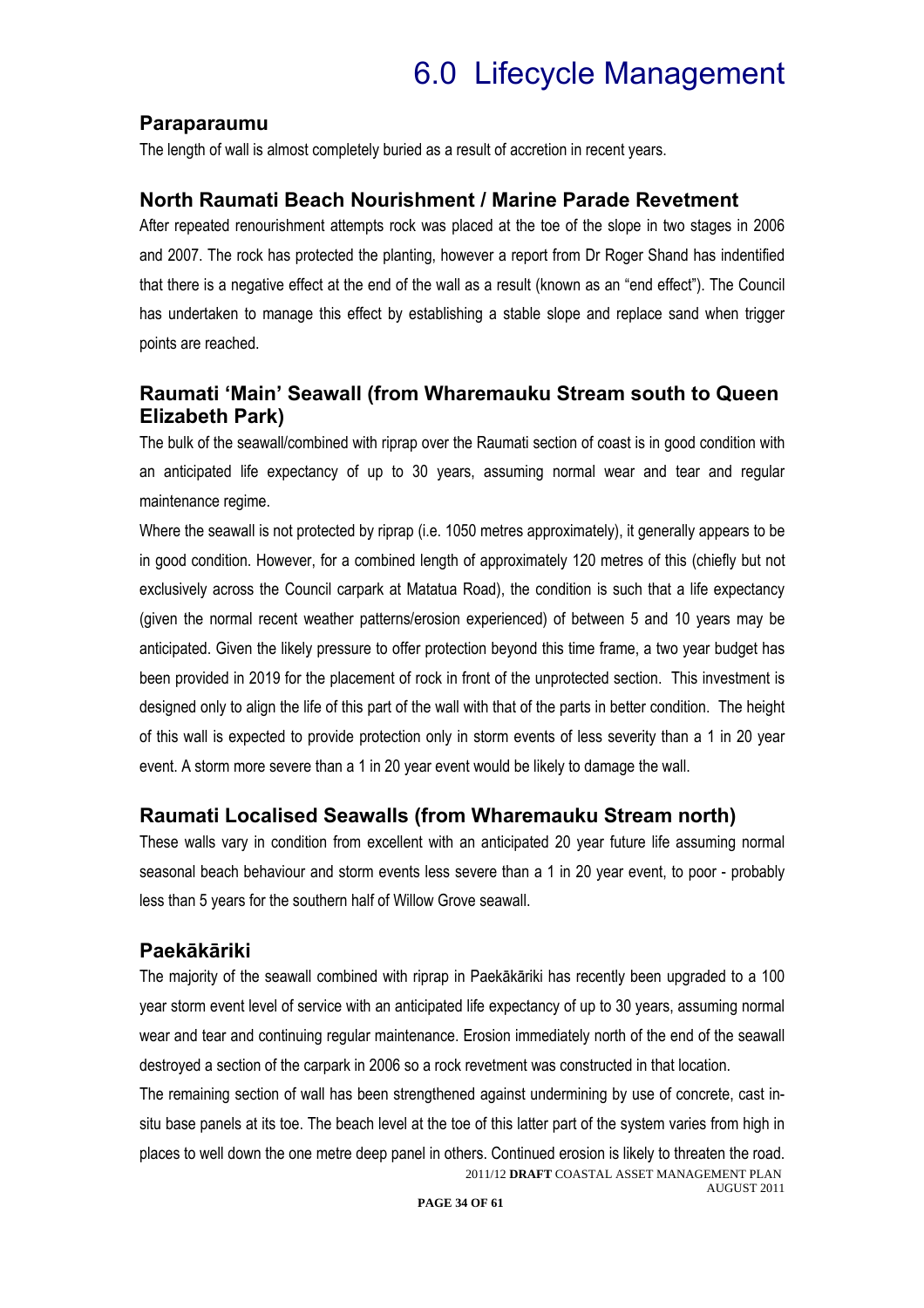An investigation to identify an appropriate solution is underway. Depending on the option chosen, construction is programmed from 2012 for a period of seven years. It is likely any option will have to be approved under a fully notified resource consent process.

### **Condition Monitoring Methods**

There are two principal opportunities to make and store condition assessment on assets: daily sighting of assets by crews as part of ongoing reactive maintenance, and scheduled monthly inspection by Council staff.

Condition monitoring through routine inspection has been in practice for several years. Lack of full functionality in the asset management system for coastal assets, eg ability to modify attribute date, means data from inspection results are not formally captured in any system.

The improvement plan includes an action to upgrade the asset management system to provide functionality for coastal asset information. The improvement plan also notes a system similar to that used for other asset groups, eg stormwater, could be introduced for coastal assets. The Asset Data Form enables the serviceman to record data on site while an asset is exposed. For example a visual assessment, including correction of inaccurate attribute data, can be made while the asset is being repaired. The form was initially created in 1998 with a simplified 3 grade condition check (poor, good, excellent). This is to be modified with the 5 step grade recommended by the International Infrastructure Manual, Section 3.4.5 Condition Grading Examples. On an ongoing basis service requests forms filed since the last point of capture are checked and any useable data including condition is recorded.

Regular visual inspection is considered adequate to monitor asset condition at this stage.

### **6.2 Routine Maintenance Plan**

Routine maintenance includes the following:

- **Performally** regular and ongoing annual expenditure necessary to keep the assets at their required service potential;
- day-to-day and/or general upkeep works designed to keep the assets operating at required levels of service;
- works which provide for the normal care and attention of the assets including repairs and minor replacements;
- unplanned (corrective) maintenance, i.e. isolated failures requiring immediate repair to make the asset operational again.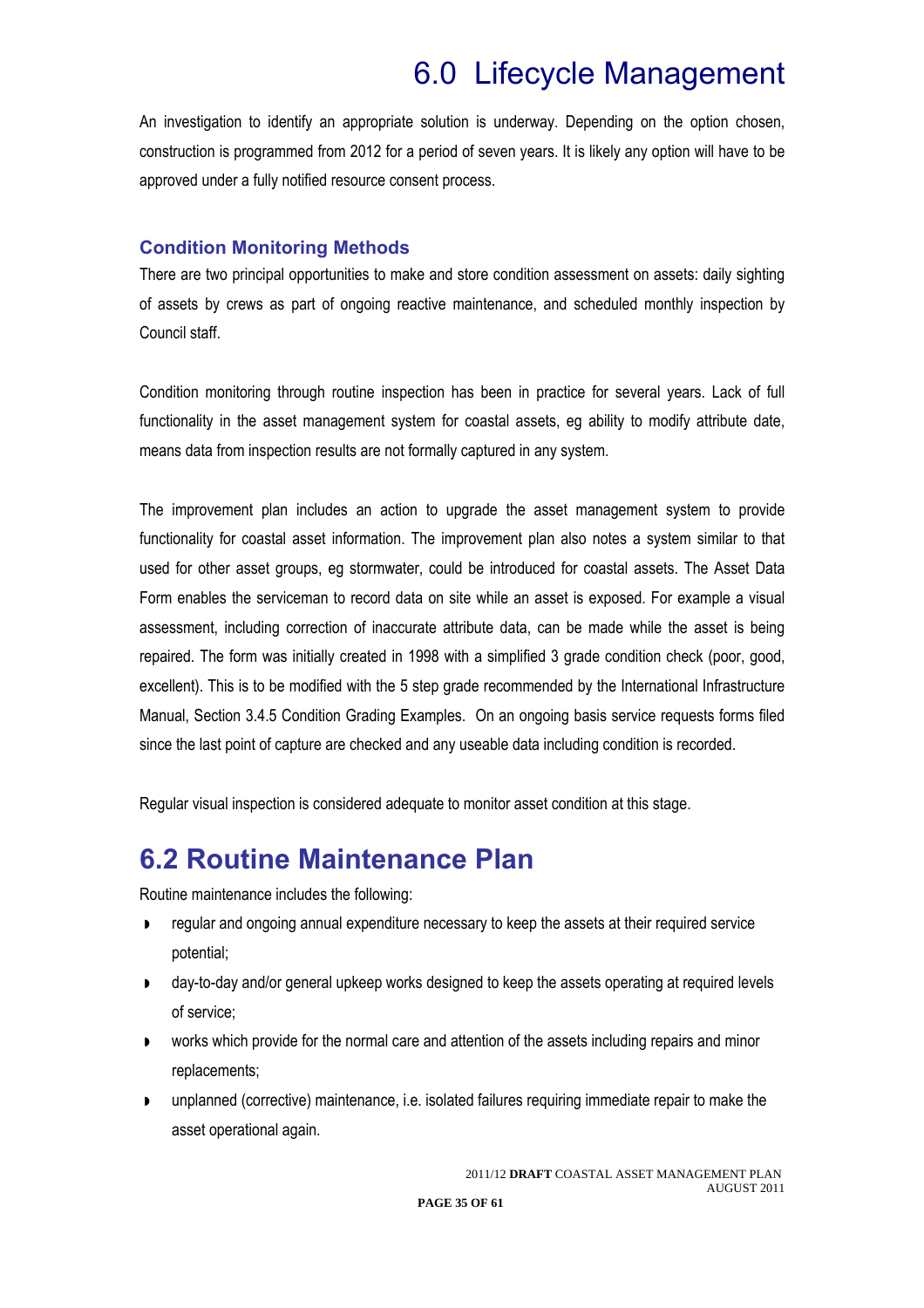#### **Maintenance Plan**

The maintenance plan covers the regular day-to-day work required to keep the coastal protection assets operational.

#### **Maintenance Decision Making**

Maintenance needs are assessed on the basis of routine maintenance inspections (monthly) and inspections carried out after storms.

#### **Maintenance Needs, Costs and Timing**

Maintenance is an ongoing cost and an annual provision has been made. Maintenance requirements are typically greatest following a storm event as a result of damage to the seawall structures and loss of sand from nourishment sites.

The improvement plan identifies a continual programme of asset condition assessments to be established to provide maintenance requirement information as well as to improve the accuracy of the information held about the coastal protection system. Such a programme would also enable renewals to be more accurately programmed.

#### **Deferred Maintenance**

There are no specific items of deferred maintenance at present. Short term deferrals sometimes occur following storms as a result of the concentration of maintenance needs over a short time. In such cases contractors are usually employed to assist Council staff in completing works required. As the assets in the district age and strategic decisions are made about the extent of Council funded coastal protection structures, regular condition assessments will assist in the planning/scheduling and deferment of maintenance.

### **Funding Strategy**

Maintenance costs for coastal protection assets are met from rates levied on the urban areas within the District.

#### **Operating and Maintenance Manuals**

Other than original design standards, there are no manuals for seawalls as these are fixed structures. Although the principles for beach nourishment and dune restoration projects are reasonably well established their successful management is highly dependent on local conditions, both generally and resulting from individual weather events. As such, there are no operations manuals for these protection options.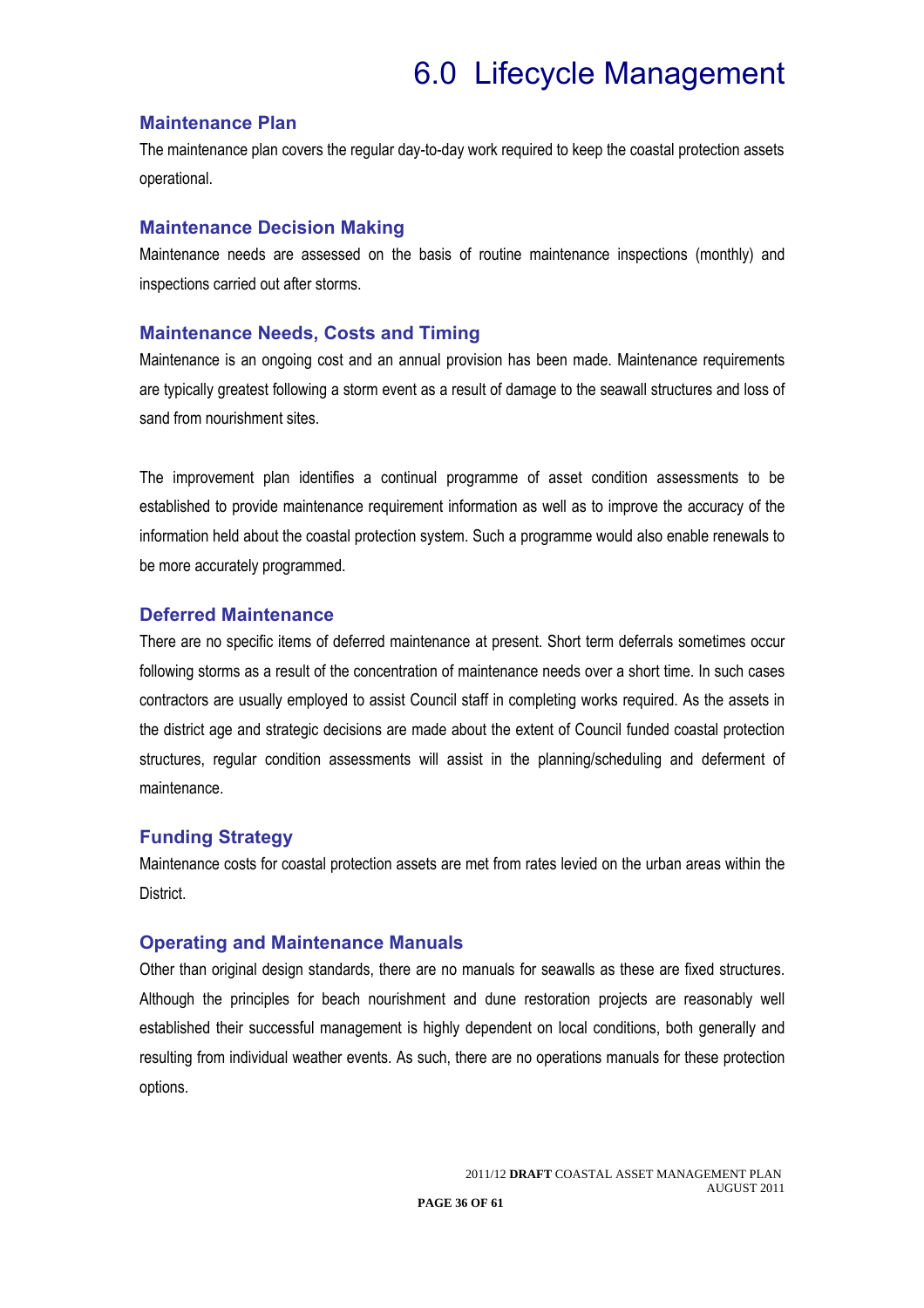### **Recording Maintenance Data**

Maintenance data arising from routine maintenance is recorded using the NCS based Service Request System.

### **Standards and Specifications**

Standards and Specification to be used are:

- recommendations from coastal consultants;
- design standards to meet Kāpiti Coast District Council service levels.

### **6.3 Renewal/Replacement Plan**

### **Renewal Plan**

The renewal plan covers the restoration of existing assets to original capacity. This is achieved through rehabilitation or replacement. The only budgeted "hard" type structure renewal at this stage is the upgrade of the Paekākāriki timber seawall to bring its level of protection up to a 100 year standard and the placement of rock in front of the last section of the unprotected Raumati timber seawall to bring its expected life into line with the protected portions of the wall.

### **Renewal Standards**

The following standards apply to the renewal of seawall infrastructure:

- $NZ$  Coastal Policy Statement;
- Regional Coastal Plan;
- Resource Management Act.

### **Replacement Needs, Costs and Timing**

#### **Seawalls**

Over the initial period of this plan substantial work is required at Paekākāriki and Raumati. The budget does not specify 'renewal of the seawall' but describes the costs as 'coastal protection'. This is to reflect the change in emphasis, driven by community desires and which is captured in the Coastal Management Strategy, toward non-structural protection options.

#### **Beach nourishment**

The non-structural nature of beach nourishment means continuous renewal/maintenance is required. These costs are included in the budget and increase over time to reflect the fact that the nourishment site may be extended along the coast.

### **Deferred Renewals**

At this stage no deferred renewals are planned. The implementation of condition monitoring will enable informed decisions on renewal deferment in the future.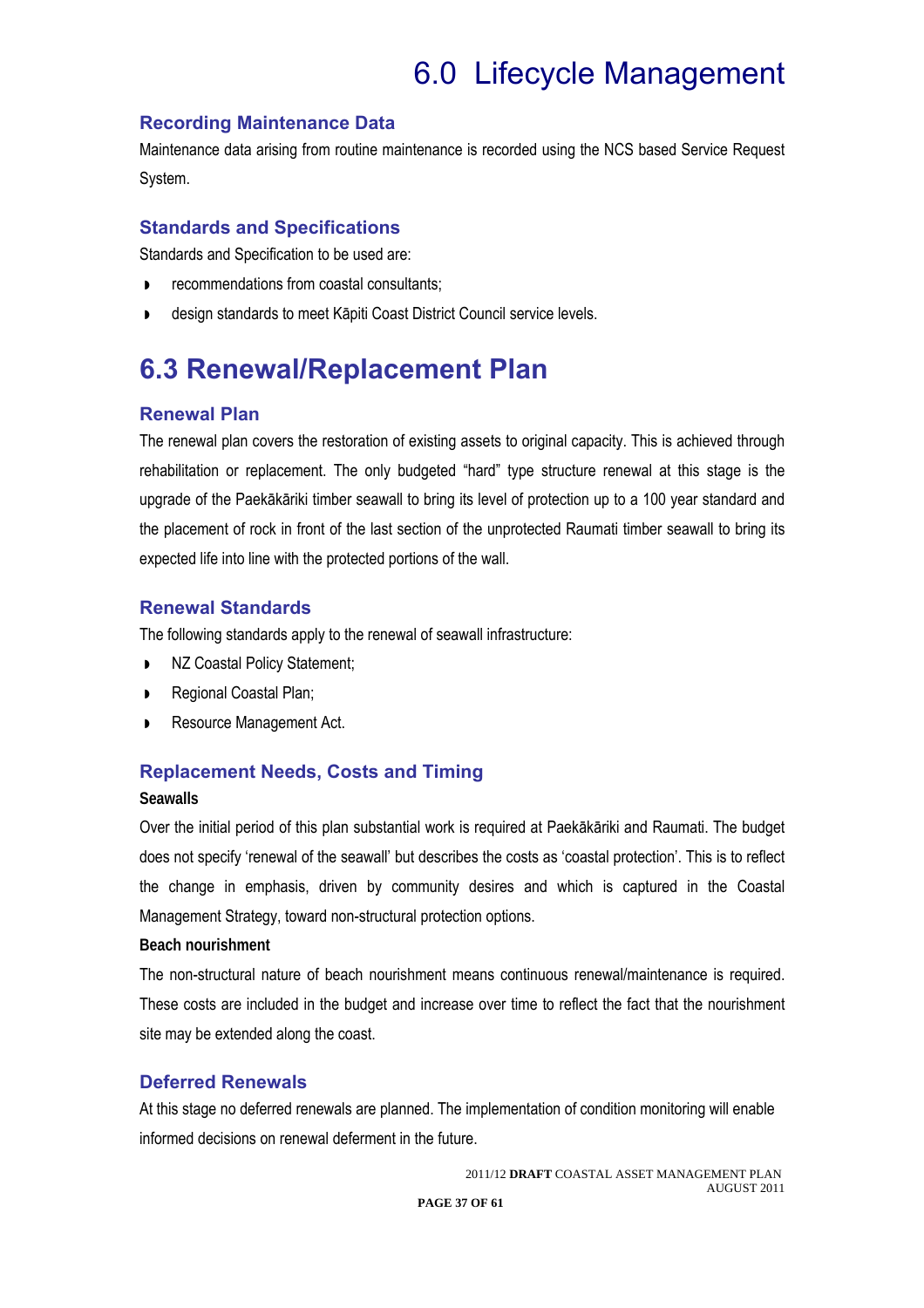### **Funding Strategy**

Some minor renewal and capital works (typically works <\$20,000) are directly rates funded each year. For larger works funding is sourced from loans. In these circumstances debt is used as a tool to provide intergenerational equity. Where existing assets are to be upgraded, funding of this is separated into renewal expenditure (equivalent to the replacement cost) and new asset expenditure (upgrade cost, over and above replacement cost). The Council has apportioned these costs as shown;

- Replacement Cost 30%
- Capital Cost 70%

### **6.4 Creation/Acquisition/Augmentation**

The capital works programme for the next 20 years only includes works to address the unprotected section of the timber seawalls at The Parade at Paekākāriki and northern end of the community wall in Raumati. The reasons for the work on the Raumati wall are discussed in 6.3 Renewal Plan above: it does not constitute renewal in the accepted definition of the term. Apart from dune restoration and nourishment no other new works are anticipated at this stage. This will be reviewed if the erosion hazard assessment identifies areas at high risk of "unacceptable" erosion bearing in mind the Council's in-principle decision to protect only Council owned assets, Under the direction of the coastal management strategy it is possible options other than active protection measures will also be considered. The erosion hazard assessment is expected to be the key tool in determining priorities for any future expenditure. Prioritisation criteria may need to be developed to determine which sites take priority if there are a large number of at risk sites identified, although this is considered unlikely.

### **Selection Criteria**

A weighted, multi-criteria analysis tool and selection process was developed in 2005 to select appropriate protection options for the erosion site in Paekākāriki. The process successfully brought together community and technical views to enable a preferred option to be identified. The improvement plan includes an action to review this process and develop a robust methodology for selecting options for future capital works.

Factors considered were:

- meets agreed levels of service;
- **P** environmental;
- legislation/policy documents;
- social/cultural;
- **amenity:**
- delivery timeframe;
- cost.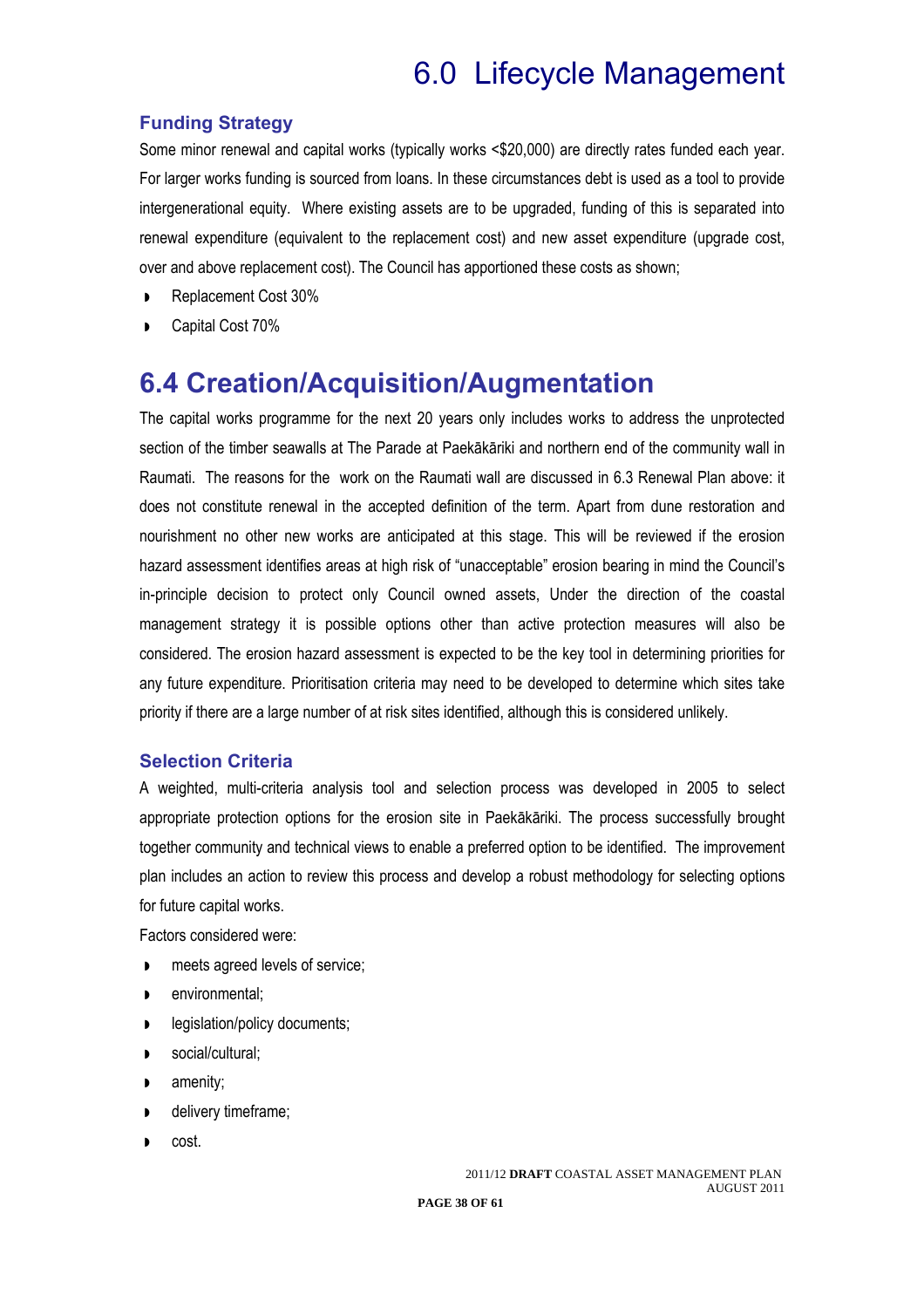### **Standards and Specifications**

Relevant standards and specifications will depend on the protection options to be implemented.

### **Forecast Acquisition Needs, Costs and Timing**

On some vulnerable areas of the coast, private properties front on to the beach. Only some are protected by the Council's maintenance of the community's seawalls while the rest are either unprotected or partially protected by shorter private seawalls. At each point, decisions will be made to address these issues as appropriate.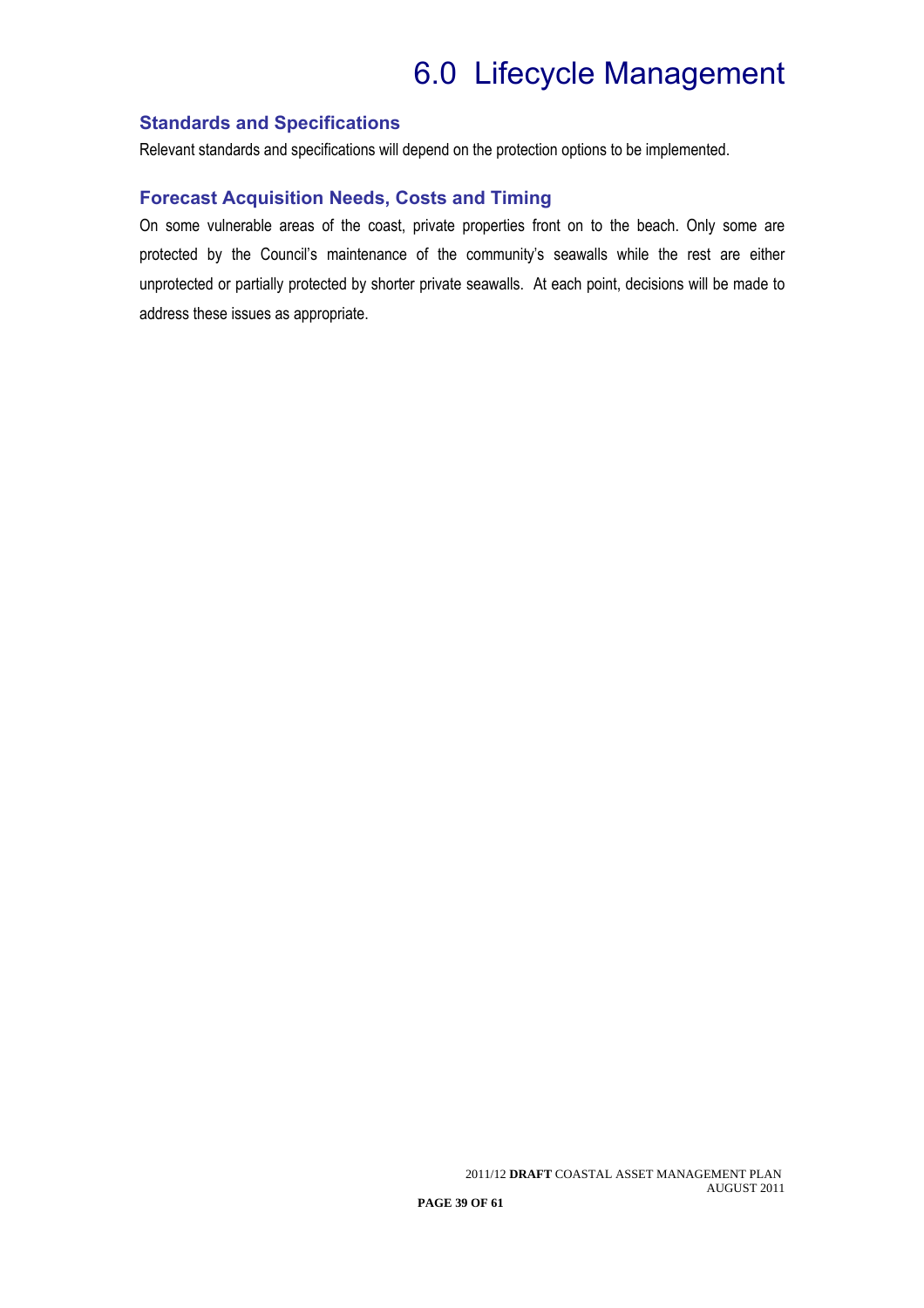## 7.0 Financial policies

## **7.0 FINANCIAL POLICIES**

## **7.1 20 year financial forecast**

The following graphs summarise both capital and operational expenditure over the next 20 years. The full table of Yearly Budgets is included in Appendix D.

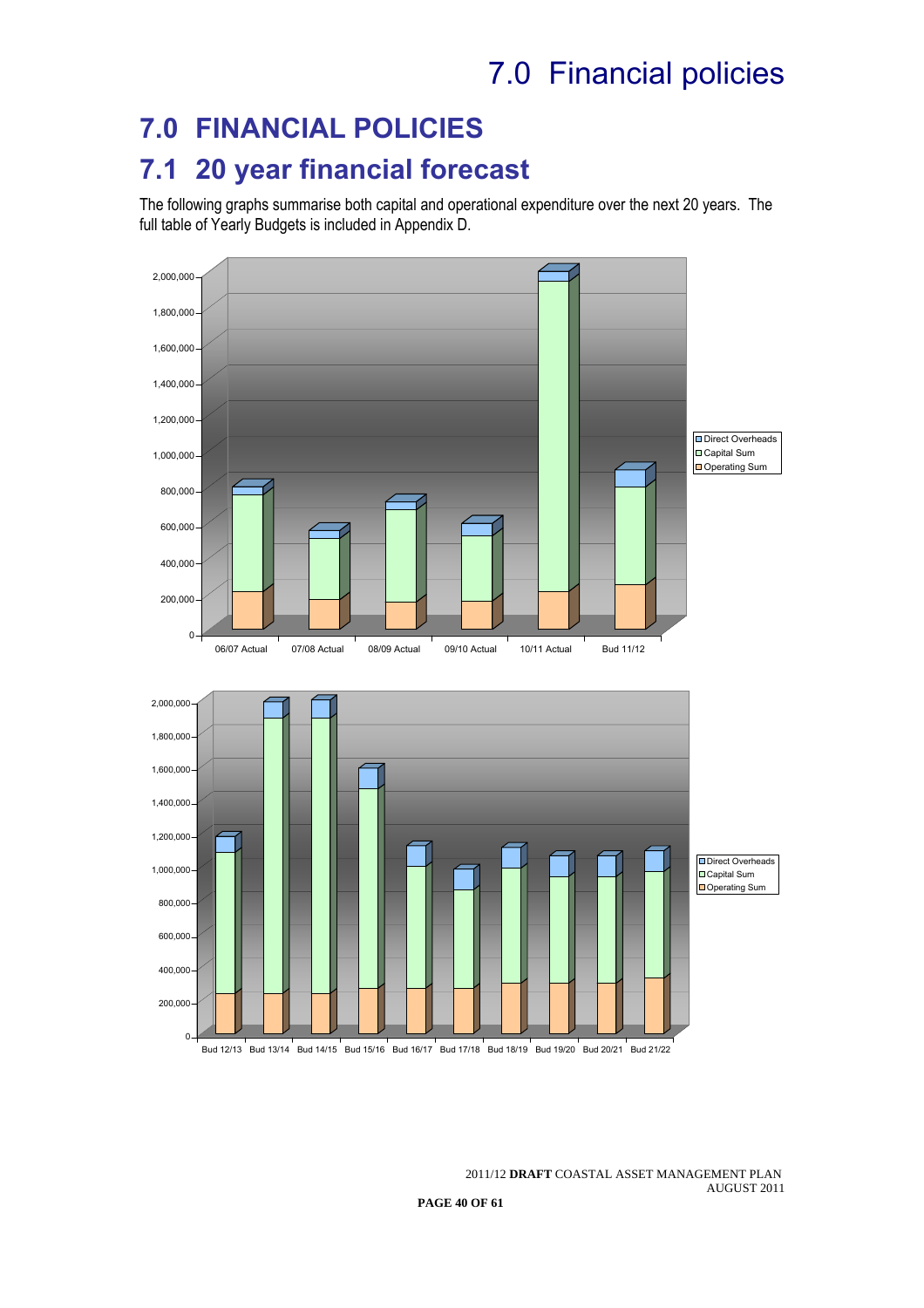## 7.0 Financial policies



## **7.2 Key assumptions**

The basis for the financial forecasts is explained in the lifecycle management plan (Chapter 6). The following general assumptions have been made in preparing the 20 year expenditure forecast.

- the community will expect that the Raumati Seawall will be maintained at its current service level for the immediate future;
- **the upgrade to the protection for The Parade, Paekākāriki will continue and consent from the** Regional Council will be obtained;
- coastal monitoring will continue and the community will be informed of the ongoing implications of climate change ;
- given the eventual likely impacts of climate change no structural works are budgeted for in the second half of this plan;
- **DEDED EXECTS** costs associated with the effects of climate change on different assets will need to be included in the relevant asset management plan.

### **7.3 Confidence levels**

Confidence grades have been assessed as:

- 1. Data Capture B Reliable
- 2. Demand forecasts C Uncertain
- 3. Service gap interpretation B Reliable
- 4. Quantities B- Reliable
- 5. Condition grades **C** Uncertain
- 6. Unit rates C Uncertain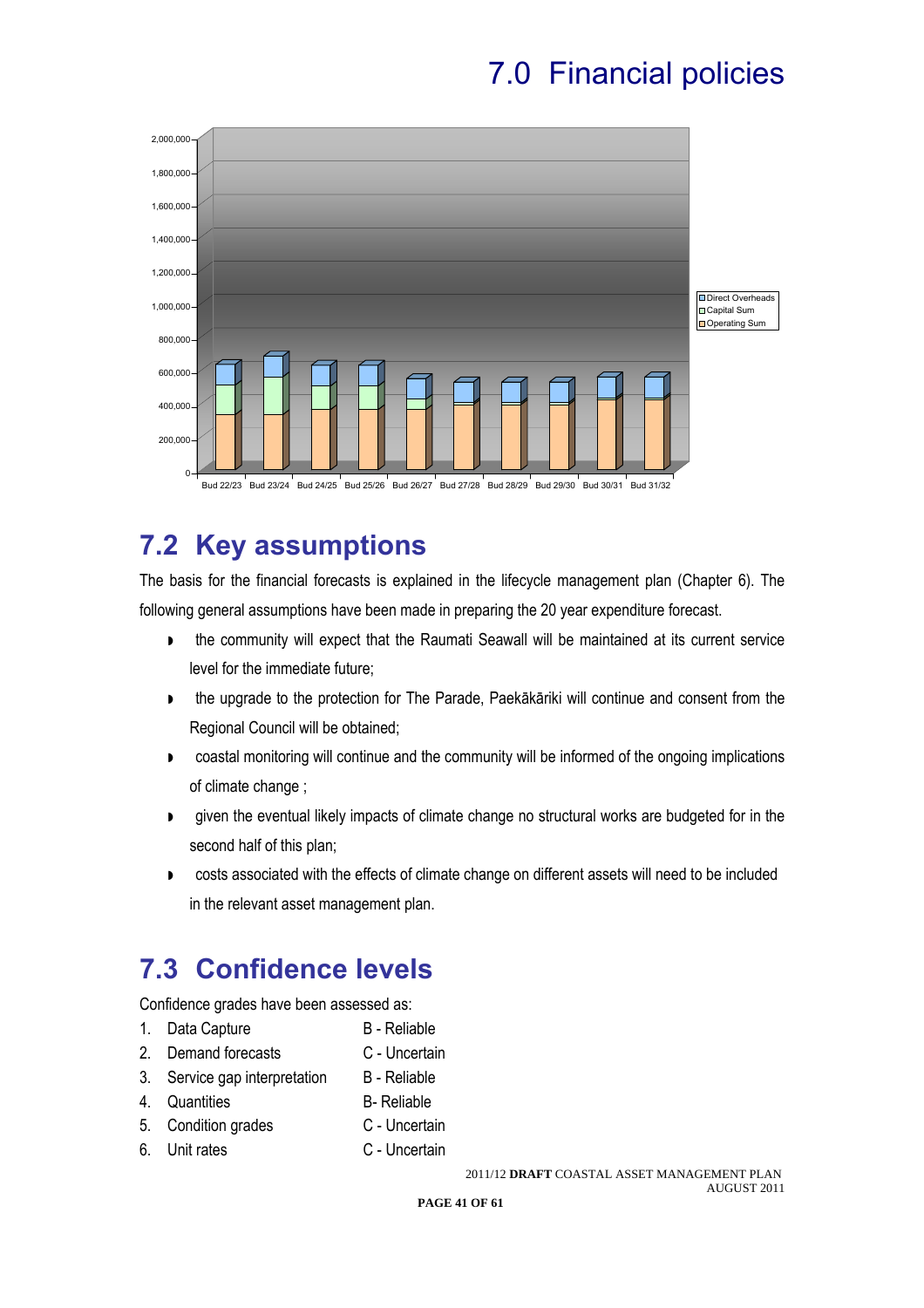# 7.0 Financial policies

- 7. Base lives C Uncertain
- 8. Remaining lives C Uncertain
- 9. Valuation and depreciation C Uncertain
- 10. Financial forecasts
- 11. short-term 1-3 years C Uncertain
- 12. mid-term 4-10 years D Very Uncertain
- 13. long-term  $10 20$  years  $D -$  Very uncertain

Forecasts will be improved with more sophisticated analysis and improved knowledge of the assets as discussed in Chapter 9 and in Part A, Chapter 9.

### **7.4 Valuation summary**

The base life of wooden retaining walls indicated in Appendix B of the International Infrastructure Management Manual is 25 years. As the majority of the seawalls along the Kāpiti Coast are designed and built in timber, it may be considered that 25 years would constitute an appropriate base life. However the overwhelming majority of the existing seawall is in reasonably good condition, has or will have rip rap protection and the seawall is already around 25 years old (on average). This would suggest a base life of around 40 years as opposed to 25. J.L. Lumsden, a coastal engineer who has previously done significant work in this region, has also suggested in consent documents in the late 1990s that the seawalls may well last another 15-20 years if maintenance is continued. Therefore using a base life of 40 years is considered appropriate for this valuation.

Dune restoration and beach renourishment are essentially processes to recreate natural assets. Although described in the asset management system, they are not currently considered depreciable assets. The improvement plan will contain an action to review how these processes and assets should be treated for data and valuation purposes.

The valuations presented in this section are the result of the valuation of seawalls made in December 2010 by Aecom Ltd.

| <b>SEAWALLS</b>         | RC.         | <b>ODC</b>  | <b>ODRC</b> | <b>DISP</b> |
|-------------------------|-------------|-------------|-------------|-------------|
| Paraparaumu             | \$6,708,755 | \$6,708,755 | \$3,034,599 | \$142,524   |
| Paekākāriki             | \$2,166,186 | \$2,166,186 | \$646,395   | \$51,306    |
|                         |             |             |             |             |
| <b>TOTAL - SEAWALLS</b> | \$8,874,941 | \$8,874,941 | \$3,680,994 | \$193,830   |

#### Table : Summary Seawall Valuation

Detailed seawall valuation information is contained at Appendix C

### **7.5 Development contributions**

There are no coastal activities funded by development contributions.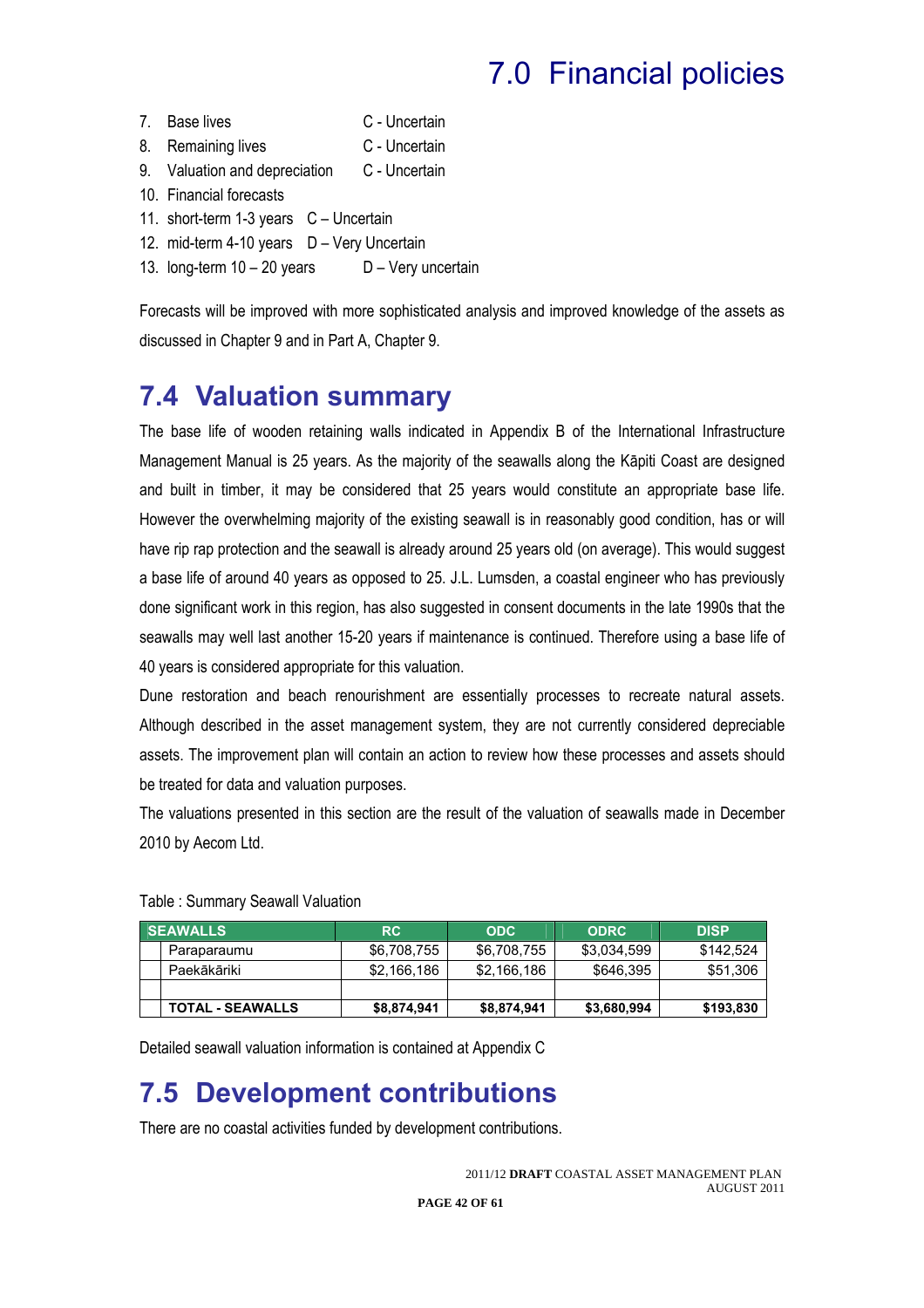### **8.0 ASSET MANAGEMENT PRACTICES**

### **8.1 Asset Management Data**

|                                    | <b>Current Practice</b>                                                                                                                                                                                                | <b>Desired Practice</b>                                                                                                                                                                                                                                                                                                                                                     |
|------------------------------------|------------------------------------------------------------------------------------------------------------------------------------------------------------------------------------------------------------------------|-----------------------------------------------------------------------------------------------------------------------------------------------------------------------------------------------------------------------------------------------------------------------------------------------------------------------------------------------------------------------------|
| Asset Hierarchy                    | Developed according to desired<br>practice.                                                                                                                                                                            | Consistent and logical asset ID system<br>$\bullet$<br>provides a framework for an asset<br>identification system through hierarchical<br>relationships that in turn determines the<br>extent and level of detail collected for<br>assets at different levels (eg from area<br>and facility to component and sub<br>component)                                              |
| <b>Location Data</b>               | Developed according to desired<br>practice.                                                                                                                                                                            | Assets are located geospatially within a<br>$\bullet$<br>single system that can be accessed<br>through GIS to determine asset location,<br>type and other asset data                                                                                                                                                                                                        |
| Physical attributes                | Improvements for data capture<br>have been described within<br>service level agreements that are<br>now in place.                                                                                                      | Physical attribute fields for all asset<br>$\bullet$<br>types are well defined.<br>Formalised process to ensure that asset<br>$\bullet$<br>data is captured and updated on an<br>ongoing basis, including data capture by<br>Operations Team, and Developers.<br>As built drawings and records of<br>$\bullet$<br>installed assets are retained and<br>accessible via GIS.  |
| Maintenance records                | Works order processes are locally<br>managed by supervisors and<br>recorded through the job costing<br>system.<br>Records are not retained at asset<br>level.<br>Customer complaints can be<br>directly linked to job. | Develop and implement a process that:<br>Generates works orders for planned<br>maintenance and monitoring<br>programmes<br>Captures materials installed and<br>$\bullet$<br>resources used for planned and<br>unplanned maintenance work and links<br>to asset ID<br>Links customer requests to maintenance<br>$\bullet$<br>records and specific asset identification       |
| Maintenance and<br>operating costs | Costs are recorded through the<br>job costing system but not to the<br>level of detail that records costs<br>against assets within schemes                                                                             | For all unplanned and planned maintenance<br>tasks, costs of materials, plant, services and<br>labour are captured and linked to asset ID or<br>asset category as deemed applicable in<br>treatment plants, pumping stations,<br>reservoirs and networks                                                                                                                    |
| Condition assessment               | Visual inspection of walls is<br>$\bullet$<br>undertaken by field staff and<br>recorded on job sheets - but<br>only retained in paper form                                                                             | Condition assessment programmes for below<br>and above ground assets are developed and<br>implemented, including:<br>Field capture of asset condition by staff<br>$\bullet$<br>according to predetermined criteria and<br>rating systems<br>Sampling programmes for pipe condition<br>٠<br>assessment by materials developed and<br>implemented with results accessible via |

2011/12 **DRAFT** COASTAL ASSET MANAGEMENT PLAN AUGUST 2011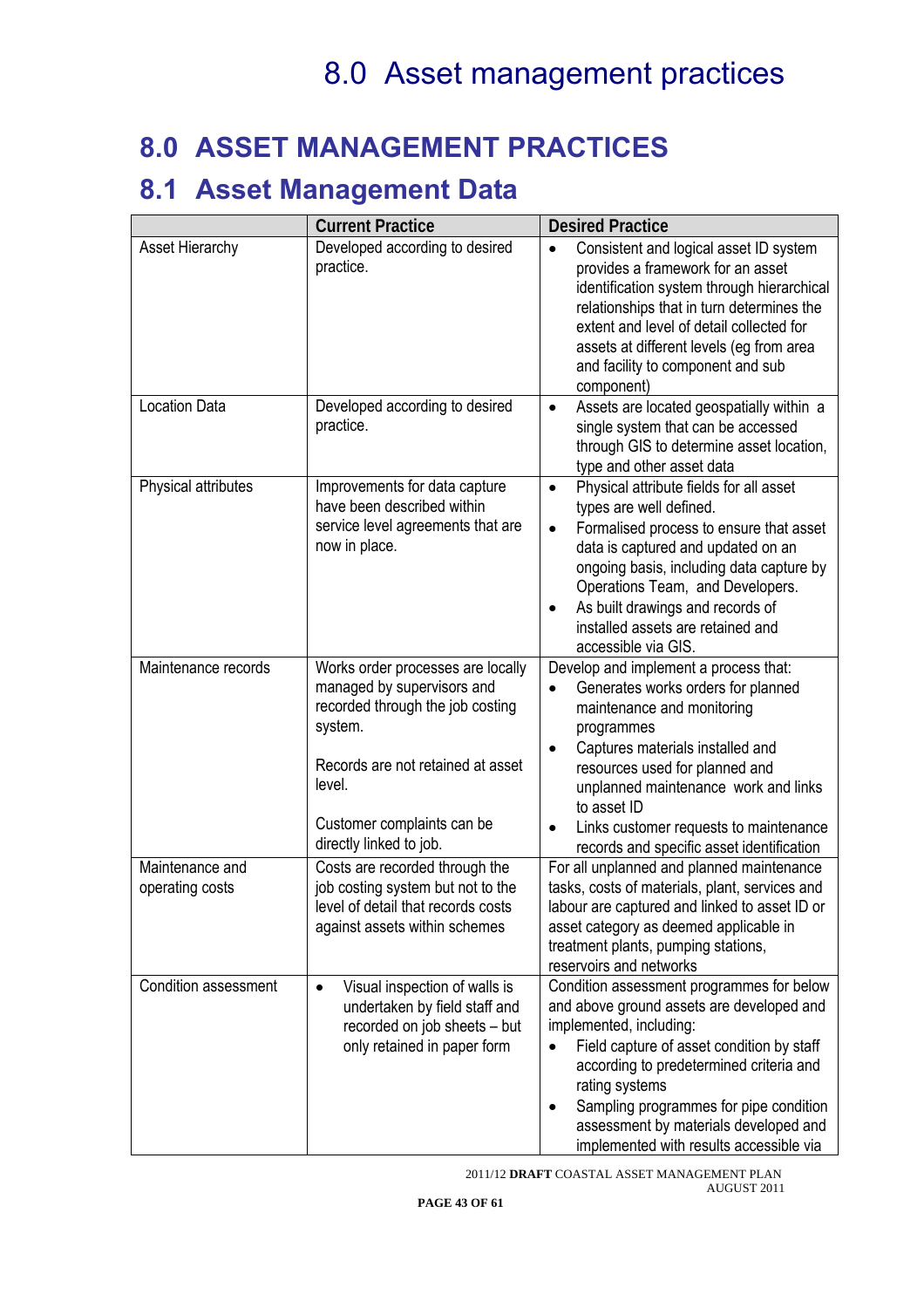|                               | <b>Current Practice</b>                                                                                        | <b>Desired Practice</b>                                                                                                                                                                                                                                                                                                                                                                                                                                                                                                                                                                                                                                                      |
|-------------------------------|----------------------------------------------------------------------------------------------------------------|------------------------------------------------------------------------------------------------------------------------------------------------------------------------------------------------------------------------------------------------------------------------------------------------------------------------------------------------------------------------------------------------------------------------------------------------------------------------------------------------------------------------------------------------------------------------------------------------------------------------------------------------------------------------------|
|                               |                                                                                                                | asset ID and GIS<br>Condition assessment programmes<br>$\bullet$<br>using specialist techniques for<br>mechanical and electrical plant is<br>formalised as part of planned<br>maintenance programmes.                                                                                                                                                                                                                                                                                                                                                                                                                                                                        |
| <b>Performance Monitoring</b> | Reporting functions are<br>$\bullet$<br>limited                                                                | A process of asset performance<br>$\bullet$<br>monitoring is developed that establishes<br>capability or limitations of assets to<br>achieve levels of service.<br>Records of asset performance or<br>$\bullet$<br>limitations are accessible via GIS<br>interface and through report generation.                                                                                                                                                                                                                                                                                                                                                                            |
| Risk management data          | Significant knowledge about<br>$\bullet$<br>risks and vulnerability is<br>retained by experienced<br>operators | Critical assets are formally identified<br>$\bullet$<br>using predetermined criteria for criticality<br>scoring<br>Vulnerability of assets to external<br>influences is formally assessed<br>according to predetermined criteria and<br>weightings<br>Operability of assets as it affects<br>$\bullet$<br>capability to deliver levels of service is<br>assessed according to predetermined<br>criteria - such as availability of spares,<br>skills needed to operate, accessibility<br>Risk of assets is formally assessed and<br>reported through GIS as a combination of<br>consequence (criticality) and probability<br>(asset condition, operability and vulnerability) |
| <b>Asset lives</b>            | Only base lives used with no<br>adjustments made for condition                                                 | Asset register is populated with actual ages<br>and estimated lives according to best<br>available data.<br>Predicted lives are reviewed as condition<br>assessment data is improved.                                                                                                                                                                                                                                                                                                                                                                                                                                                                                        |
| Valuation data                | Improvements are needed to<br>optimise values from knowledge of<br>condition                                   | Valuations are completed using optimised<br>depreciated replacement cost according to<br>accepted accounting practice and repeated<br>at three yearly intervals                                                                                                                                                                                                                                                                                                                                                                                                                                                                                                              |
| Compliance data               | All compliance data requirements<br>and reporting are outlined in<br>service level agreements                  | Compliance data for drinking water<br>standards, resource consents, health and<br>safety, building compliance, storage of<br>hazardous chemicals is formally reported<br>according to formalised procedures that<br>include actions taken and responsibilities<br>when a on compliance or transgression<br>occurs                                                                                                                                                                                                                                                                                                                                                            |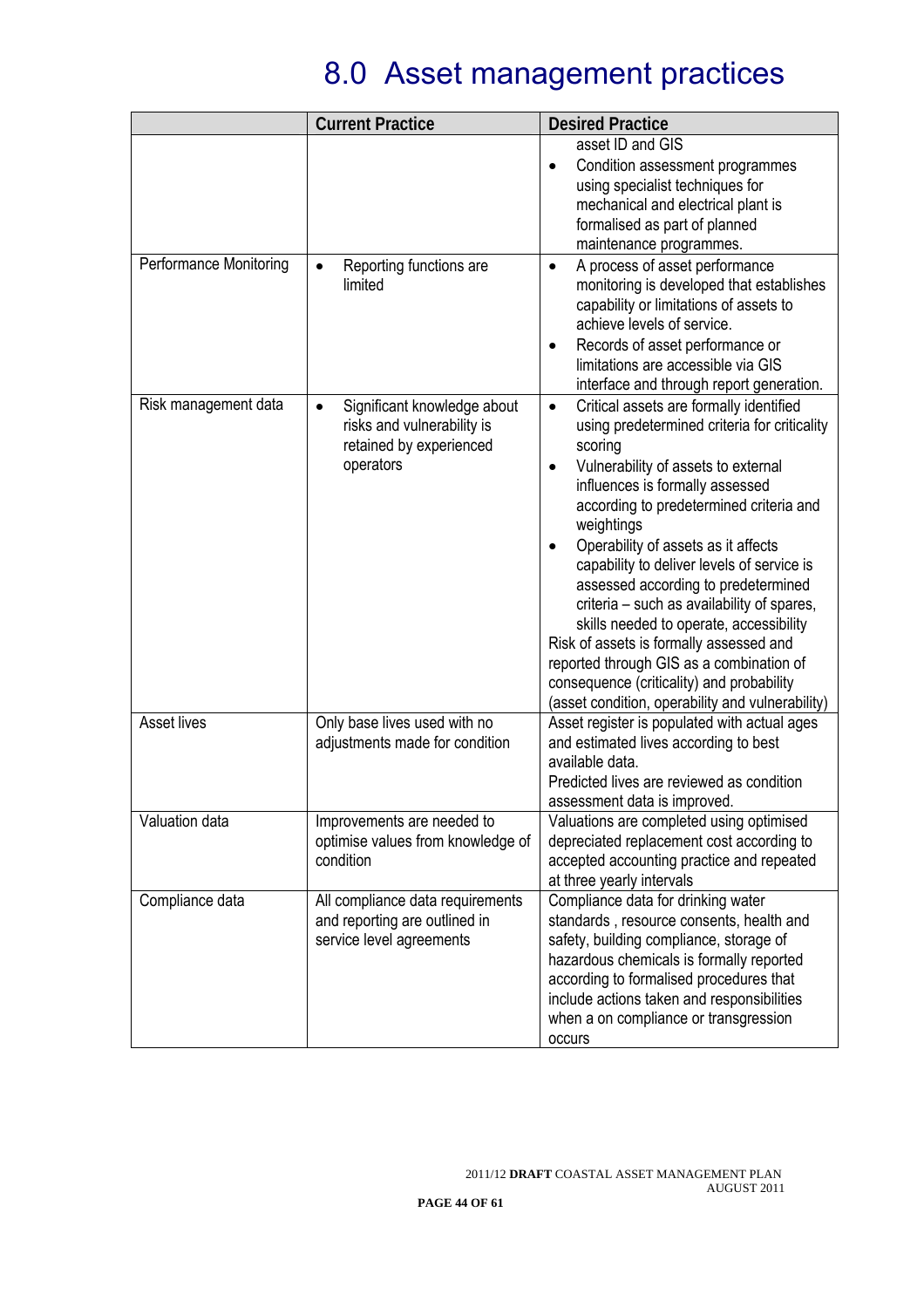| v. 4                               | <b>AUJUL MANAGUNUNIL I TUULJULU</b><br><b>Current Practice</b> | <b>Desired Practice</b>                                                                   |
|------------------------------------|----------------------------------------------------------------|-------------------------------------------------------------------------------------------|
| Risk management                    | Achieving desired practice.                                    | Processes are in place to regularly review                                                |
|                                    |                                                                | the risk register as well as specific asset                                               |
|                                    |                                                                | risks as a basis for initiating capital                                                   |
|                                    |                                                                | expenditure, operational improvements or                                                  |
|                                    |                                                                | renewal of assets                                                                         |
| Optimised decision                 | Multi- criteria analysis is used for                           | Multi-criteria analysis is formalised as a                                                |
| making                             | deciding preferred options on                                  | decision making tool when alternatives are                                                |
|                                    | major projects.                                                | available for asset renewals and capital                                                  |
|                                    |                                                                | expenditure                                                                               |
| Service level reviews              | Service level agreements need to                               | All levels of service are measured and                                                    |
|                                    | be agreed with operations staff.                               | reported on a monthly basis                                                               |
|                                    |                                                                | Results of monthly reviews are used to                                                    |
|                                    |                                                                | determine need to change levels of service                                                |
|                                    |                                                                | at three yearly intervals                                                                 |
|                                    |                                                                | Service performance is translated into key                                                |
|                                    |                                                                | indicators that are benchmarked with other                                                |
|                                    |                                                                | utilities                                                                                 |
| Long term financial                | Opex expenditure is heavily                                    | Long term financial plans for capital                                                     |
| planning                           | dependent on historic                                          | expenditure, renewals and OPEX have clear                                                 |
|                                    | performance.                                                   | linkages to the processes described to                                                    |
|                                    | Capex expenditure has principally                              | capture asset data, report service level                                                  |
|                                    | been driven by existing assets                                 | performance and identify areas to address                                                 |
|                                    | nearing the end of their design life                           | growth and to mitigate risk. The planning                                                 |
|                                    |                                                                | utilises techniques to prioritise financial                                               |
|                                    |                                                                | expenditure for capex, renewals and opex                                                  |
| <b>CAPEX</b> evaluation            | Project benefits are assessed as                               | CAPEX programmes are developed based                                                      |
|                                    | are the risks of a "No go" decision.                           | on risk assessment, options assessment,                                                   |
|                                    |                                                                | and NPV analysis. Evaluations should                                                      |
|                                    | Cost evaluation is based on NPV.                               | always address the implications of "do                                                    |
|                                    |                                                                | nothing" or deferral                                                                      |
| Contract monitoring and<br>control | Contracts are awarded according<br>to formalised criteria.     | A formal contract awarding, monitoring and<br>reporting process is developed and reported |
|                                    |                                                                |                                                                                           |
|                                    | Major projects (> \$250,000) are                               | at different intervals for projects of different                                          |
|                                    | reported to Council committee                                  | values and community significance                                                         |
|                                    |                                                                |                                                                                           |
|                                    | Projects > \$100,000 are reported                              |                                                                                           |
|                                    | regularly to Senior Leadership                                 |                                                                                           |
|                                    | Team.                                                          |                                                                                           |
| AMP asset                          | Improvements are needed through                                | Asset data summaries are reported directly                                                |
| data/description                   | development of an AMS to allow                                 | from asset data system for incorporation into                                             |
|                                    | this to happen. Currently derived                              | <b>AMP</b>                                                                                |
|                                    | from numerous sources.                                         |                                                                                           |
| AMP lifecycle strategies           | Some improvement needed to<br>$\bullet$                        | Strategies are reviewed to address key                                                    |
|                                    | formalise asset renewal                                        | issues, changes from legislation or policy                                                |
|                                    | optimisation                                                   | and priorities for asset renewal, and asset                                               |
|                                    |                                                                | augmentation as well as demand                                                            |
|                                    |                                                                | management, o                                                                             |
| Service level agreement            | Service level agreements need to                               | A formal review of service level agreements                                               |

### **8.2 Asset Management Processes**

2011/12 **DRAFT** COASTAL ASSET MANAGEMENT PLAN AUGUST 2011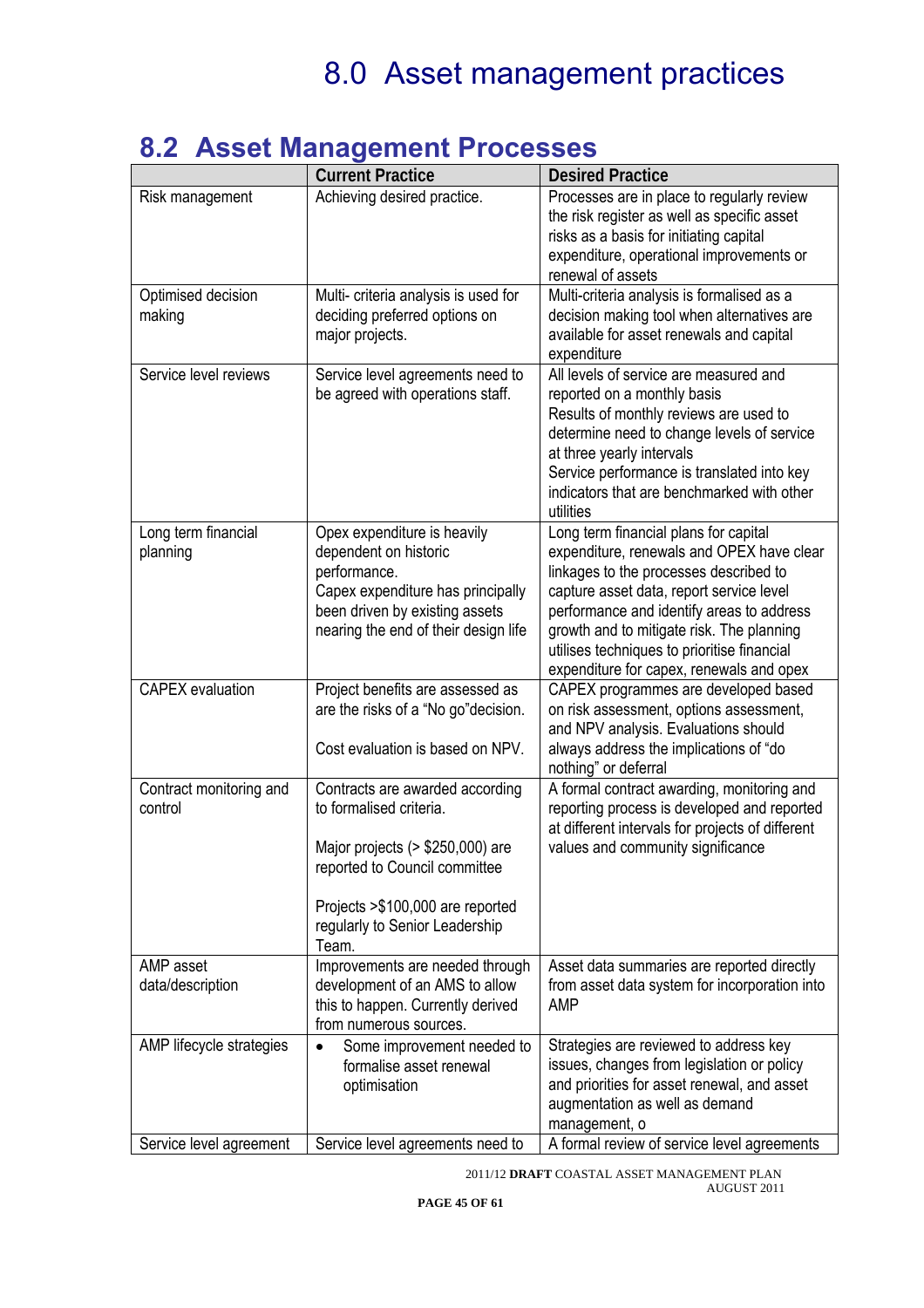|                             | <b>Current Practice</b>                                                                                                    | <b>Desired Practice</b>                                                                                                                                                                      |
|-----------------------------|----------------------------------------------------------------------------------------------------------------------------|----------------------------------------------------------------------------------------------------------------------------------------------------------------------------------------------|
| reviews                     | be agreed with operations staff.                                                                                           | is undertaken annually that identifies<br>improvement to performance or changes to<br>be made to the agreements                                                                              |
| OPEX analysis and<br>review | Improvements are needed that will<br>be derived from a review of the<br>service level agreement reporting<br>requirements. | Operational expenditure is reviewed annually<br>against budget, service agreement reviews,<br>performance reporting, compliance reporting,<br>maintenance records and customer<br>complaints |

## **8.3 Asset management information systems**

|                          | <b>Current Practice</b>                                                                                                                                                                                                                                           | <b>Desired Practice</b>                                                                                                                                                                                                       |
|--------------------------|-------------------------------------------------------------------------------------------------------------------------------------------------------------------------------------------------------------------------------------------------------------------|-------------------------------------------------------------------------------------------------------------------------------------------------------------------------------------------------------------------------------|
| <b>Asset Register</b>    | The current asset register has some<br>limitations                                                                                                                                                                                                                | Assets held within the asset<br>management system form the<br>basis for creation of an asset<br>register that links assets, asset<br>location, expected lives and<br>valuation                                                |
| Plans and records        | Desired practice is in place                                                                                                                                                                                                                                      | All plans and records are retained<br>electronically and updated as<br>changes occur. Access to plans<br>and records is via ArcGIS                                                                                            |
| <b>Financial System</b>  | Improvements are needed to<br>establish links between the financial<br>management and asset<br>management systems for job<br>costing                                                                                                                              | Job Costing information is linked<br>to financial management system<br>for reporting but also linked to<br>asset history via AMS to be able to<br>generate enquiries about planned<br>and unplanned maintenance<br>history    |
| Maintenance System       | Improvements are needed to<br>establish links between job costing<br>information, maintenance activities<br>and asset data                                                                                                                                        | Planned maintenance and<br>inspection programmes are<br>generated via AMS with history of<br>work done linked directly to assets<br>affected by maintenance                                                                   |
| <b>GIS</b>               | In place                                                                                                                                                                                                                                                          | GIS system is changed to ArcGIS<br>for compatibility with other<br>Wellington region utilities                                                                                                                                |
| <b>Customer requests</b> | Customer requests cannot be<br>$\bullet$<br>linked to assets.<br>Jobs generated from customer<br>$\bullet$<br>requests can be tracked<br>Improvements needed to<br>$\bullet$<br>ensure Customers get<br>feedback on status of work<br>generated by their requests | Customer requests are linked<br>directly to assets via AMS<br>Sufficient data for each customer<br>request is held to track job<br>progress and closure<br>Feedback to customer about job<br>status is prompted and trackable |
| System integration       | Significant improvements needed at<br>corporate level to achieve<br>integration of systems across<br>activities                                                                                                                                                   | Financial, maintenance, IT, GIS,<br>plans and records, customer<br>service, and asset management<br>systems are compatible across                                                                                             |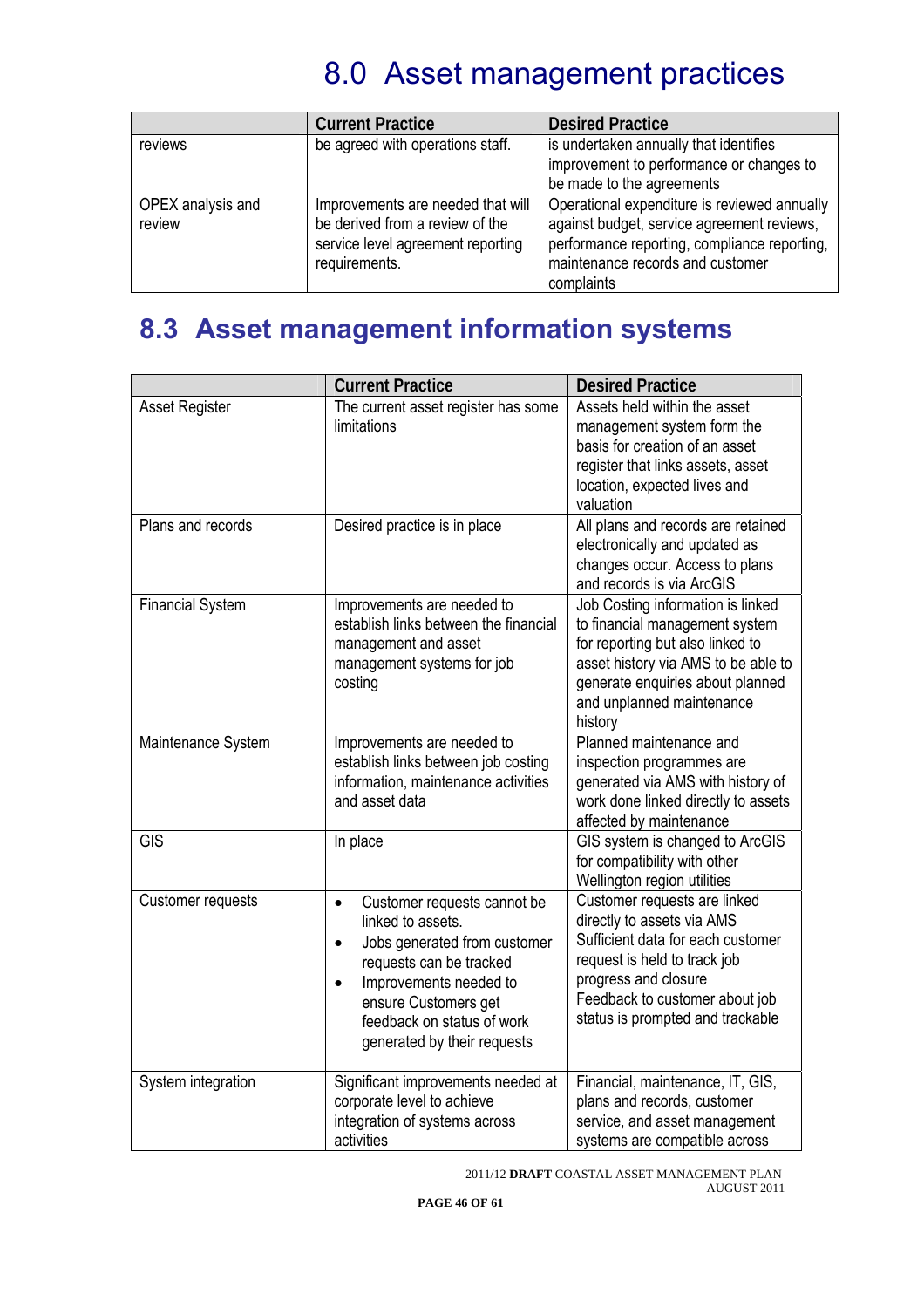| <b>Current Practice</b> | <b>Desired Practice</b> |
|-------------------------|-------------------------|
|                         | Council services        |

## **8.4 Organisational/Commercial Strategies**

|                                                      | <b>Current Practice</b>                                                                                                                                                                                                                                                                                                                                                  | <b>Desired Practice</b>                                                                                                                                                                                                                                                                                                                                                                                                                                                                                                                                                                                                      |
|------------------------------------------------------|--------------------------------------------------------------------------------------------------------------------------------------------------------------------------------------------------------------------------------------------------------------------------------------------------------------------------------------------------------------------------|------------------------------------------------------------------------------------------------------------------------------------------------------------------------------------------------------------------------------------------------------------------------------------------------------------------------------------------------------------------------------------------------------------------------------------------------------------------------------------------------------------------------------------------------------------------------------------------------------------------------------|
| Asset management review<br>and Improvement           | Review done as part of LTP<br>process                                                                                                                                                                                                                                                                                                                                    | Improvements identified in asset<br>management plan review are<br>incorporated into forwarded<br>budgets and implemented over<br>time frame stated                                                                                                                                                                                                                                                                                                                                                                                                                                                                           |
| Contract Management and<br>Internal Service delivery | Desired practice achieved                                                                                                                                                                                                                                                                                                                                                | All contracts, procurement and<br>service level agreements are<br>scoped awarded, monitored and<br>reported according to Council<br>policies                                                                                                                                                                                                                                                                                                                                                                                                                                                                                 |
| <b>Corporate Objectives</b>                          | Practice implemented through<br>service level agreements                                                                                                                                                                                                                                                                                                                 | Outcomes, objectives and levels<br>of service are aligned<br>Work programme is reviewed<br>annually and LOS performance is<br>tracked monthly                                                                                                                                                                                                                                                                                                                                                                                                                                                                                |
| Funding                                              | A review of the development<br>$\bullet$<br>contribution is needed<br>Current charges are scheme<br>based and are aligned to costs.<br>Improvements are needed to<br>$\bullet$<br>use criticality and condition<br>data to smooth replacement<br>programmes<br>Balance is achieved for<br>$\bullet$<br>community affordability through<br>the annual plan review process | Development contribution<br>$\bullet$<br>policy is fully developed and<br>funding for new development<br>is sourced as per policy<br>Operations and maintenance<br>$\bullet$<br>expenditure and depreciation<br>can be aligned to ratepayer<br>charges<br>Projected funding<br>$\bullet$<br>requirements include<br>smoothed replacement<br>programme that accounts for<br>asset lives and criticality<br>Funding for capital<br>$\bullet$<br>expenditure requirements is<br>planned with confidence that<br>water supply improvements<br>are balanced against other<br>Council needs and are<br>affordable to the community |
| <b>Training and Skills</b>                           | Training to lift skills in financial<br>$\bullet$<br>management for asset<br>management and operations<br>staff needed<br>Competencies in the use of<br>$\bullet$<br>asset management tools,<br>systems and risk management<br>are adequate<br>Some improvements in                                                                                                      | Adequate training is provided to<br>staff in:<br><b>Financial and business</b><br>$\bullet$<br>management<br>Asset management tools,<br>$\bullet$<br>systems and risk<br>management<br>Asset management<br>$\bullet$<br>processes - and lifecycle<br>management including multi                                                                                                                                                                                                                                                                                                                                              |

2011/12 **DRAFT** COASTAL ASSET MANAGEMENT PLAN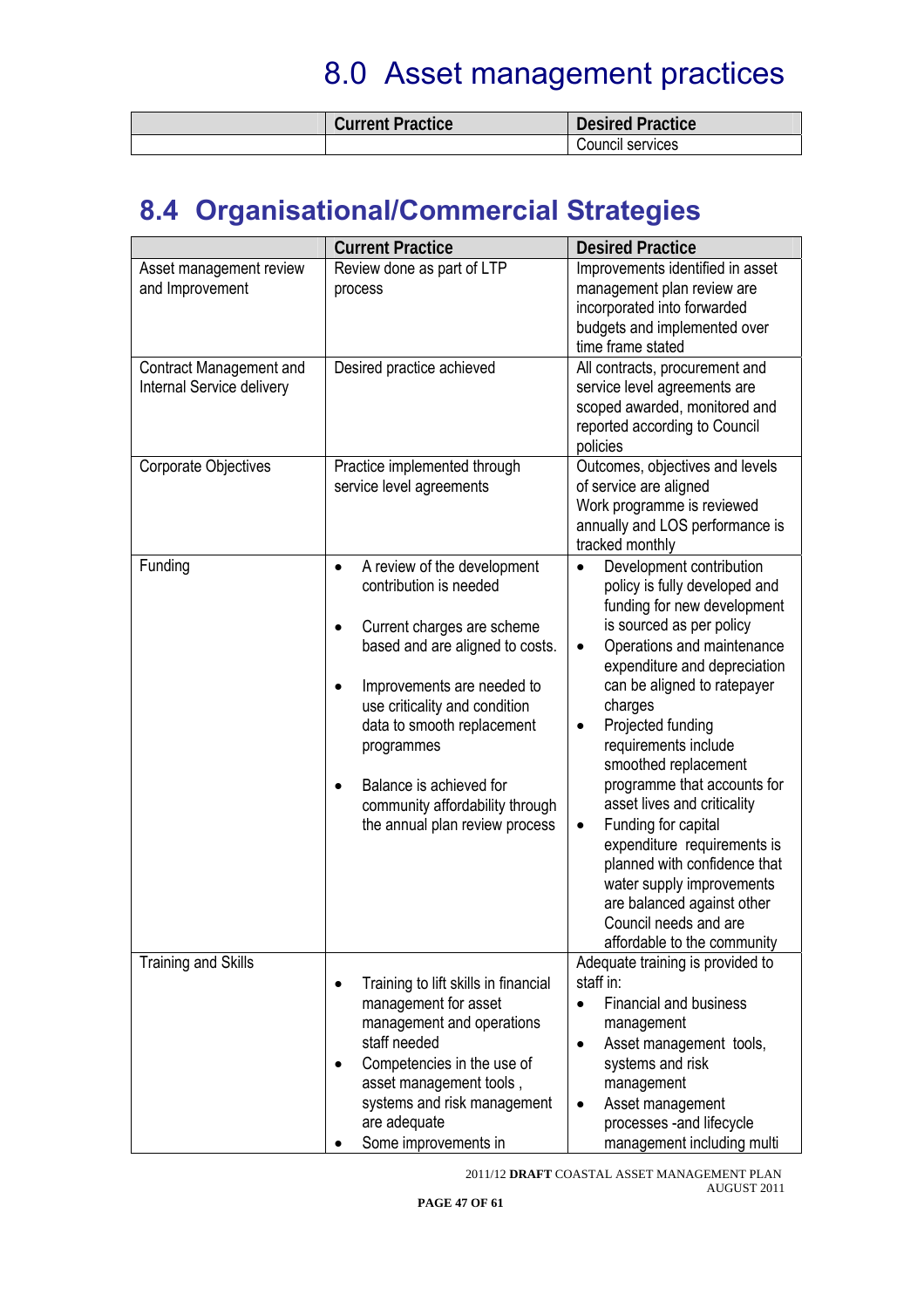|                        | <b>Current Practice</b>                                                                                                                                                                                                                                                                                                                                                                                                                                                                                     | <b>Desired Practice</b>                                                                                                                                                                                                                                                 |
|------------------------|-------------------------------------------------------------------------------------------------------------------------------------------------------------------------------------------------------------------------------------------------------------------------------------------------------------------------------------------------------------------------------------------------------------------------------------------------------------------------------------------------------------|-------------------------------------------------------------------------------------------------------------------------------------------------------------------------------------------------------------------------------------------------------------------------|
|                        | understanding of asset<br>management processes,<br>decision making and<br>prioritisation is desirable<br>Customer service and<br>communication skills are<br>adequate<br>There are opportunities to<br>$\bullet$<br>advance the understanding of<br>optimising maintenance<br>planning and optimising<br>operational costs<br>Legislative compliance skills<br>are adequate<br>Undertake a review of the<br>$\bullet$<br>resources needed to advance<br>asset management for water<br>supply and wastewater | criteria analysis and<br>prioritisation of works<br>Customer service<br>$\bullet$<br>Communication, establishing<br>$\bullet$<br>relationships and team<br>leadership<br>Maintenance planning, cost<br>analysis and optimisation<br>Legislative compliance<br>$\bullet$ |
| Legislative compliance | Legislative compliance is<br>proactively managed                                                                                                                                                                                                                                                                                                                                                                                                                                                            | Legislative compliance is<br>proactively managed and early<br>warning systems are in place for<br>staff to pre-empt potential<br>compliance failures wherever<br>possible                                                                                               |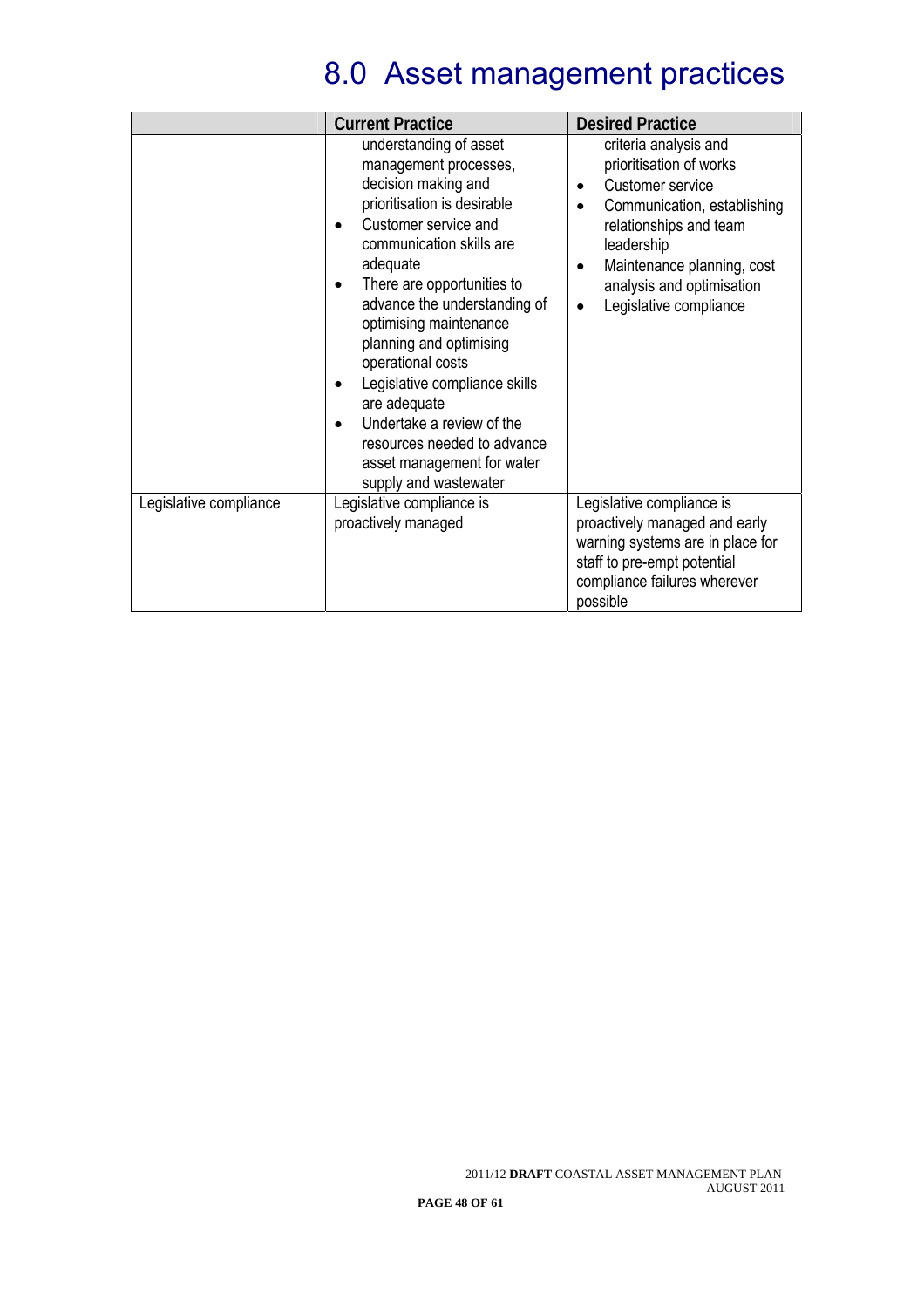# 9.0 Improvement plan

### **9.0 IMPROVEMENT PLAN**

### **9.1 Improvement plan**

| <b>AM</b> category                  | <b>Initiative</b>                                                                                                                  | Due date           | Cost      |
|-------------------------------------|------------------------------------------------------------------------------------------------------------------------------------|--------------------|-----------|
| Policy development                  | Costal Hazard Management.<br>D                                                                                                     | 2011               | \$50K     |
|                                     | District Plan Review.<br>,                                                                                                         | 2012               | \$80K     |
| Information systems                 | Assets fully mapped in GIS system<br>D                                                                                             | 2012               | Internal  |
| Trends data capture and<br>analysis | On going monitoring.<br>,                                                                                                          | Yearly             | \$60K p/a |
| Coastal plantings                   | Migrate management of this to parks<br>,<br>operations (currently managed by both<br>parks and coastal asset management<br>teams). | 2013               | Internal  |
| Management of dunes                 | Dune systems are identified and<br>$\blacksquare$<br>performance monitoring undertaken<br>leading to restorative work              | Starting<br>2015   | \$30K p/a |
| Managed retreat                     | Medium term planning initiatives to<br>$\mathbf{D}$<br>facilitate managed retreat where<br>appropriate                             | 2013 and<br>beyond | Internal  |

## **9.2 Improvement programme monitoring**

The AMP is a living document, which is relevant and integral to daily AM activity. To ensure the plan remains useful and relevant the following on-going process of AMP monitoring and review activity will be undertaken:

- 1. formal adoption of the plan by the Council;
- 2. review and formal adoption of levels of service;
- 3. annual revision of AMP to incorporate and document changes to works programmes, outcome of service level reviews and new knowledge resulting from the AM improvement programme;
- 4. quality assurance audits of AM information to ensure the integrity and cost effectiveness of data collected;
- 5. annual internal audits will be undertaken to assess the effectiveness with which this plan meets corporate objectives. Periodic internal audits will be undertaken to assess the adequacy of AM processes, systems and data and external audits will be undertaken to measure AM performance against desired practice.

### **Table 9.2: Improvement process timeline**

| <b>Activity</b>                      | <b>Action</b>                                                                                                                                                   | <b>Target Date</b> | Cost     |
|--------------------------------------|-----------------------------------------------------------------------------------------------------------------------------------------------------------------|--------------------|----------|
| AM Plan<br>Review and<br>Development | Adoption of AMP by Council.<br>Annual review of plan context by AM<br>Team<br>Check AMP content for consistency<br>with adopted Council programmes and<br>plans | September 2011     | Internal |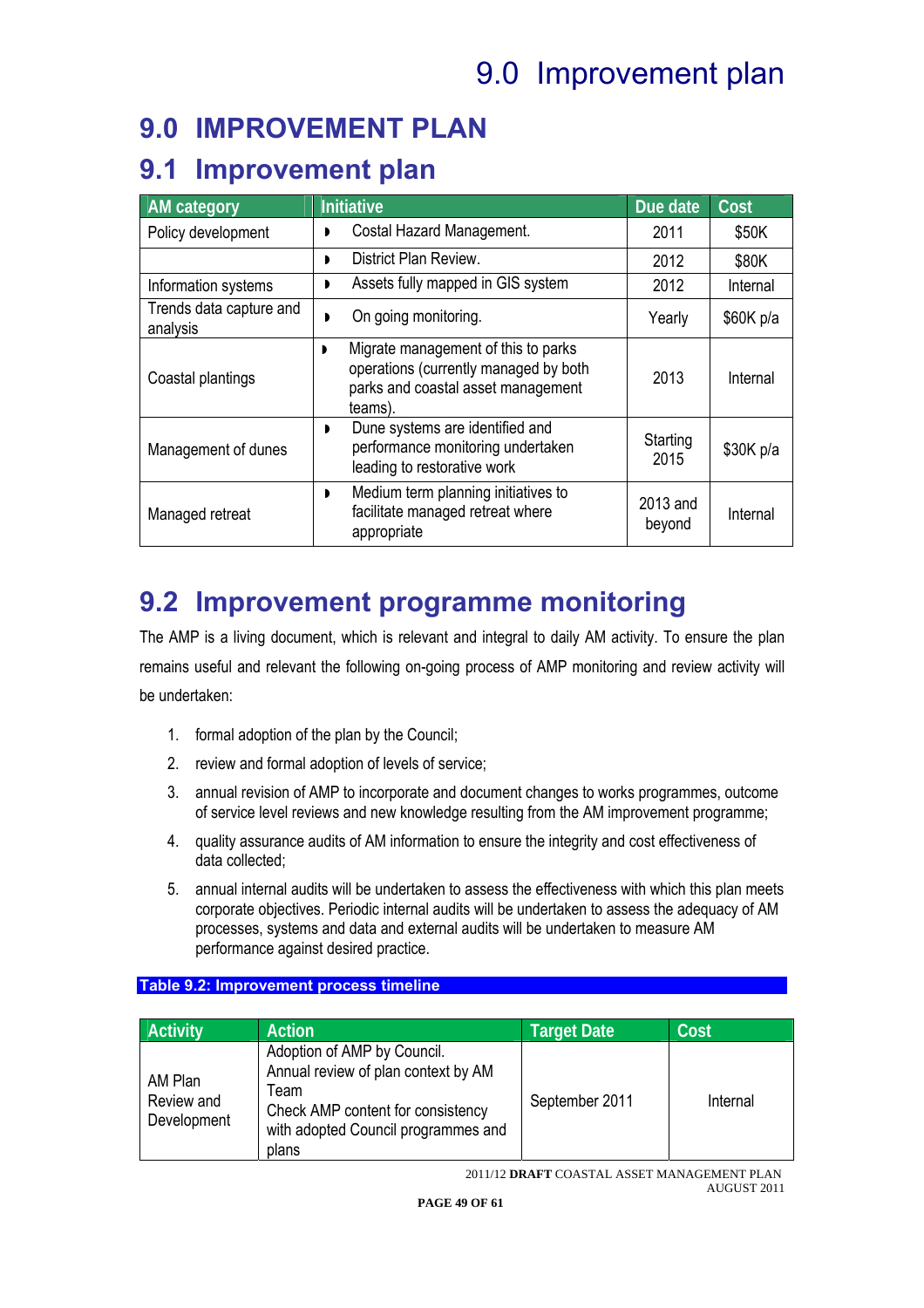# 9.0 Improvement plan

|                       | Compliance with agreed AM<br>improvement<br>programmes<br>Effectiveness and adequacy of AM<br>processes,<br>systems and data<br>Full review of the AMP review of<br>technical content.<br>Adoption of reviewed AMP by Council. |                    |          |
|-----------------------|--------------------------------------------------------------------------------------------------------------------------------------------------------------------------------------------------------------------------------|--------------------|----------|
|                       | External review of AMP information by<br>Audit<br>New Zealand                                                                                                                                                                  |                    |          |
| <b>Condition Data</b> | Review condition assessment<br>information                                                                                                                                                                                     | 2012 then 3 yearly | \$15,000 |
| Levels of<br>Service  | Review service performance measures<br>(including<br>public consultation process) and<br>formally adopt<br>levels of service<br>Measure actual level of service<br>delivered and report<br>in Annual Report                    | 2012/2013          | \$15,000 |
| <b>Risk</b>           | Review of risk framework<br>Annual review of risk register by AM<br>team<br>Review economic analysis of risk<br>mitigation options                                                                                             | 2011/2012          | Internal |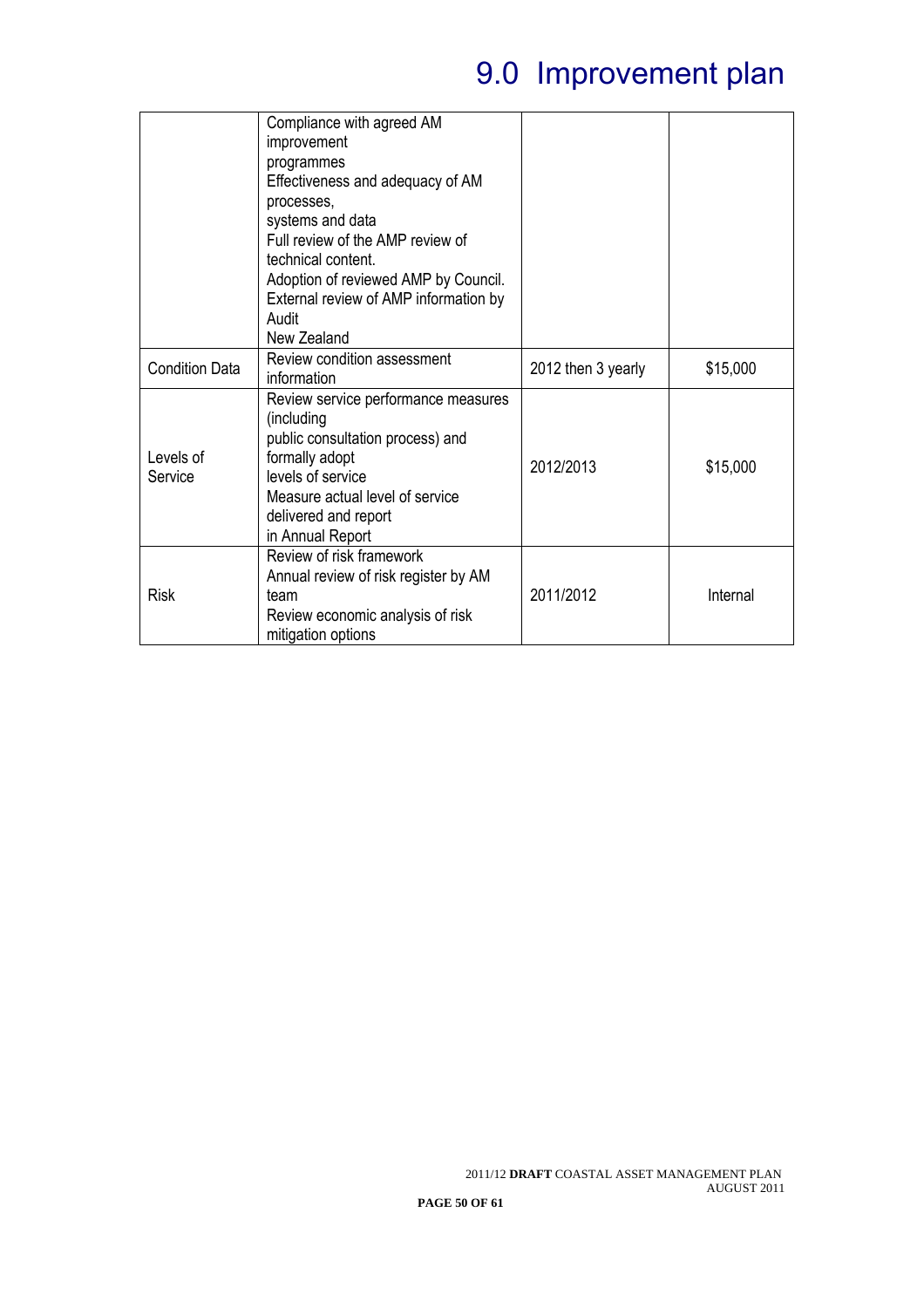## Appendices

### **APPENDICES**

Appendix A – Maps of Coastal Protection Assets

Appendix B - Risk Register

Appendix C – Detailed asset valuations

Appendix D - 20 Year Budget Plan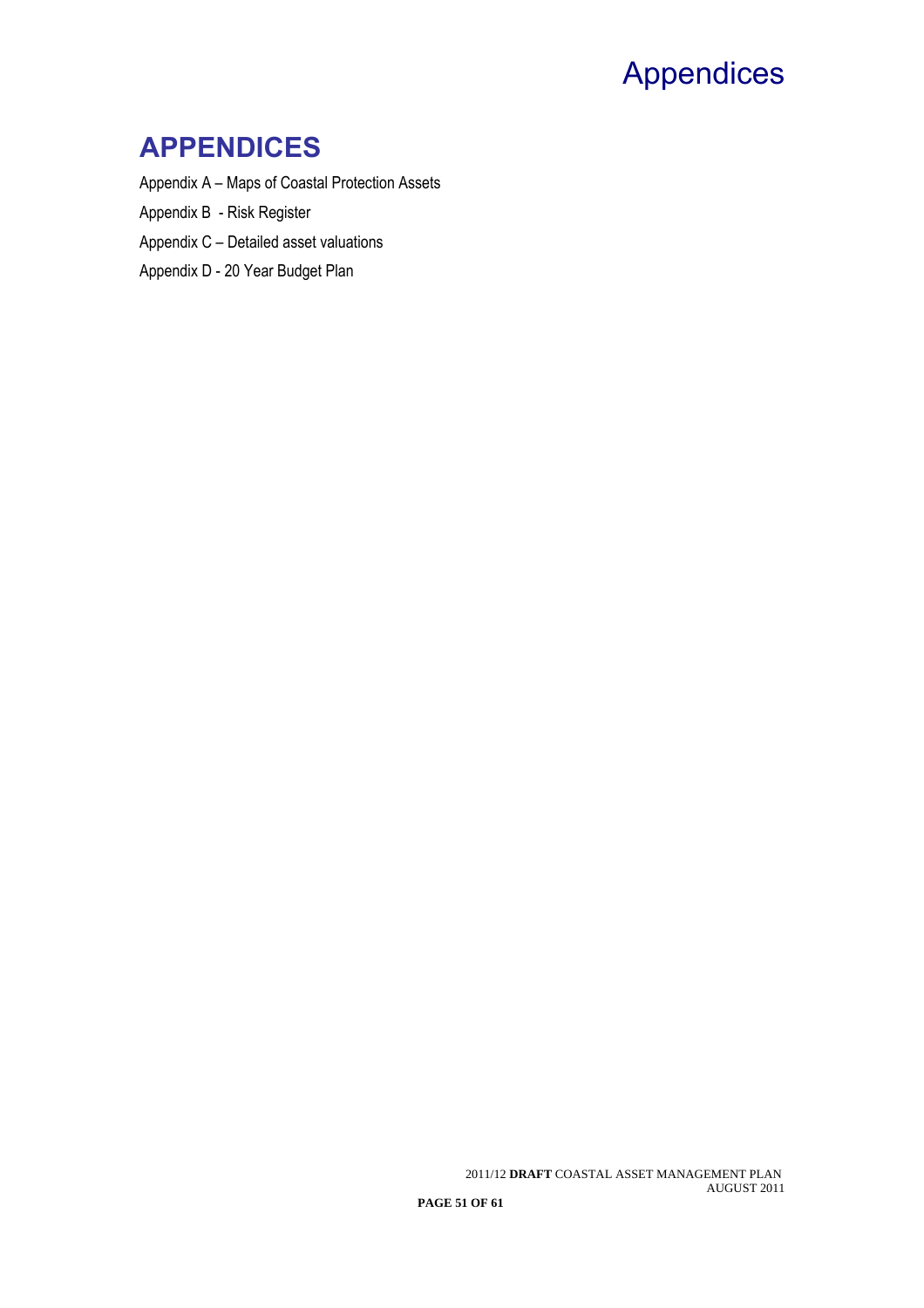## Appendix A

### **Appendix A – Maps of Coastal Protection Assets**

The following maps show the locations of coastal protection assets that have been spatially recorded. The maps show sea (blue), land (green) seawalls (dark brown lines) and roads (grey).

*Map 1 Paraparaumu Seawalls* 

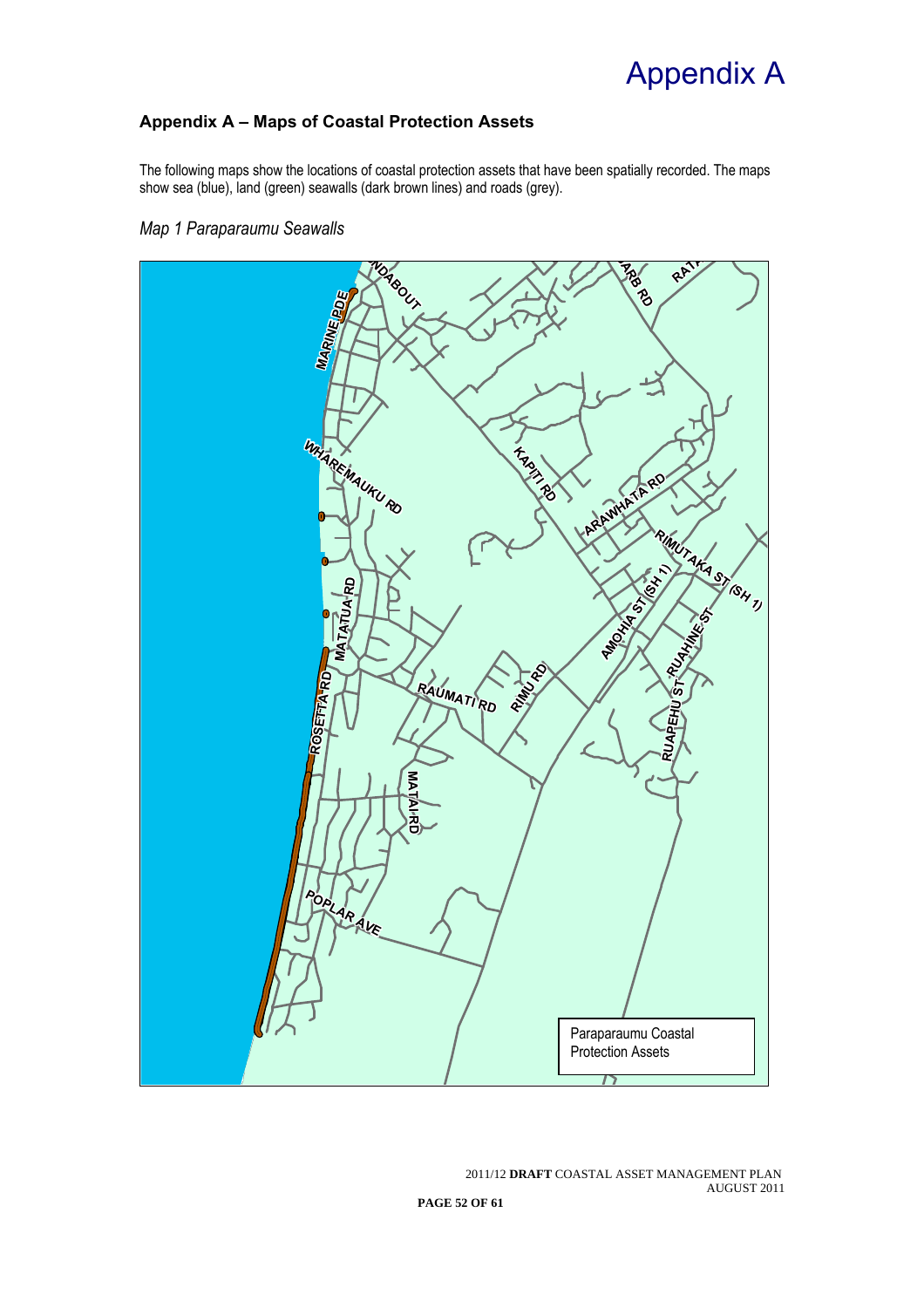# Appendix A

*Map 2 Paekākāriki Seawalls* 

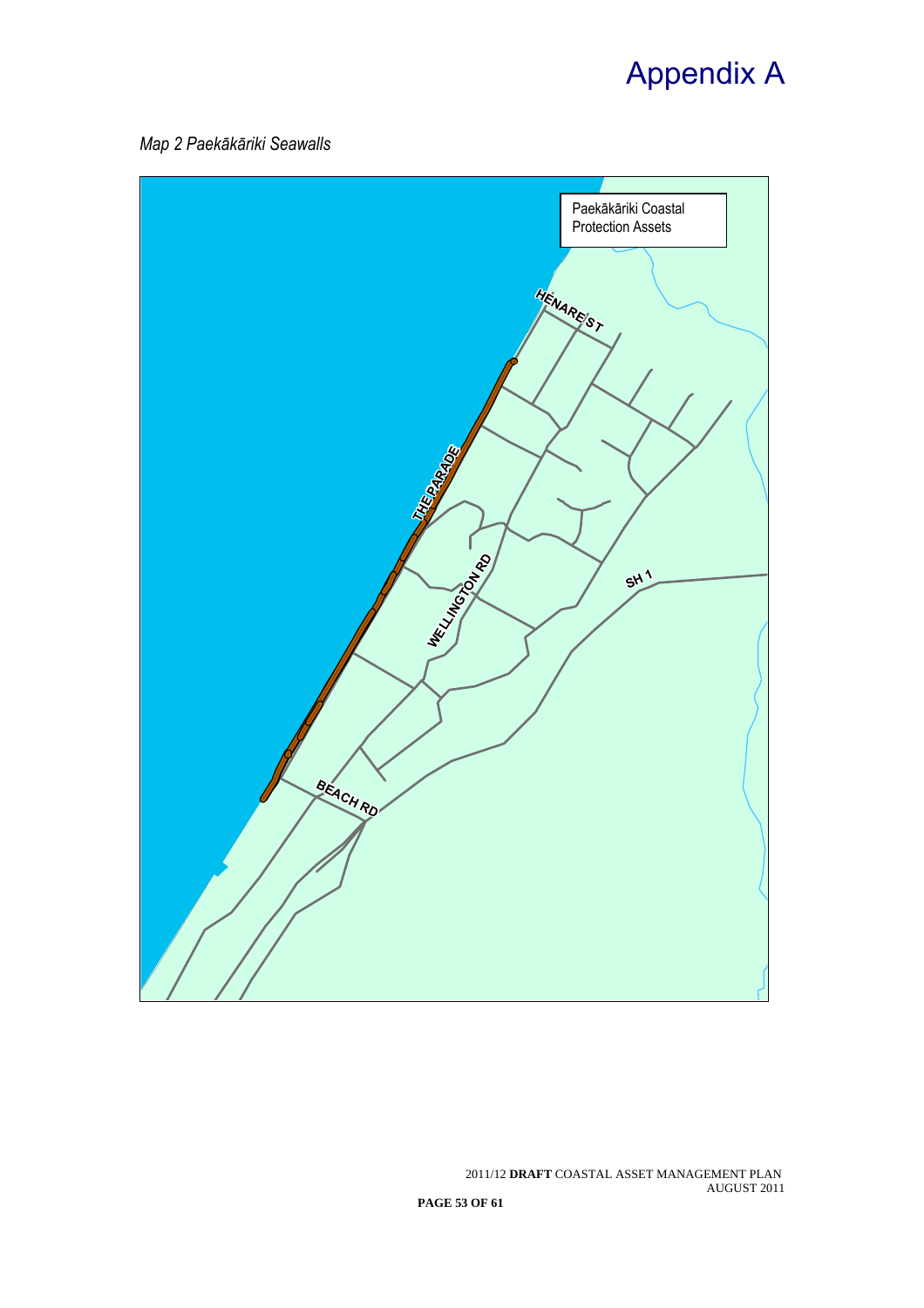#### **Appendix B - Risk Register**

The risk registers provided in the following tables for the current and future activities of Kāpiti District Council have been developed in consultation with key staff.

**Management Options**  Family/Lifestyle friendly policies nmodation/layout review PDP process hmark data with empahsis on specialised roles <sup>2</sup> a 2 a <sup>2</sup> also agencies to identify hazards and ensure esponse mechanisms are in place in the event of a rring ntinuity planning Management Team within the Council - dedicated

> f expiring consents and identifiying new consents to be efine responsibilities)

munications to staff (team meetings etc re changes to VS)

ting effects of legislative change to Council/ LTCCP

| Risk Descriptor - details the main component and provides an example of a<br>risk(s) that may be attributable.                                                  | <b>Risk Type</b>                                                     |                 | <b>Gross Risk</b><br>(No effective | measures in place)      | <b>Current Practice/Strategy</b><br>(Avoidance and mitigation measures)                                                                                                                                                                                                                                                                                                                                                                                                     |               |                | <b>Net Risk</b><br>(Considering | measures in place)      | <b>Management Options</b>                                                                                                                                                                                                                                                                                                                              |
|-----------------------------------------------------------------------------------------------------------------------------------------------------------------|----------------------------------------------------------------------|-----------------|------------------------------------|-------------------------|-----------------------------------------------------------------------------------------------------------------------------------------------------------------------------------------------------------------------------------------------------------------------------------------------------------------------------------------------------------------------------------------------------------------------------------------------------------------------------|---------------|----------------|---------------------------------|-------------------------|--------------------------------------------------------------------------------------------------------------------------------------------------------------------------------------------------------------------------------------------------------------------------------------------------------------------------------------------------------|
|                                                                                                                                                                 |                                                                      | Consequence     | Likelihood                         | Factor                  | Description                                                                                                                                                                                                                                                                                                                                                                                                                                                                 | Effectiveness | Consequence    | Likelihood                      | Factor                  |                                                                                                                                                                                                                                                                                                                                                        |
| Lack of resources - the ability to attract key staff and or retain skilled staff, and<br>retain staff knowledge                                                 | Organisational<br>Financial                                          | $\mathbf{3}$    | $\overline{4}$                     | 12                      | Dedicated HR staff<br>Recruitment consultancy used<br>▶ Benchmarked salary levels<br>Advertising through IPENZ and NZW&W<br>Career development Draft policy/programmes                                                                                                                                                                                                                                                                                                      | Fair          | $\mathbf{3}$   | $\mathbf{3}$                    | $\overline{\mathbf{9}}$ | Look at review of recruitment policy (current lack of policies)<br>Family/Lifestyle friendly policies<br>▶ Office accommodation/layout review<br>Monitoirng PDP process<br>Review benchmark data with empahsis on specialised roles                                                                                                                    |
| <b>Extreme Natural Hazards</b> - (landslips/earthquake/ tsunami/ volcanic, storm<br>event) causing damage to assets and or hindering development.               | Environmental<br><b>Public Health</b><br>Organisational<br>Financial | $5\overline{)}$ | $\overline{1}$                     | -5                      | Earthquake and Flooding Lifelines Response Plan - Network<br>inspection and hazard identification<br>$\triangleright$ SR feedback<br>Civil Defence (new emergency ops centre)<br>Maintenance (in house capabilities)<br>Structure audits and renewals<br><b>D</b> Subdivision and Development Principles and Requirements<br>(setback lines for tsunami - requires more work)<br>▶ Building code/standards<br>District Planning                                             | Good          | $\overline{4}$ |                                 |                         | Liaise with Regional agencies to identify hazards and ensure<br>emergency response mechanisms are in place in the event of<br>hazard occurring<br><b>D</b> Business continuity planning<br>Emergency Management Team within the Council - dedicate<br>resources. New EOC.                                                                              |
| Compliance with Legislation and legal requirements - inability or failure to<br>comply with consents, statute and national standards. Increase in requirements. | Legislative<br>Financial<br>Reputation/ Image                        | $\mathbf{3}$    | $\mathbf{3}$                       | $\overline{\mathbf{9}}$ | Compliance with resource consents, RMA<br>Contract Conditions (OSH)<br>Consents database<br>Internal audits (OSH), (abstraction data)<br>▶ Automated control systems eg scada etc<br>Staff training and development<br><b>D</b> Local government networking<br>Feedback from Regional Council<br>I Use of external advice/resources (eg Engineering Consultants)<br>Some auditing of works contracts (e.g. traffic management,<br>safety, OSH)<br>ACC partnership, WorkSafe | Good          | $\mathbf{3}$   | $\mathbf{1}$                    | $\mathbf{3}$            | Monitoring of expiring consents and identifiying new consent<br>improved (define responsibilities)<br>▶ Key staff to keep updated on current legislation<br>Regular communications to staff (team meetings etc re chan<br>leg eg NZDWS)<br>Development of Council procedures<br>Communicating effects of legislative change to Council/ LTC<br>process |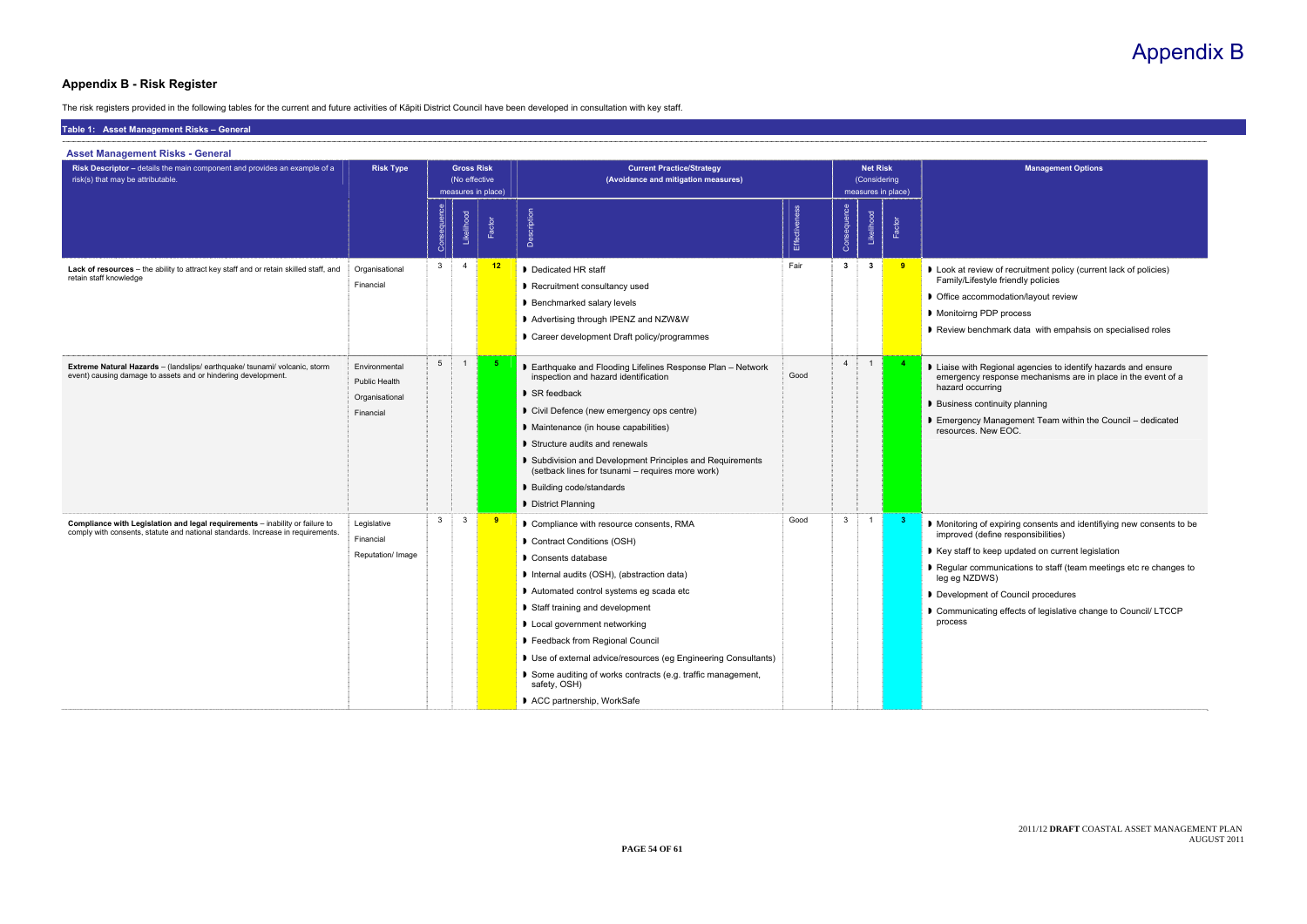- pions and successors
- ties defined
- ning for staff
- r update and ongoing auditing
- uency and robustness of Condition surveys undertaken
- on Policy
- opriateness of data systems
- cesses around managing data quality
- 
- t Plan
- Itaff Development
- ernal review
- dget provision
- **ification and code of practice**
- d Reporting (including performance)
- Service Level Agreement
- I development of staff
- uate (quality) training for key staff
- agement Training for key staff
- t of specific processes
- agement policy
- ternal specialists
- untabilities and mapping organisation wide impacts and
- ocedures Manual (currently have a draft)
- el Agreements
- I Reporting (including performance)
- iew and improvement
- of Health and Safety Manual
- and internal review

| <b>Asset Management Risks - General</b>                                                                                                                                                                                                     |                                                              |                |                                    |                    |                                                                                                                                                                                                                                                                                                                              |               |                |                                 |                      |                                                                                                                                                                                                                                                                                                                   |
|---------------------------------------------------------------------------------------------------------------------------------------------------------------------------------------------------------------------------------------------|--------------------------------------------------------------|----------------|------------------------------------|--------------------|------------------------------------------------------------------------------------------------------------------------------------------------------------------------------------------------------------------------------------------------------------------------------------------------------------------------------|---------------|----------------|---------------------------------|----------------------|-------------------------------------------------------------------------------------------------------------------------------------------------------------------------------------------------------------------------------------------------------------------------------------------------------------------|
| Risk Descriptor - details the main component and provides an example of a<br>risk(s) that may be attributable.                                                                                                                              | <b>Risk Type</b>                                             |                | <b>Gross Risk</b><br>(No effective | measures in place) | <b>Current Practice/Strategy</b><br>(Avoidance and mitigation measures)                                                                                                                                                                                                                                                      |               |                | <b>Net Risk</b><br>(Considering | measures in place)   | <b>Management Options</b>                                                                                                                                                                                                                                                                                         |
|                                                                                                                                                                                                                                             |                                                              | Consequence    | Likelihood                         | Factor             | Description                                                                                                                                                                                                                                                                                                                  | Effectiveness | Consequence    | Likelihood                      | Factor               |                                                                                                                                                                                                                                                                                                                   |
| Knowledge management – loss of institutional knowledge, insufficient systems<br>in place to manage data/information, especially regarding asset performance<br>and condition IT failure.                                                    | Organisational<br>Financial<br>Operational                   | $\overline{4}$ | $5\phantom{.0}$                    | 20                 | Asset changes/updates - Information currently provided by<br>contractors and internal staff (room for improvement)<br>If practices (backup, virus, security etc.)<br>Asset management systems (e.g. BizeAsset, GIS, Infoworks)<br>Process to ensure that knowledge is transferred, stored and<br>accessible External backup. | Good          | $\overline{2}$ | $\overline{2}$                  | 4                    | Define champions and successors<br>Responsibilities defined<br>Suitable training for staff<br>Protocols for update and ongoing auditing<br>Inprove frequency and robustness of Condition su<br>Staff Retention Policy<br>Review appropriateness of data systems<br>Improve processes around managing data quality |
| Asset Management - not up to date, or insufficient quality of process and<br>output.                                                                                                                                                        | Operational<br>Legislative<br>Financial<br>Reputation/ Image | $\overline{4}$ | $\overline{4}$                     | 16                 | Asset Management processes and practices (legislative)<br>Council committed funding for next 10 years for AM Planning.<br>Asset Management System (GIS, BizeAsset)<br>▶ External/internal Professional advice<br>Management/staff structure set up to develop AM                                                             | Good          | 2              | $\overline{2}$                  | $\blacktriangleleft$ | Asset Management processes and practices to be<br>formalised/further developed<br>Improvement Plan<br>Continuing Staff Development<br><b>D</b> Ongoing external review<br>▶ Ongoing budget provision<br>IT resources                                                                                              |
| Maintenance and Operations Management - unsatisfactory resulting in<br>unnecessary or excessive costs and/or insufficient output or quality. Poor<br>Contractor performance.                                                                | Operational<br>Financial<br>Reputation/ Image                | $\overline{4}$ | 5                                  | 20                 | Ad hoc Service Level Agreement (response times, annual plan<br>requirments - monthly report)<br>▶ Financial reporting<br>Codes of practice, specification<br>Staff training                                                                                                                                                  | Fair          | 2              | $\mathbf{3}$                    |                      | Review specification and code of practice<br>Auditing and Reporting (including performance)<br>▶ Formalised Service Level Agreement<br>Training and development of staff                                                                                                                                          |
| <b>Project Management</b> – projects inadequately scoped, budgeted, managed and<br>documented, and reviewed, inadequate consultation with owners, resource<br>consent issues etc resulting in time & cost, loss of image and other impacts. | Operational<br>Financial<br>Reputation/ Image<br>Safety      | $\overline{4}$ | $5\overline{5}$                    | 20 <sub>2</sub>    | Annual Plan/LTCCP Process (initial consultation)<br>■ Use of trained external resource<br>Council Communication Strategy (consultation and<br>communication)<br>Appropriate resources (e.g. software/information systems)                                                                                                    | Poor          | $\overline{4}$ | 3                               | 12                   | ▶ Ensure adequate (quality) training for key staff<br>Project Management Training for key staff<br>Improvement of specific processes<br>Project management policy<br>Access to external specialists<br>Define accountabilities and mapping organisation v<br>priorities                                           |
| Capital Works Contract Management - unsatisfactory resulting in<br>unnecessary or excessive costs and/or insufficient output or quality. Poor<br>Contractor performance.                                                                    | Operational<br>Financial<br>Reputation/ Image<br>Safety      | $\overline{4}$ | $5\phantom{.0}$                    | 20 <sub>2</sub>    | Standard Capital Works Contracts<br>Approved design and specification (under review)<br>Contract procurement process<br>Contracts managed by Professional Services or internally<br>Contract conditions<br>Financial reporting<br>Internal health and safety manual                                                          | Good          | 3              | $\overline{2}$                  | 6.                   | Contract Procedures Manual (currently have a drat<br>Service Level Agreements<br>Auditing and Reporting (including performance)<br>Contract review and improvement<br>Application of Health and Safety Manual<br>Staff training and internal review                                                               |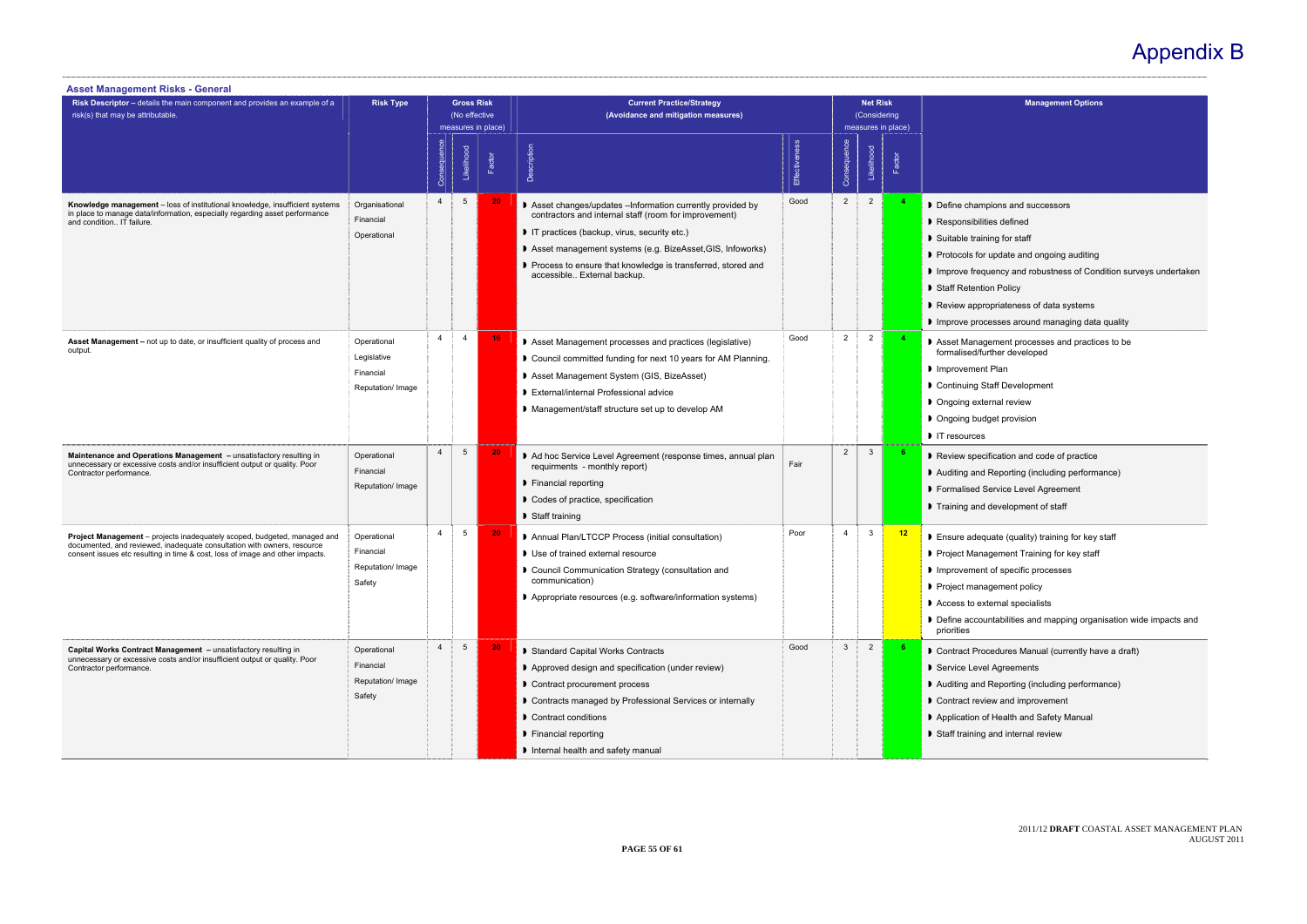2011/12 **DRAFT** COASTAL ASSET MANAGEMENT PLAN AUGUST 2011

**Management Options** 

- porting data for applications
- er funding opportunities as they arise
- ely scenarios regarding effects of budget changes
- inable practices
- efficiency
- spending
- elopment processes to be developed, including business

rocesses around financial management and reporting

- going condition assessment process
- broactive maintenance strategy eg hydrants, reservoirs.

#### uity

o ensure that knowledge is transferred, stored and Define champions and successors. External backup.

- ections
- view of Council's liability and  $H$  & S Policy.

- pment and training
- I memberships
- 

al and global trends. Monitor key economic nts and liaise with central government.

- up to date
- tegy and Development Contributions Policy
- twork models and strategise for growth
- Education

| <b>Asset Management Risks - General</b>                                                                                                                                                                                                                                                    |                                                  |                |                                    |                    |                                                                                                                                                                                                                                                                       |               |                |                                 |                              |                                                                                                                                                                                                                                                      |
|--------------------------------------------------------------------------------------------------------------------------------------------------------------------------------------------------------------------------------------------------------------------------------------------|--------------------------------------------------|----------------|------------------------------------|--------------------|-----------------------------------------------------------------------------------------------------------------------------------------------------------------------------------------------------------------------------------------------------------------------|---------------|----------------|---------------------------------|------------------------------|------------------------------------------------------------------------------------------------------------------------------------------------------------------------------------------------------------------------------------------------------|
| Risk Descriptor - details the main component and provides an example of a<br>risk(s) that may be attributable.                                                                                                                                                                             | <b>Risk Type</b>                                 |                | <b>Gross Risk</b><br>(No effective | measures in place) | <b>Current Practice/Strategy</b><br>(Avoidance and mitigation measures)                                                                                                                                                                                               |               |                | <b>Net Risk</b><br>(Considering |                              | <b>Mana</b>                                                                                                                                                                                                                                          |
|                                                                                                                                                                                                                                                                                            |                                                  | Consequence    | Likelihood                         | Factor             | Description                                                                                                                                                                                                                                                           | Effectiveness | Consequence    | Likelihood                      | measures in place)<br>Factor |                                                                                                                                                                                                                                                      |
| Inadequate Processes for Securing Funding - Both internal and external<br>sources of funding. Risk of not applying for funding on time or not identifying<br>potential areas where funding is required. Unable to appropriately scope or<br>determine requirements due to inadequate data. | Organisational<br>Financial<br>Reputation/ Image | $\overline{4}$ | $\overline{4}$                     | 16 <sub>1</sub>    | Asset management process (business case development<br>Whole life costing)<br>▶ Prioritising projects/ LTCCP process<br><b>I</b> Liaising with other councils<br>Skill of staff/resources submitting external applications and<br>reporting internally to the Council | Fair          | 3              | 2                               | 6                            | Robust supporting data for a<br>Monitor other funding oppor<br>▶ Forecast likely scenarios reg<br>Using sustainable practices<br>Increasing efficiency<br>Rationalise spending<br>▶ Budget development proces<br>cases<br>Corporate processes aroune |
| Inadequate condition/performance assessments- lack of reliable data for<br>renewals/replacements and valuations.                                                                                                                                                                           | Operational<br>Financial                         | 3              | $\overline{4}$                     | 12                 | Internal and external feedback (service requests,<br>communication with Operations)<br>• Ongoing maintenance and operations reporting<br>Asset Management Systems (Infoworks)                                                                                         | Poor          | $\mathbf{3}$   | $\overline{2}$                  | 6.                           | Develop ongoing condition a<br>Implement proactive mainte<br>Staff training<br>Staff continuity<br>Processes to ensure that kn<br>accessible. Define champio                                                                                         |
| Public Health and Safety - accidents causing injury and or damage to Kāpiti<br>residents/visitors/or property resulting in claims and or negative publicity (e.g.<br>falls and trips over protruding assets).                                                                              | Public Health<br>Reputation/ Image<br>Financial  | $\overline{4}$ | $\overline{4}$                     | 16 <sub>1</sub>    | $\blacktriangleright$ Fencing<br>$\triangleright$ Signage<br>Design and location<br>▶ SR feedback (NCS)<br>Compliance with legislation and standards<br>▶ Proactive maintenance                                                                                       | Good          | $\overline{4}$ | $\mathbf{1}$                    | $\overline{4}$               | Safety inspections<br>▶ Ongoing review of Council's                                                                                                                                                                                                  |
| <b>Technology</b> – inability to track technology, engineering<br>developments/techniques, local and national trends and to utilise where<br>relevant. Using untested new technology. Using inappropriate technology (eg<br>treatment methods)                                             | Organisational                                   | $\overline{2}$ | $\mathbf{3}$                       | 6 <sup>1</sup>     | ▶ NZWWA networking<br>Some staff development and training (CPD)<br>■ Use of external advice/resources                                                                                                                                                                 | Good          | $\overline{2}$ | $\overline{2}$                  | 4                            | I IT Policy/ IT Roadmap<br>Staff development and train<br>Professional memberships<br>▶ Attendance at conferences                                                                                                                                    |
| <b>External Influences (Cost Escalations)</b> – terrorism, rising costs (e.g. fuel),<br>pandemic, worldwide incidents.                                                                                                                                                                     | Economic                                         | 3              | 3                                  | 9                  | I Local government networking, Responding to national<br>directives<br>▶ Business Continuity Planning<br>• Monitoring world events and reacting appropriately                                                                                                         | Good          | $\mathbf{3}$   | $\overline{2}$                  | 6                            | Track national and global tre<br>developments and liaise wit<br>▶ Keep BCP up to date                                                                                                                                                                |
| Inadequate Planning for Growth - resulting in under-capacity infrastructure.                                                                                                                                                                                                               | Operational<br>Financial<br>Reputation/ Image    | $\overline{4}$ | $\overline{4}$                     | 16 <sub>1</sub>    | Subdivision/Development control<br>Residential Growth Strategy<br>▶ Watter Matters, demand management<br>Asset Management Planning<br>▶ Network modelling                                                                                                             | Good          | $\overline{4}$ | 3                               | 12                           | Growth Strategy and Develo<br>Develop network models an<br>Community Education                                                                                                                                                                       |
| Increased Rainfall Intensity and Frequency - causing flooding, unpredictable<br>weather events.                                                                                                                                                                                            | Operations<br>Financial                          | $\overline{4}$ | $\overline{2}$                     | 8                  | Reviewing rainfall intensity history (figures used in design)                                                                                                                                                                                                         | Fair          | 3              | $\overline{1}$                  | 3                            | Monitor trends and impacts                                                                                                                                                                                                                           |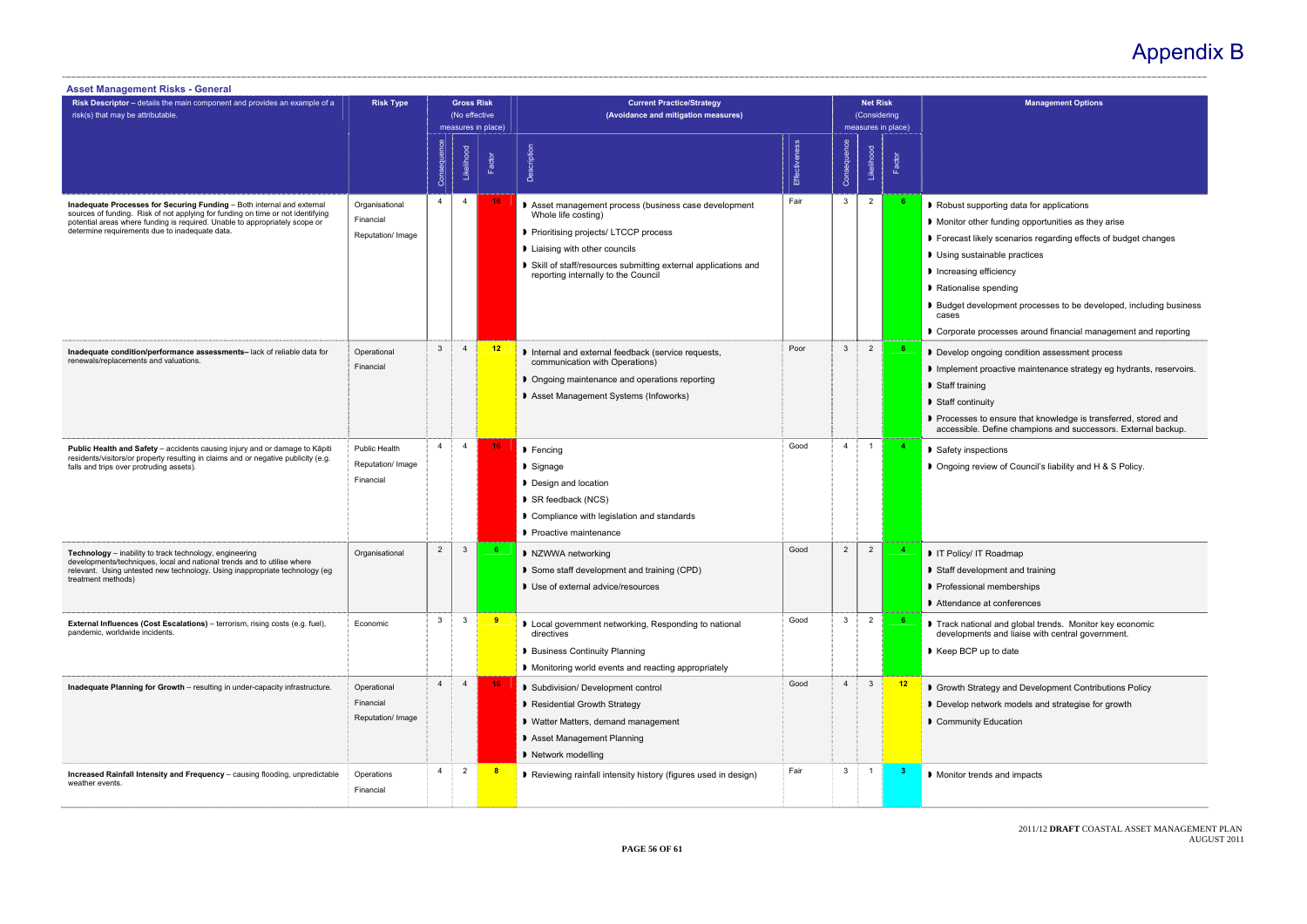| <b>Asset Management Risks - General</b>                                                                              |                                             |             |                                    |                    |                                                                                                                        |          |                |                                 |                    |                                                                                                                                                                                                            |
|----------------------------------------------------------------------------------------------------------------------|---------------------------------------------|-------------|------------------------------------|--------------------|------------------------------------------------------------------------------------------------------------------------|----------|----------------|---------------------------------|--------------------|------------------------------------------------------------------------------------------------------------------------------------------------------------------------------------------------------------|
| Risk Descriptor - details the main component and provides an example of a<br>risk(s) that may be attributable.       | <b>Risk Type</b>                            |             | <b>Gross Risk</b><br>(No effective | measures in place) | <b>Current Practice/Strategy</b><br>(Avoidance and mitigation measures)                                                |          |                | <b>Net Risk</b><br>(Considering | measures in place) | <b>Management Opt</b>                                                                                                                                                                                      |
|                                                                                                                      |                                             | Consequence | Likelihood                         | actor              | Description                                                                                                            | Effectiv | Consequence    | Likelihood                      | actor              |                                                                                                                                                                                                            |
| Customer Interaction - lack of performance, lack or response, lack of fault<br>detection, loss of good public image. | Operations<br>Reputation/Image<br>Financial |             | 3                                  | 12 <sub>1</sub>    | Adequate Staff training<br>$\blacktriangleright$ Staff KPIs<br>▶ Appropriate systems and internal reporting procedures | Good     | $\overline{4}$ |                                 |                    | ▶ Protocols around customer interaction<br>Protocols/training around engaging the<br>Maintenance of systems and reporting<br>Monitor customer perception via Custo<br>▶ Escalation of compliance reporting |

**Management Options** 

- 
- ining around engaging the media
- of systems and reporting
- omer perception via Customer feedback surveys
- compliance reporting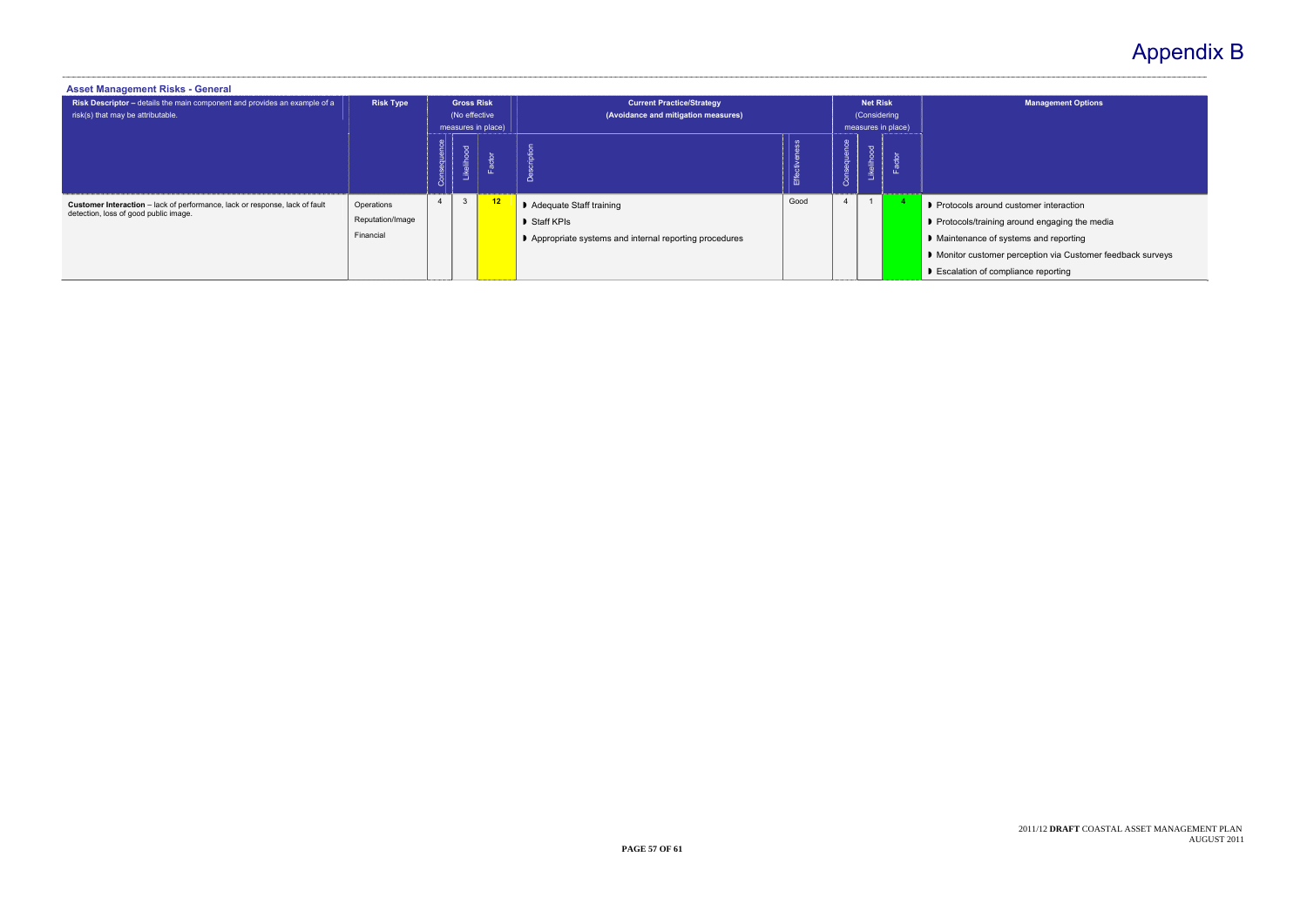2011/12 **DRAFT** COASTAL ASSET MANAGEMENT PLAN AUGUST 2011

**Asset Management Risks – Coastal** 

| <b>Management Options</b>                   |
|---------------------------------------------|
|                                             |
|                                             |
|                                             |
|                                             |
|                                             |
|                                             |
|                                             |
|                                             |
|                                             |
|                                             |
|                                             |
|                                             |
|                                             |
| Review                                      |
|                                             |
|                                             |
|                                             |
|                                             |
| ement Plan Review                           |
|                                             |
|                                             |
|                                             |
|                                             |
|                                             |
|                                             |
|                                             |
|                                             |
|                                             |
|                                             |
|                                             |
|                                             |
|                                             |
|                                             |
|                                             |
|                                             |
|                                             |
|                                             |
| es                                          |
|                                             |
|                                             |
| ong term removal / abandonment of Sea walls |
|                                             |
|                                             |
|                                             |

| <b>Asset Management Risks - Coastal</b>                                                                        |                                                           |                 |                                    |                    |                                                                                                                                   |                      |                 |                                 |                    |                                                        |
|----------------------------------------------------------------------------------------------------------------|-----------------------------------------------------------|-----------------|------------------------------------|--------------------|-----------------------------------------------------------------------------------------------------------------------------------|----------------------|-----------------|---------------------------------|--------------------|--------------------------------------------------------|
| Risk Descriptor - details the main component and provides an example of a<br>risk(s) that may be attributable. | <b>Risk Type</b>                                          |                 | <b>Gross Risk</b><br>(No effective | measures in place) | <b>Current Practice/Strategy</b><br>(Avoidance and mitigation measures)                                                           |                      |                 | <b>Net Risk</b><br>(Considering | measures in place) | <b>Management Options</b>                              |
|                                                                                                                |                                                           | Consequence     | Likelihood                         | Factor             | Description                                                                                                                       | <b>Effectiveness</b> | Consequence     | Likelihood                      | Factor             |                                                        |
| Major Storm Events                                                                                             | Safety                                                    | $5\phantom{.0}$ | $\mathbf{1}$                       | 5 <sub>5</sub>     | Civil Defence<br>▶ Warning Systems<br>Maintenance Checks                                                                          | Fair                 | 5 <sub>5</sub>  | $\frac{1}{2}$ 1                 | 5 <sub>1</sub>     |                                                        |
| Lesser Storm Events causing damage                                                                             | Safety                                                    | $\mathbf{3}$    | $\overline{4}$                     | 12                 | ▶ Warnings<br>Maintenance Checks<br>Standby                                                                                       | Good                 | 3 <sup>1</sup>  | $\overline{4}$                  | 12                 |                                                        |
| Climate Change                                                                                                 | Environmental<br>Safety<br>Public Health                  | $\overline{4}$  | $5\phantom{.0}$                    | 20                 | District Plan Requirements<br>Design Factor (MFE Guidelines)<br>Coastal Hazard Management<br>Coastal Strategy                     | Good                 | $\overline{4}$  | $5\overline{)}$                 | 20 <sub>2</sub>    | D District Plan Review                                 |
| <b>Asset Condition</b>                                                                                         | Safety<br>Public Health<br>Reputation/ Image<br>Financial | $\overline{4}$  | $\overline{5}$                     | 20                 | Monthly Inspections<br>Regular Maintenance                                                                                        | Fair                 | $\overline{4}$  | $5\overline{)}$                 | 20 <sub>2</sub>    | Asset Management Plan Review                           |
| Earthquakes                                                                                                    | Safety                                                    | $5\overline{5}$ | $\mathbf{1}$                       | -5                 | Civil Defence                                                                                                                     | Fair                 | 5 <sup>5</sup>  | $\overline{1}$                  | 5 <sub>1</sub>     |                                                        |
| Tsunami                                                                                                        | Safety                                                    | $5\phantom{.0}$ | $\mathbf{1}$                       | $\overline{5}$     | Civil Defence<br>▶ Warning Systems                                                                                                | Fair                 | $5\overline{)}$ | $\overline{1}$                  | $5 -$              |                                                        |
| Multiple Management Agency Responsibilities                                                                    | Reputation/ Image                                         | $\mathbf{3}$    | $5\phantom{.0}$                    | 15 <sub>1</sub>    | Resource Consents<br>Inter agency Liaison                                                                                         | Poor                 | $\mathbf{3}$    | $5\overline{)}$                 | 15                 |                                                        |
| Dune Degradation                                                                                               | Environmental<br>Environmental                            | $\mathbf{3}$    | $5\overline{)}$                    | 15 <sub>1</sub>    | $\blacktriangleright$ Education<br>$\blacktriangleright$ Fencing<br>$\blacktriangleright$ Signage<br>Planting<br>Dune Care Groups | Good                 |                 |                                 | $3 \mid 4 \mid 12$ |                                                        |
| <b>Water Quality</b>                                                                                           | Safety<br>Public Health                                   | $\overline{4}$  | $5\overline{)}$                    | 20                 | $\triangleright$ Signage<br>▶ Education<br>Monitoring                                                                             | Fair                 | $\overline{4}$  | 5 <sup>5</sup>                  | 20 <sub>1</sub>    | Beach Closures                                         |
| Maintenance requirements (sea walls)                                                                           | Reputation/ Image<br>Financial                            | 4               | $5\phantom{.0}$                    | 20                 | Monthly Inspections<br>Resource Consents                                                                                          | Good                 | $\overline{4}$  | 5 <sup>5</sup>                  | 20 <sub>1</sub>    | Medium to Long term removal / abandonment of Sea walls |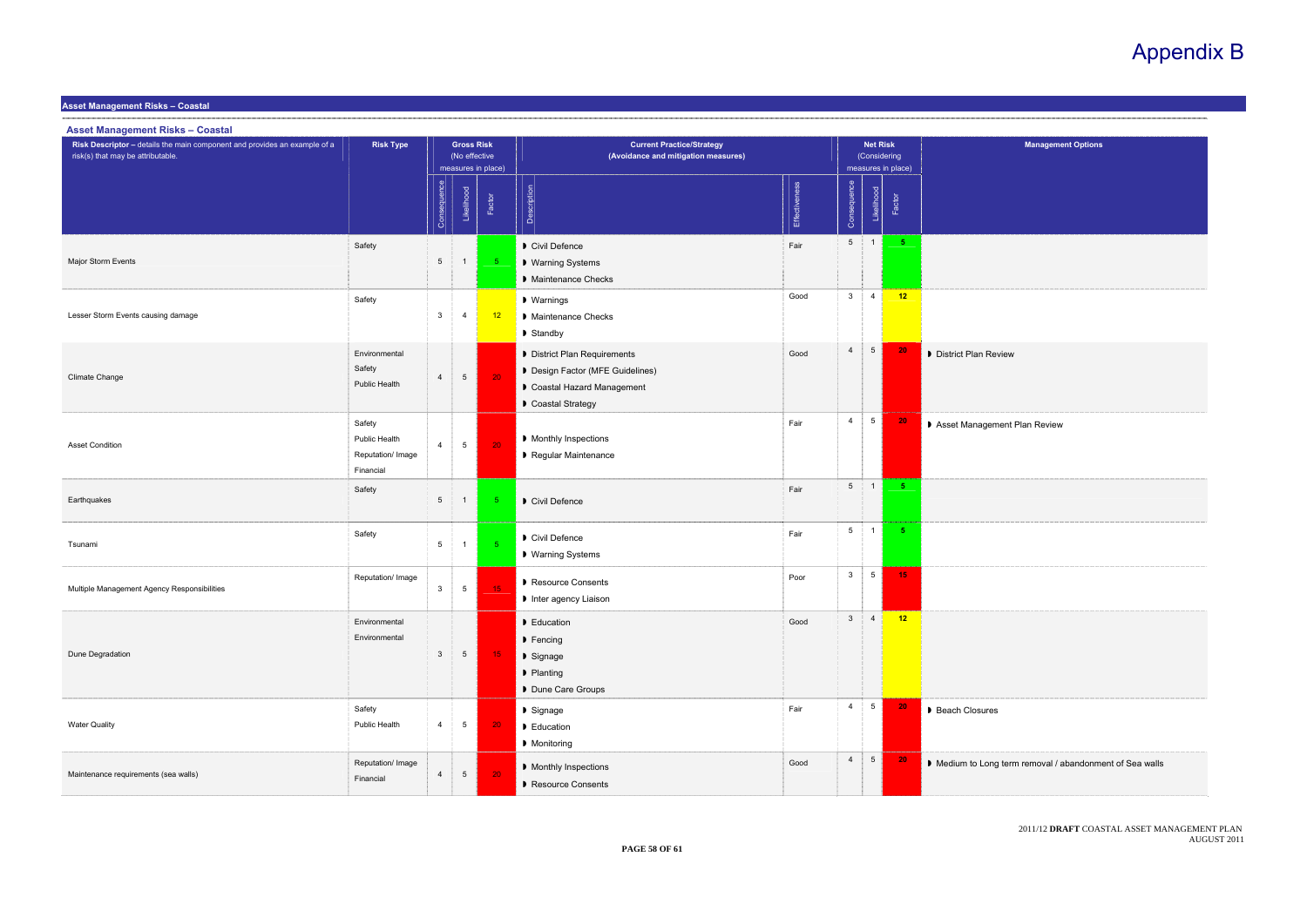2011/12 **DRAFT** COASTAL ASSET MANAGEMENT PLAN AUGUST 2011

| <b>Management Options</b>  |  |
|----------------------------|--|
|                            |  |
|                            |  |
|                            |  |
|                            |  |
|                            |  |
|                            |  |
|                            |  |
|                            |  |
|                            |  |
|                            |  |
| n into adjacent properties |  |
|                            |  |
|                            |  |
|                            |  |
|                            |  |
|                            |  |
|                            |  |
|                            |  |
|                            |  |
|                            |  |
|                            |  |
|                            |  |
|                            |  |
|                            |  |
|                            |  |
|                            |  |
|                            |  |
|                            |  |
|                            |  |
|                            |  |
|                            |  |
|                            |  |
|                            |  |
|                            |  |
| n                          |  |
|                            |  |
|                            |  |
| etreat                     |  |
|                            |  |
|                            |  |
|                            |  |
|                            |  |

| <b>Asset Management Risks - Coastal</b>                                                                        |                                                           |                 |                                    |                         |                                                                             |               |                 |                                 |                      |                                      |
|----------------------------------------------------------------------------------------------------------------|-----------------------------------------------------------|-----------------|------------------------------------|-------------------------|-----------------------------------------------------------------------------|---------------|-----------------|---------------------------------|----------------------|--------------------------------------|
| Risk Descriptor - details the main component and provides an example of a<br>risk(s) that may be attributable. | <b>Risk Type</b>                                          |                 | <b>Gross Risk</b><br>(No effective | measures in place)      | <b>Current Practice/Strategy</b><br>(Avoidance and mitigation measures)     |               |                 | <b>Net Risk</b><br>(Considering | measures in place)   | <b>Management</b>                    |
|                                                                                                                |                                                           | Consequence     | Likelihood                         | Factor                  | Description                                                                 | Effectiveness | Consequence     | Likelihood                      | Factor               |                                      |
| Poor Design (Including lack of Base information)                                                               | Reputation/ Image<br>Financial                            | $\overline{4}$  | $\overline{2}$                     | 8                       | ▶ Specialist Consultants<br>Reports<br>Coastal Monitoring<br>MFE Guidelines | Good          | $\mathbf{3}$    | $\overline{2}$                  | $6 -$                |                                      |
| Old Coach Route                                                                                                | Reputation/ Image<br>Financial                            | 4               | $5\phantom{.0}$                    | 20 <sup>°</sup>         | <b>D</b> Legal Inspections<br>Compliance enforcing building requirements    | Poor          | $\overline{4}$  | $5\overline{)}$                 | 20                   | Integration into adjacent properties |
| Private Assets next to Council Assets                                                                          | Reputation/ Image<br>Financial                            | $\mathbf{3}$    | $\overline{1}$                     | 3 <sup>o</sup>          | Monthly Inspections                                                         | Fair          | $\mathbf{3}$    | $\overline{1}$                  | 3 <sup>7</sup>       |                                      |
| <b>Ecological Disaster</b>                                                                                     | Safety<br>Public Health                                   | $5\phantom{.0}$ | $\mathbf{1}$                       | 5 <sub>1</sub>          |                                                                             |               | $5\phantom{.0}$ | $\overline{1}$                  | 5 <sub>1</sub>       |                                      |
| Vandalism of Dunes                                                                                             | Reputation/ Image<br>Financial                            | $\overline{2}$  | $\overline{4}$                     | $\overline{\mathbf{8}}$ | ▶ Beach patrols<br>Fencing<br>▶ Signage<br>Public Education                 | Fair          | $\overline{2}$  | $\overline{4}$                  | 8 <sup>2</sup>       |                                      |
| Pests (Flora and Fauna)                                                                                        | Reputation/ Image<br>Financial                            | 3               | $5\phantom{.0}$                    | 15 <sub>1</sub>         | Public Education<br>▶ Weed Spraying<br>Eradication                          | Good          | $\mathbf{3}$    | $\overline{4}$                  | 12                   |                                      |
| Fire                                                                                                           | Safety<br>Public Health                                   | 4               | $\overline{a}$                     | $\sqrt{8}$              | Beach Bylaw requirements                                                    | Good          | $\overline{4}$  | $\overline{1}$                  | $\blacktriangleleft$ |                                      |
| <b>Unrestricted Access</b>                                                                                     | Environmental                                             | $\mathbf{3}$    | $5\overline{)}$                    | 15 <sub>1</sub>         | $\blacktriangleright$ Fencing<br>▶ Signage<br>▶ Beach patrol                | Fair          | $\mathbf{3}$    | $\overline{4}$                  | $-12$                |                                      |
| Encroachment                                                                                                   | Reputation/ Image<br>Financial                            | $\mathbf{3}$    | $5\phantom{.0}$                    | 15 <sub>1</sub>         | $\blacktriangleright$ Compliance<br>Consents<br>Public Education            | Poor          | 3 <sup>1</sup>  | $5\overline{)}$                 | 15 <sub>1</sub>      | Legal Action                         |
| Hazard Management                                                                                              | Safety<br>Public Health<br>Reputation/ Image<br>Financial | $\overline{4}$  | $5\phantom{.0}$                    | 20 <sub>1</sub>         | District Plan review<br>Monitoring<br>Hazard Management Report              | Good          | $\overline{4}$  | $\overline{4}$                  | 16 <sub>1</sub>      | Managed Retreat                      |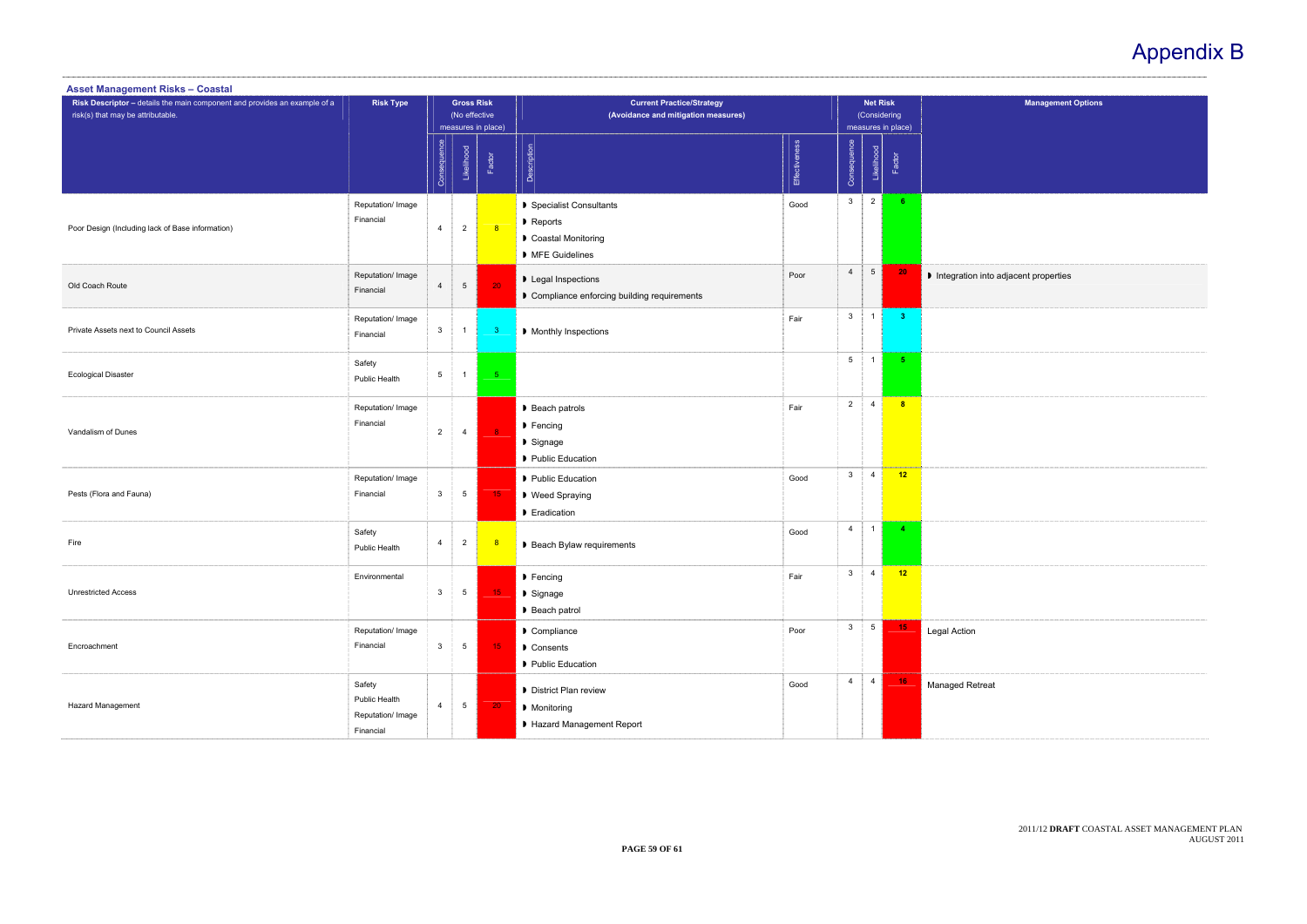# Appendix C

2011/12 **DRAFT** COASTAL ASSET MANAGEMENT PLAN AUGUST 2011

**PAGE 60 OF 61** 

### **Appendix C – Detailed asset valuations**

| Ward                       | Location                                                                       | <b>Type</b>                | Quantity       | Unit       | RC                 | <b>ORC</b>         | <b>ODRC</b>        | <b>DISP</b>    |
|----------------------------|--------------------------------------------------------------------------------|----------------------------|----------------|------------|--------------------|--------------------|--------------------|----------------|
| Pae                        | Beach Road to 2 Pingau Street                                                  | Timber_Wall                | 910            | м          | 900,900            | 900,900            | 135,135            | 22,523         |
| Pae                        | Paekākāriki Memorial Hall to 122 The Parade                                    | Timber Wall                | 470            | M          | 465,300            | 465,300            | 69,795             | 11,633         |
| Pae<br>Pae                 | Beach Road to 60 The Parade<br>82 - 90 The Parade                              | Rock Toe                   | 619            | M<br>M     | 320,023<br>35,673  | 320,023<br>35,673  | 166,412<br>18,550  | 6,400<br>713   |
| Pae                        | Pingau Street to Campbell Park                                                 | Rock Toe<br>Rock_Toe       | 69<br>125      | M          | 64,625             | 64,625             | 33,605             | 1,293          |
| Pae                        | 124 The Parade                                                                 | Rock Toe                   | 4              | M          | 2,068              | 2,068              | 1,075              | 41             |
| Pae                        | 5 The Parade                                                                   | Timber_Wall                | 9              | M          | 8,910              | 8,910              | 1,337              | 223            |
| Pae                        | 14 - 16 The Parade                                                             | Concrete_Wall              | 49             | M          | 48,510             | 48,510             | 30,319             | 1,213          |
| Pae<br>Paekākāriki         | 16 - 24 The Parade<br>70 - 78 The Parade                                       | Timber_Wall                | 62             | M<br>M     | 61,380<br>55,440   | 61,380<br>55,440   | 9,207<br>8,316     | 1,535<br>1,386 |
| Paekākāriki                | 136 to 138 The Parade                                                          | Timber Wall<br>Rock_Toe    | 56<br>56       | M          | 28,952             | 28,952             | 26,057             | 579            |
| Paekākāriki                | 130 to 135 The Parade                                                          | Rock Toe                   | 79             | M          | 40,843             | 40,843             | 36,759             | 817            |
| Paekākāriki                | 122 to 130 The Parade                                                          | Rock_Toe                   | 86             | M          | 44,462             | 44,462             | 39,127             | 889            |
| Paekākāriki                | 7 The Parade                                                                   | Stairway                   | $\mathbf{1}$   | No.        | 3,960              | 3,960              | 594                | 99             |
| Paekākāriki                | 32 The Parade                                                                  | Stairway                   | 1              | No.        | 3,960<br>3,960     | 3,960<br>3,960     | 594<br>594         | 99<br>99       |
| Paekākāriki<br>Paekākāriki | 48 The Parade<br>82 The Parade                                                 | Stairway<br>Stairway       | 1<br>1         | No.<br>No. | 3,960              | 3,960              | 594                | 99             |
| Paekākāriki                | Paekākāriki Memorial Hall                                                      | Stairway                   | 1              | No.        | 3,960              | 3,960              | 594                | 99             |
|                            |                                                                                | Walkway                    |                |            | 2,200              | 2,200              | 2,200              |                |
| Paekākāriki                | 135 The Parade                                                                 | Access<br>Walkway          | 1              | No.        |                    |                    |                    |                |
| Paekākāriki                | 138 The Parade                                                                 | Access                     | 1              | No.        | 2,200              | 2,200              | 2,200              |                |
| Paekākāriki                | 138 The Parade                                                                 | Walkway<br>Access          | 1              | No.        | 2,200              | 2,200              | 2,200              |                |
| Paekākāriki                | <b>Ames Red Street Access</b>                                                  | Stairway                   | 1              | No.        | 62,700             | 62,700             | 61,133             | 1,568          |
|                            | South end of the Esplanade north to Wharemauku                                 |                            |                |            | 3,071,970          | 3,071,970          | 460,796            | 76,799         |
| Paraparaumu                | Stream                                                                         | Timber_Wall                | 3103<br>2126   | M<br>M     | 1,099,142          | 1,099,142          | 571,554            | 21,983         |
| Paraparaumu<br>Paraparaumu | South end of the Esplanade north to Aotea Road<br>53 Rosetta Road              | Rock Toe<br>Timber_Wall    | 19             | M          | 18,810             | 18,810             | 2,822              | 470            |
| Paraparaumu                | 1 Hydes Road                                                                   | Timber_Wall                | 12             | М          | 11,880             | 11,880             | 1,782              | 297            |
| Paraparaumu                | 87 Rosetta Road                                                                | Timber_Wall                | 18             | M          | 17,820             | 17,820             | 2,673              | 446            |
| Paraparaumu                | 201a Rosetta Road                                                              | Concrete_Wall              | 24             | M          | 33,600             | 33,600             | 5,040              | 840            |
| Paraparaumu                | 215 Rosetta Road                                                               | Timber_Wall                | 17             | M          | 16,830             | 16,830             | 2,525              | 421            |
| Paraparaumu                | 225 Rosetta Road<br>1 Takitimu Road                                            | Timber_Wall                | 23<br>14       | М<br>M     | 22,770<br>13,860   | 22,770<br>13,860   | 3,416<br>2,079     | 569<br>347     |
| Paraparaumu<br>Paraparaumu | Arawa Street                                                                   | Timber_Wall<br>Timber Wall | 21             | M          | 20,790             | 20,790             | 3,119              | 520            |
| Paraparaumu                | <b>Tainui Street</b>                                                           | Timber_Wall                | 19             | M          | 18,810             | 18,810             | 2,822              | 470            |
| Paraparaumu                | <b>Willow Grove</b>                                                            | Timber_Wall                | $\overline{7}$ | M          | 6,930              | 6,930              | 1,040              | 173            |
| Paraparaumu                | Kohutuhutu Road                                                                | Timber_Wall                | 21             | M          | 20,790             | 20,790             | 3,119              | 520            |
| Paraparaumu                | <b>Tikotu Stream to Maclean Street</b>                                         | Timber_Wall                | 264            | M          | 261,360            | 261,360<br>301,411 | 39,204             | 6,534          |
| Paraparaumu<br>Paraparaumu | 73 Marine Parade to 105 Marine Parade<br>73 Marine Parade to 105 Marine Parade | Rock_Toe<br>Rock Toe       | 583<br>579     | M<br>M     | 301,411<br>299,343 | 299,343            | 277,298<br>275,396 | 6,028<br>5,987 |
| Paraparaumu                | Jeep Road                                                                      | Boat Ramp                  | $\mathbf{1}$   | No.        | 7,700              | 7,700              | 2,438              | 128            |
| Paraparaumu                | <b>Hydes Road</b>                                                              | Boat Ramp                  | 1              | No.        | 7,700              | 7,700              | 2,438              | 128            |
| Paraparaumu                | 104 The Esplanade                                                              | Stairway                   | 1              | No.        | 3,960              | 3,960              | 1,584              | 99             |
| Paraparaumu                | 56 The Esplanade                                                               | Stairway                   | 1              | No.        | 3,960              | 3,960              | 1,584              | 99             |
| Paraparaumu<br>Paraparaumu | 51 The Esplanade<br>Kainui Road                                                | Stairway<br>Stairway       | 1<br>1         | No.<br>No. | 3,960<br>3,960     | 3,960<br>3,960     | 1,584<br>1,584     | 99<br>99       |
| Paraparaumu                | 25 The Esplanade                                                               | Stairway                   | 1              | No.        | 3,960              | 3,960              | 1,584              | 99             |
| Paraparaumu                | 19 The Esplanade                                                               | Stairway                   | 1              | No.        | 3,960              | 3,960              | 1,584              | 99             |
| Paraparaumu                | 1 The Esplanade                                                                | Stairway                   | 1              | No.        | 3,960              | 3,960              | 1,584              | 99             |
| Paraparaumu                | 8 The Esplanade                                                                | Stairway                   | 1              | No.        | 3,960              | 3,960              | 1,584              | 99             |
| Paraparaumu<br>Paraparaumu | 13 Rosetta Road<br>21 Rosetta Road                                             | Stairway<br>Stairway       | 1<br>1         | No.<br>No. | 3,960<br>3,960     | 3,960<br>3,960     | 1,584<br>1,584     | 99<br>99       |
| Paraparaumu                | 53 Rosetta Road                                                                | Stairway                   | 1              | No.        | 3,960              | 3,960              | 1,584              | 99             |
| Paraparaumu                | 181 Rosetta Road                                                               | Stairway                   | 1              | No.        | 3,960              | 3,960              | 1,584              | 99             |
| Paraparaumu                | Aotea Road                                                                     | Stairway                   | 1              | No.        | 3,960              | 3,960              | 1,584              | 99             |
| Paraparaumu                | Takitimu Road                                                                  | Stairway                   | 1              | No.        | 3,960              | 3,960              | 1,584              | 99             |
| Paraparaumu<br>Paraparaumu | 323B Rosetta Road<br>Garden Road                                               | Stairway<br>Stairway       | 1<br>1         | No.<br>No. | 3,960<br>3,960     | 3,960<br>3,960     | 1,584<br>1,584     | 99<br>99       |
| Paraparaumu                | Wharemauku Stream West                                                         | Stairway                   | 1              | No.        | 3,960              | 3,960              | 1,584              | 99             |
| Paraparaumu                | Wharemauku Stream East                                                         | Stairway                   | 1              | No.        | 3,960              | 3,960              | 1,584              | 99             |
| Paraparaumu                | Arawa Street                                                                   | Stairway                   | 1              | No.        | 3,960              | 3,960              | 1,584              | 99             |
| Paraparaumu                | Tainui Street                                                                  | Stairway                   | 1              | No.        | 3,960              | 3,960              | 1,584              | 99<br>99       |
| Paraparaumu<br>Paraparaumu | <b>Willow Grove</b><br>Kohutuhutu Road                                         | Stairway<br>Stairway       | 1<br>1         | No.<br>No. | 3,960<br>3,960     | 3,960<br>3,960     | 1,584<br>1,584     | 99             |
| Paraparaumu                | Rock reventment- The Esplanade                                                 | Earthworks                 | 1              | No.        | 60,000             | 60,000             | 60,000             |                |
| Paraparaumu                | Rock reventment- The Esplanade                                                 | Rock_Toe                   | 1              | No.        | 566,720            | 566,720            | 544,051            | 11,334         |
| Paraparaumu                | Rock reventment- The Esplanade                                                 | Stairway                   | $\mathbf{1}$   | No.        | 36,190             | 36,190             | 34,381             | 905            |
| Paraparaumu                | Rock reventment- The Esplanade                                                 | Facemetal                  | 1              | No.        | 173,360            | 173,360            | 173,360            |                |
| Paraparaumu<br>Paraparaumu | Seawalls - Paraparaumu - Jeep Road<br>Seawalls - Tainui                        | Rock_Toe<br>Timber Wall    | 1<br>1         | No.<br>No. | 81,527<br>59,400   | 81,527<br>59,400   | 79,896<br>57,915   | 1,631<br>1,485 |
| Paraparaumu                | Seawalls - Paraparaumu                                                         | Rock_Toe                   | $\mathbf{1}$   | No.        | $\bf{0}$           | $\mathbf 0$        | 0                  | $\mathbf 0$    |
| Paraparaumu                | Seawalls - Raumati                                                             | Rock_Toe                   | $\mathbf{1}$   | No.        | $\mathbf 0$        | $\mathbf 0$        | 0                  | $\mathbf 0$    |
| Paraparaumu                | Accessways and signage                                                         | Stairway                   | $\mathbf{1}$   | No.        | 93,237             | 93,237             | 90,906             | 2,331          |
| Paraparaumu                | Paraparaumu Beach Foreshore                                                    | Dune<br>Restoration        | 1              | No.        | 18,700             | 18,700             | 18,700             |                |
|                            |                                                                                | Dune                       |                |            | 34,349             | 34,349             | 34,349             |                |
| Paraparaumu                | Paraparaumu Beach Foreshore                                                    | Restoration<br>Dune        | 1              | No.        | 246,637            | 246,637            | 246,637            |                |
| Paraparaumu                | Paraparaumu Beach Foreshore                                                    | Restoration                | $\mathbf{1}$   | No.        |                    |                    |                    |                |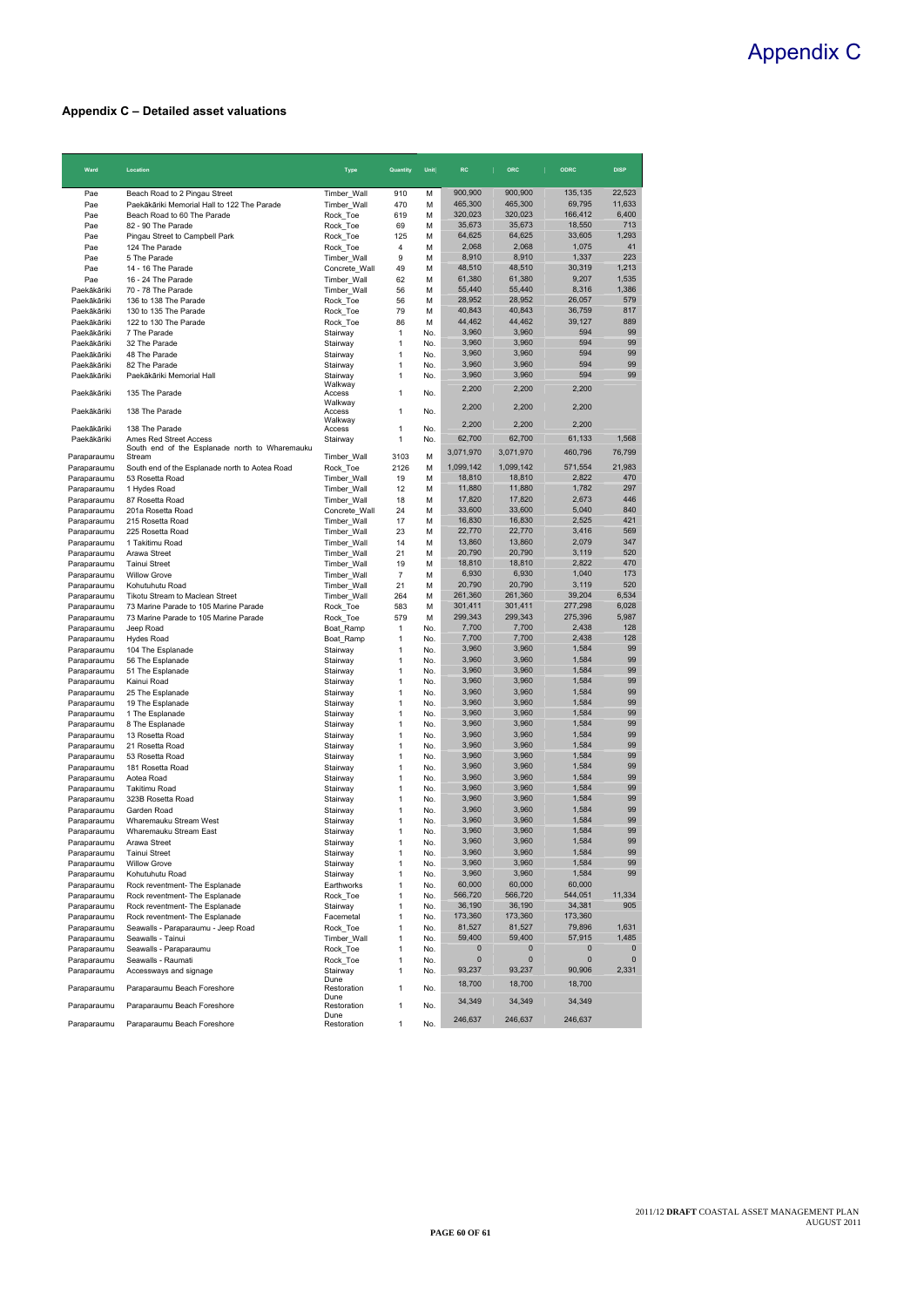# Appendix D

2011/12 **DRAFT** COASTAL ASSET MANAGEMENT PLAN AUGUST 2011

**Appendix D - 20 Year Budget Plan.**